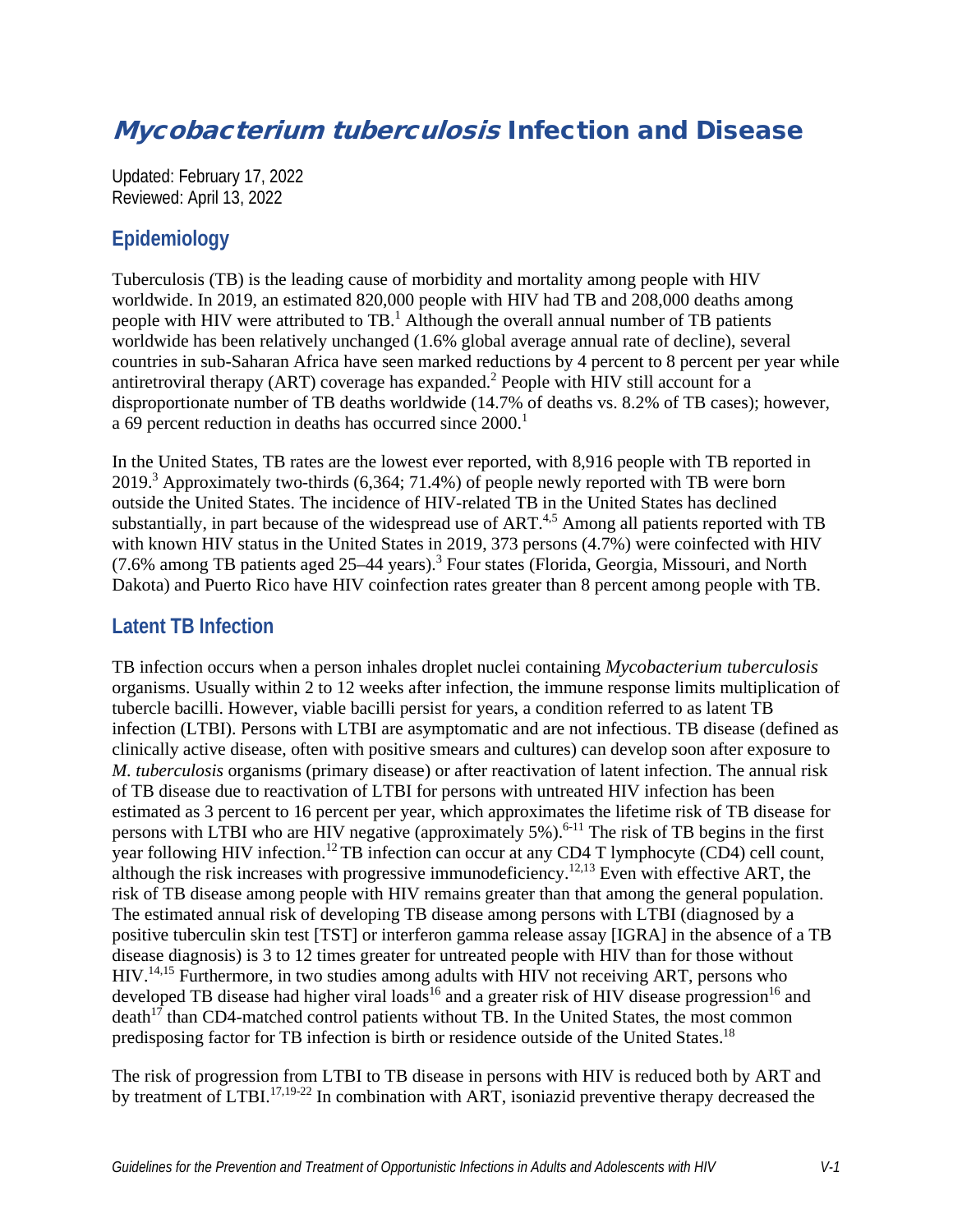risk of TB disease by 76 percent among people with HIV in Brazil[.23](#page-29-7) Furthermore, isoniazid preventive therapy and ART independently and additively decreased the risk of death and severe HIV-related illness[.19](#page-29-6)[,21](#page-29-8)

## **Diagnosing Latent TB Infection**

All persons with HIV should be evaluated for LTBI at the time of HIV diagnosis, regardless of their epidemiological risk of TB exposure **(AII).** The two current diagnostics available for detection of *M. tuberculosis* infection in the United States, IGRA and TST, help differentiate those with and without TB infection. However, the diagnostic accuracy of TST and IGRA is limited; a negative test does not exclude the diagnosis of LTBI or TB disease, and a positive test does not by itself mean LTBI therapy is warranted. The decisions about medical and public health management should include epidemiological, historical, and other clinical information when using IGRA or TST results.

Persons with advanced HIV infection (CD4 count  $\langle 200 \text{ cells/mm}^3 \rangle$  and negative diagnostic tests for LTBI, without indications for initiating empiric LTBI treatment (i.e., no recent exposure to a cultureconfirmed TB case), should be retested for LTBI once they start ART and attain a CD4 count  $\geq$ 200 cells/mm<sup>3</sup> to ensure that the initial test result was a true negative result.<sup>24[,25](#page-30-1)</sup> Annual testing for LTBI using TST or IGRA is recommended only for people with HIV who have a history of a negative test for infection and are at high risk for repeated or ongoing exposure to persons with active TB disease (e.g., during incarceration, travel to a high-TB incidence country, homelessness, living in a congregate setting).

Traditionally, LTBI has been defined by the presence of a positive TST ( $\geq$ 5 mm of induration at 48– 72 hours in people with HIV) in persons with no clinical or radiographic evidence of TB disease. Despite the extensive experience with the TST among people with HIV, the test has several disadvantages: the requirement for two visits to place and read the test, decreased specificity (false positive results) among persons who received Bacillus Calmette-Guérin (BCG) vaccination, and decreased sensitivity (false negative results) among persons with advanced immunodeficiency.<sup>[26](#page-30-2)</sup> These limitations of the TST have led to broader use of IGRAs for detection of LTBI.

Older studies suggest that IGRAs generally have higher specificity than the TST, may correlate better with exposure to *M. tuberculosis,* and are less likely to cross-react with BCG vaccination or exposure to other nontuberculous mycobacteria.<sup>27,28</sup> Furthermore, in a prospective study of 1,510 people with HIV in the United States, IGRAs appeared more sensitive than the TST, although both TST and IGRA (using U.S. cutoffs of 5 mm for TST and 0.35 IU/mL for QuantiFeron-TB Gold In-Tube [QFT-GIT]) may result in more LTBI overdiagnosis than underdiagnosis in a population with 5 percent or lower LTBI prevalence.<sup>[29](#page-30-5)</sup>

IGRAs include the T-SPOT.TB and QFT-TB Gold Plus (QFT-Plus). As with the TST, progressive immunodeficiency is associated with decreased sensitivity of IGRAs.<sup>[30](#page-30-6)</sup> In addition, the reproducibility of positive results of IGRAs may be limited. Among 46 people with HIV who had initial positive tests with the QFT-GIT assay, 33 (72%) had negative repeat tests, particularly those whose responses were at the lower range of the manufacturer's suggested range of positive results.<sup>31</sup> Similar findings among health care workers led to a revised recommendation by the Centers for Disease Control and Prevention (CDC) to no longer routinely, serially test U.S. health care personnel who do not have clear risk factors for new or ongoing TB exposure.<sup>32</sup> Similarly, annual testing for people with HIV is not recommended unless high risk exists for repeated or ongoing exposure to persons with active TB disease.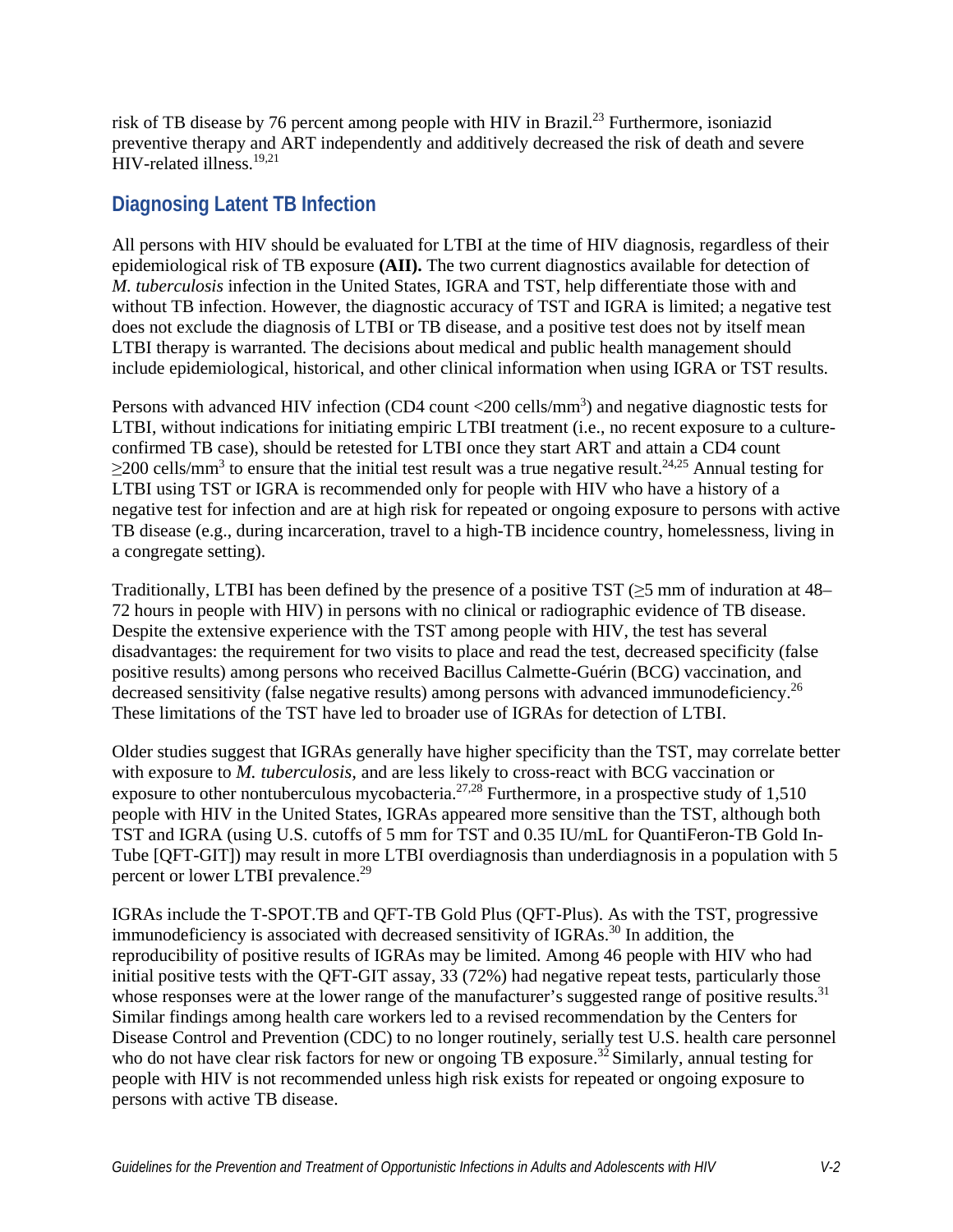Among people with HIV, the correlation between the TST and IGRA test results is poor to moderate.<sup>[33](#page-30-9)[,34](#page-31-0)</sup> In prospective studies, positive results with either the TST or IGRA were associated with an increased risk of developing TB disease;  $35-37$  in some studies, patients with a positive IGRA were at a higher risk of subsequently developing TB disease than those with a positive TST.<sup>[38,](#page-31-2)[39](#page-31-3)</sup> Despite its limitations, a positive TST result strongly predicts that treatment of LTBI will decrease the risk of TB progression among people with  $HIV.<sup>17</sup>$  $HIV.<sup>17</sup>$  $HIV.<sup>17</sup>$  Studies are underway to formally evaluate if IGRAs are similarly predictive.

In programmatic settings in the United States, TB screening has been suboptimal, with only 47 percent to 69 percent of patients completing initial screening.<sup>[40-43](#page-31-4)</sup> The use of an IGRA for TB screening may increase the proportion of patients who complete baseline and as-needed follow-up TB screening.

Although no definitive comparisons of the TST and IGRAs for screening people with HIV in lowburden settings have been published, both the TST and the approved IGRAs are considered appropriate for TB screening among people with HIV in the United States.<sup>[29](#page-30-5)[,44](#page-31-5)</sup> Some experts have suggested using both the TST and an IGRA in a stepwise or sequential manner to screen for LTBI, but the predictive value of this approach is not clear, and its adoption may be challenging to implement. The routine use of both TST and IGRAs in a single patient to screen for LTBI is not recommended in the United States. [45](#page-32-0)

As tests of immune reactivity against *M. tuberculosis*, the TST and IGRAs are often positive among persons with TB disease. Therefore, all persons with a positive TST or IGRA should be evaluated for the possibility of active TB disease.<sup>[44](#page-31-5)</sup> Most, but not all, people with HIV with TB disease have symptoms (e.g., cough, fever, sweats, weight loss, lymphadenopathy); absence of any of these symptoms had a 97 percent negative predictive value for culture-positive TB in low-resource settings, although this varied depending on pretest probability.<sup>[46](#page-32-1)</sup> The addition of a chest radiograph improved sensitivity of this screening algorithm but decreased specificity. It is important to note that in a symptomatic patient with clinical suspicion for TB disease, a negative TST or IGRA does not rule out TB disease.

Obtaining a sputum culture is the gold standard for diagnosing pulmonary TB disease, but it is not high yield in screening people with HIV without pulmonary symptoms, particularly in lowprevalence settings. Therefore, a negative symptom screen (including absent cough of *any* duration) coupled with a normal chest radiograph is usually sufficient to exclude TB disease in a patient with a positive TST or IGRA.[44](#page-31-5)

## **Treating Latent TB Infection**

Once active TB disease is excluded and in the absence of other medical contraindications, people with HIV with a positive TB screening test should receive LTBI treatment **(AI),** unless there is documentation of prior treatment for active TB or LTBI.<sup>[47](#page-32-2)</sup> Additionally, people with HIV who are in close contact with anyone with infectious TB should receive LTBI treatment, regardless of their TB screening test results **(AII).** people with HIV who have been treated successfully for LTBI should not have repeat testing with TST or IGRA; a previously positive test result generally will not revert to negative.

People with HIV in the United States who have a negative TST or IGRA and no recent contact with a person with infectious TB likely will not benefit from treatment of LTBI, and preventive therapy is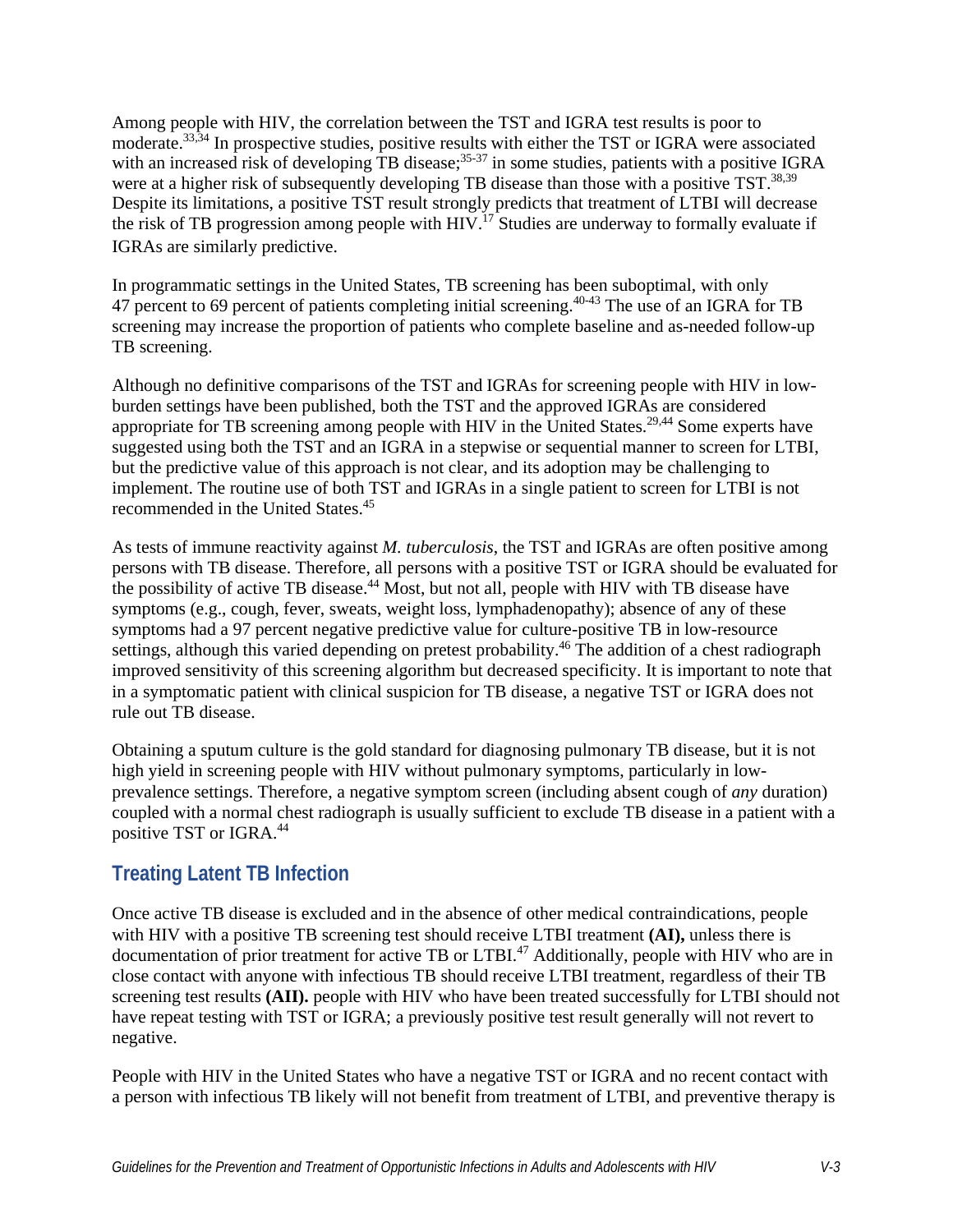not generally recommended **(AIII);** this is in contrast to high TB endemic countries where isoniazid decreased TB risk and mortality in people with HIV, regardless of TST or IGRA result.<sup>22</sup>

LTBI treatment and ART act independently to decrease the risk of TB disease.<sup>20,[21,](#page-29-8)[23](#page-29-7)[,48,](#page-32-3)49</sup> Therefore, use of both interventions is recommended for persons with LTBI **(AI).** Given the important drug– drug interactions between rifamycins and several antiretroviral (ARV) agents, selection of an LTBI regimen will depend on a patient's current or planned ARV regimen. Deferring ART until after completion of treatment for LTBI is not recommended **(AI).**[21](#page-29-8)

# *Preferred Drugs for Treatment of Latent TB Infection*

### **3HP**

• Rifapentine (weight-based dosing) orally (PO) once weekly plus isoniazid 15 mg/kg PO once weekly (900 mg maximum) plus pyridoxine 50 mg PO once weekly for 12 weeks is one of two preferred regimens for treatment of LTBI **(AI).**[47](#page-32-2)

In two randomized controlled trials, rifapentine plus isoniazid once weekly for 12 weeks (3HP) was as effective and well-tolerated as 6 to 9 months of daily isoniazid, including in people with HIV whose CD4 counts were generally > 350 cells/mm<sup>3</sup> and who were not yet on ART.<sup>50,51</sup> 3HP treatment completion rates with self-administered therapy were inferior to those with directly observed therapy (DOT) but non-inferior among study participants enrolled in the United States—and generally high  $over all.<sup>52</sup>$ 

Although individuals taking ART were not included in the Phase 3 trial of 3HP,<sup>53</sup> the pharmacokinetic (PK) profile of efavirenz with daily rifapentine and isoniazid is favorable.<sup>54,[55](#page-32-10)</sup> Raltegravir concentrations were modestly increased when it was given with once-weekly rifapentine in healthy volunteers. [56](#page-33-0) In a Phase 1/2 single-arm study of people with HIV treated with dolutegravir and 3HP, rifapentine decreased dolutegravir exposure by 26 percent; yet, trough concentrations remained above the 90 percent maximum inhibitory concentration for all but one participant, and all participants maintained an undetectable viral load throughout the study period.<sup>57</sup> Based on these PK data and limited outcome data, 3HP is recommended in virally suppressed persons receiving efavirenz, raltegravir, or dolutegravir (given as once daily dosing) without dose adjustment of rifapentine, isoniazid, or ART **(AII).**[58](#page-33-2)

## **3HR**

• Daily isoniazid 300 mg PO daily plus rifampin 600 mg PO daily plus pyridoxine 25–50 mg PO daily for 3 months is also a preferred option for treatment of LTBI in people with HIV **(AI).**

In studies of HIV-negative adults and children with a positive TST, those who received 3HR had a similar decreased risk of TB disease, hepatotoxicity, and adverse effects requiring treatment discontinuation compared with those who received  $\geq 6$  months of daily isoniazid.<sup>59-63</sup> Among people with HIV, several studies found no difference in the incidence of TB disease between those who received 3HR and those who received  $\geq$ 6 months of daily isoniazid, regardless of TST status;<sup>64-67</sup> hepatotoxicity was less frequent among those receiving 3HR, but treatment-limiting adverse effects were more common.<sup>47</sup> When using rifampin alone for LTBI treatment, either dose adjustment or substitution of key ARVs may be needed (see [Dosing Recommendations for Anti-TB Drugs table](#page-10-0) [included below]).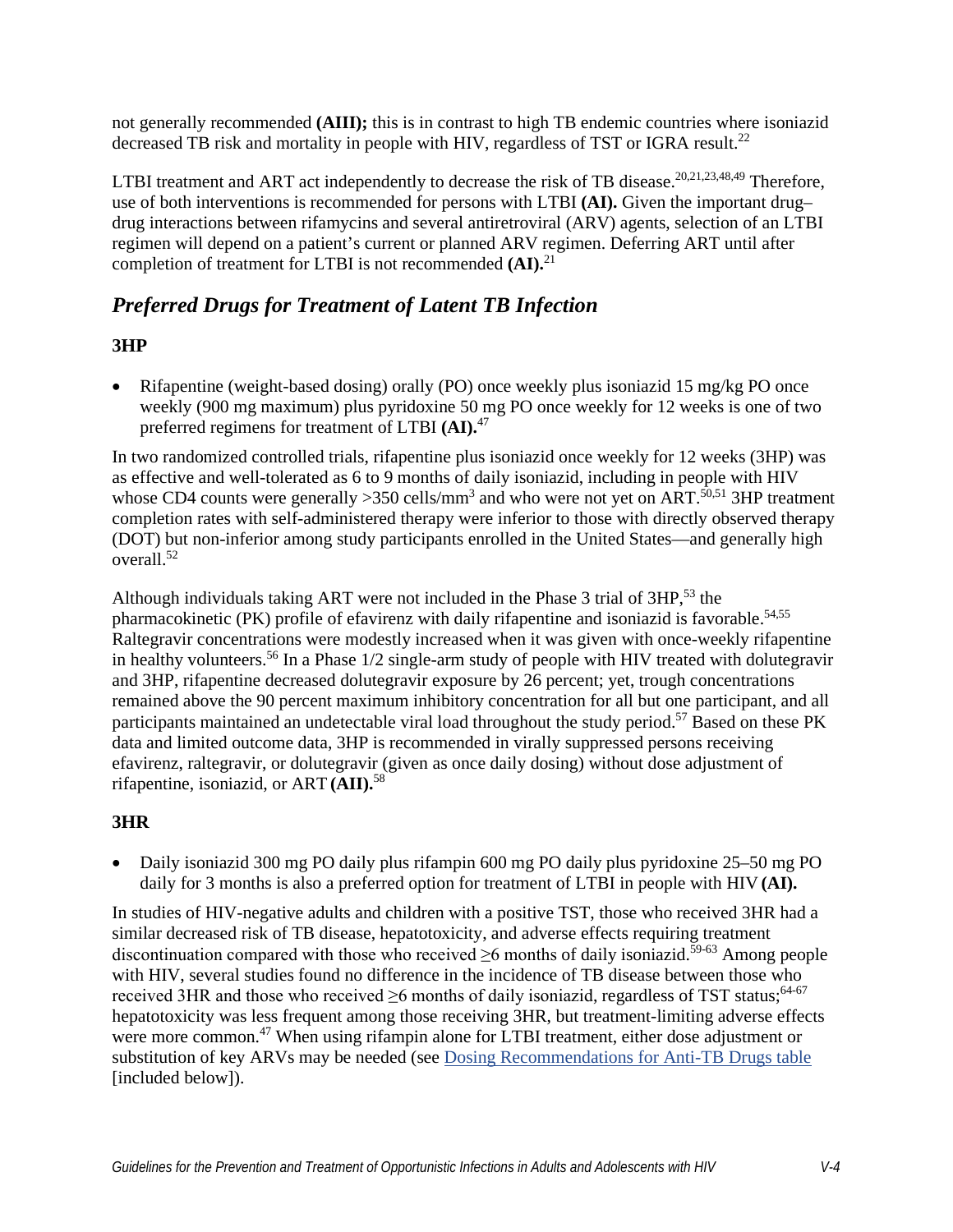## *Alternative Drugs for Treatment of Latent TB Infection*

### **Isoniazid**

• Isoniazid 300 mg PO daily plus pyridoxine 25–50 mg PO daily for 6 to 9 months is an alternative regimen for treatment of LTBI, particularly when drug–drug interactions between rifamycins and ARV regimens limit the use of rifamycin-containing LTBI therapies **(AII).**

Daily isoniazid for 6 to 9 months is effective and reasonably well-tolerated; severe toxicity is infrequent.<sup>21,67-71</sup> However, treatment completion rates are suboptimal, decreasing its effectiveness.<sup>72</sup> Patients are more likely to complete shorter regimens.<sup>52,[53,](#page-32-8)72-76</sup> Peripheral neuropathy, hepatitis, and rash may be caused by either isoniazid or some ARV drugs. Isoniazid, when used, should be supplemented with pyridoxine at a dose of 25 to 50 mg/day to prevent peripheral neuropathy **(AIII).**

### **4R**

• Rifampin 600 mg PO daily for 4 months (4R) is an alternative regimen for the treatment of LTBI in people with HIV **(BI).**

A large trial compared 4 months of daily rifampin (4R) to 9 months of daily isoniazid (9H) in more than  $6,000$  participants who were predominantly HIV-seronegative.<sup>70</sup> Although rates of incident active TB were low in both arms, the 4R regimen was non-inferior to 9H. Treatment completion rates were significantly higher and adverse events were less common in the 4R arm than in the 9H arm (78.8% vs. 63.2%;  $P < 0.001$  and 1.5% vs. 2.6%;  $P = 0.003$ , respectively). However, only 255 participants were people with HIV, which limits the generalizability of the findings for this population. Although the CDC/National Tuberculosis Controllers Association (NTCA) guidelines recommend 4R as a preferred treatment for LTBI in people without HIV, given the lack of trial data in people with HIV, the 4R regimen is recommended only as an alternative to 3HP, 3HR, 6H, and 9H in people with HIV **(BI).** When using rifampin alone for LTBI treatment, either dose adjustment or substitution of key ARVs may be needed. Given the theoretical but unproven risk of selecting for drug-resistant TB with rifamycin monotherapy in undiagnosed early-stage TB disease and the relatively poor performance of symptom screens alone in people with HIV on ART, $^{77,78}$  $^{77,78}$  $^{77,78}$  some clinicians would perform a sputum culture before starting 4R for LTBI. Because limited data exist on 4R in people with HIV, concerns about using this regimen in people with low CD4 cell counts, and no data on use of 4 months of rifabutin either in people with or without HIV, rifabutin monotherapy is not recommended **(AIII).** The regimen of 2 months of rifampin plus pyrazinamide is not recommended given the risk of severe and sometimes fatal hepatotoxicity **(AII).** [79,](#page-35-2)[80,](#page-35-3) [81](#page-35-4)

### **1HP**

• Isoniazid 300 mg PO daily plus rifapentine PO daily plus pyridoxine 25–50 mg PO daily for 4 weeks is an alternative therapy for treatment of LTBI in people with HIV **(BI).**

The BRIEF-TB study (AIDS Clinical Trials Group [ACTG] 5279) evaluated 1 month of daily rifapentine plus isoniazid (1HP) versus 9 months of daily isoniazid (9H) in people with HIV residing in mostly high TB burden settings (TB incidence  $>60$  per 100,000 population).<sup>74</sup> The median CD4 count of study participants was  $470$  cells/mm<sup>3</sup>, 50 percent of the study population was on ART (efavirenz or nevirapine-based regimens) at study entry, and 21 percent of the study population was TST positive. 1HP was non-inferior to 9H when comparing the composite outcome of confirmed or probable TB, death due to TB, and death due to unknown cause. Treatment completion rates (by self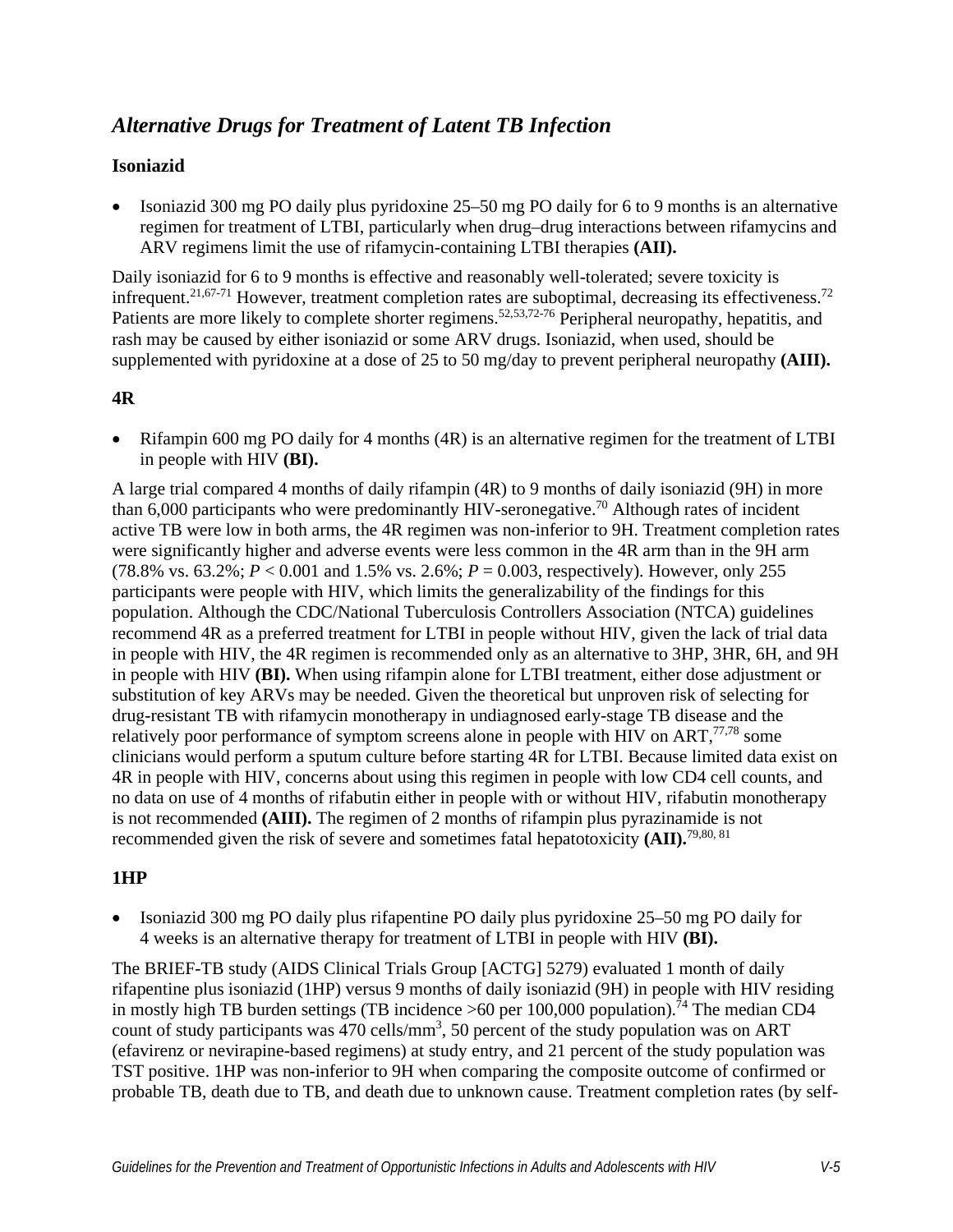report) were 97 percent in the 1HP arm and 90 percent in the 9H arm. Of note, although the population of people with HIV enrolled was at increased risk for LTBI due to high endemic exposure, the number of participants with documented LTBI based on TST or IGRA testing was low (23%), and the overall event rate (i.e., the number of participants who developed active TB in either arm) was also low (0.56/100 person-years) after more than 3 years of follow-up. Based on these data, 1HP is recommended as an alternative regimen for treatment of LTBI in people with HIV **(BI).** The CDC/NTCA guidelines do not include 1HP as a preferred or alternative regimen given that the BRIEF-TB study was performed largely in people with HIV living in high TB burden settings, most of whom did not have positive tests for LTBI. In light of the strengths of the study results and the convenience and safety of the regimen, some clinicians may choose to use 1HP for treatment of LTBI as an alternative option to those recommended in the current CDC/NTCA guidelines. If ART is administered together with 1HP, an efavirenz-based regimen should be used **(AI).** However, a study evaluating co-administration of 1HP with dolutegravir is in progress;  $54,82$  $54,82$  the use of dolutegravirbased ART should await results from this trial.

## *Treatment of LTBI Following Exposure to Drug-Resistant TB*

For persons exposed to drug-resistant TB, a regimen for LTBI should be selected after consultation with experts or with public health authorities **(AIII).**[83](#page-35-6)

# *Monitoring for Adverse Events Related to Treating Latent TB Infection*

Individuals receiving TB-preventive therapy should be evaluated by a clinician monthly to assess adherence and evaluate for possible drug toxicity. Although people with HIV may not have a higher risk of hepatitis from isoniazid than persons without HIV, people with HIV should have serum aspartate aminotransferase (AST) or alanine aminotransferase (ALT) and total bilirubin levels measured before starting LTBI treatment and repeated if abnormal.<sup>47</sup> Persons with concomitant chronic viral hepatitis and older individuals have an increased risk of isoniazid-related hepatotoxicity, and such patients should be monitored closely when being treated for LTBI.<sup>84[,85](#page-35-8)</sup>

Following initiation of isoniazid, ALT and AST levels often increase during the first 3 months of treatment but return to normal despite continued therapy. Hepatotoxicity also can occur with rifamycins, although it is less common than with isoniazid.<sup>71[,74](#page-34-3)</sup> Factors that increase the risk of druginduced clinical hepatitis include daily alcohol consumption, underlying liver disease, and concurrent treatment with other hepatotoxic drugs. At each visit, patients should be asked about adherence, new medications, and alcohol use and should be screened for potential adverse effects of treatment for LTBI (e.g., unexplained anorexia, nausea, vomiting, dark urine, icterus, rash, persistent paresthesia of the hands and feet, persistent fatigue, weakness or fever lasting 3 or more days, abdominal tenderness, easy bruising or bleeding, arthralgia) and told to stop medications immediately and return to the clinic for an assessment should any of these occur **(AIII).**

If the serum ALT or AST levels increase to greater than five times the upper limit of normal without symptoms or greater than three times the upper limit of normal with symptoms (or greater than two times the baseline value for patients with baseline abnormal transaminases), LTBI treatment should be stopped **(AIII).**

The ultimate decision regarding resumption of therapy with the same or different agents for LTBI treatment should be made after weighing the risk for additional hepatic injury against the benefit of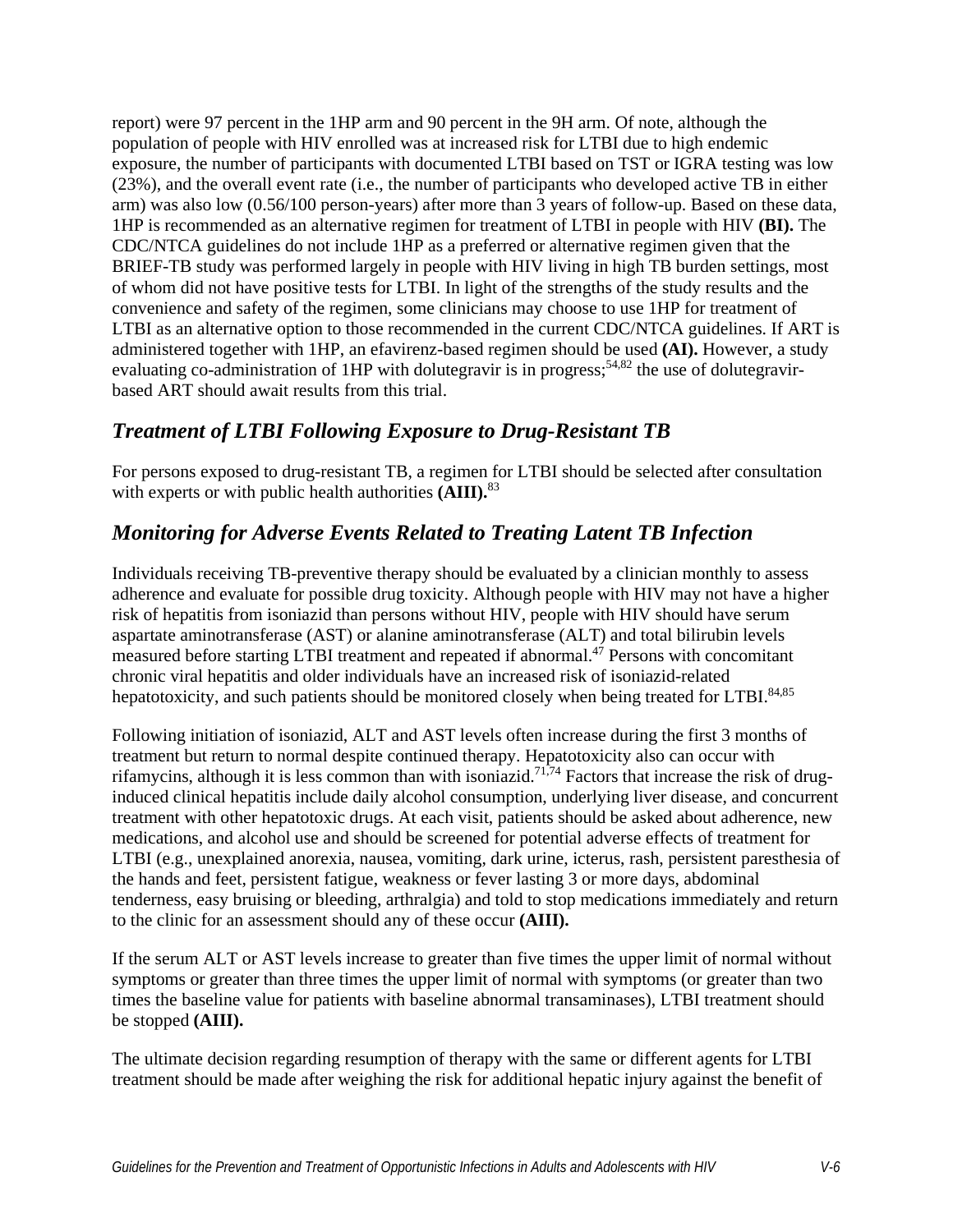preventing progression to TB disease<sup>86</sup> and in consultation with an expert in treating LTBI in people with HIV.

# **Clinical Manifestations of TB Disease**

Similar to persons without HIV infection, people with HIV with TB disease may be asymptomatic but have positive sputum cultures (subclinical TB).<sup>87</sup> In ambulatory people with HIV, the presence of any one of the classic symptoms of TB disease (i.e., cough, hemoptysis fever, night sweats, weight loss) has high sensitivity but low specificity for diagnosing TB as assessed in resource-limited settings.<sup>46</sup> The sensitivity of classic TB symptoms is lower in people with HIV on ART.<sup>[77](#page-35-0)</sup>

The presentation of TB disease is influenced by the degree of immunodeficiency.<sup>[88,](#page-36-0)89</sup> In patients with CD4 counts  $>$  200 cells/mm<sup>3</sup>, HIV-related TB generally resembles TB among persons without HIV. Most patients have disease limited to the lungs, and common chest radiographic manifestations are upper lobe infiltrates with or without cavitation. $90$ 

In patients with CD4 counts  $\langle 200 \text{ cells/mm}^3$ , the chest radiographic findings of pulmonary TB are markedly different, with infiltrates showing no predilection for the upper lobes, and cavitation is uncommon.<sup>88[,90,](#page-36-2)91</sup> Normal chest radiographs are not uncommon in patients with respiratory symptoms and positive sputum cultures. Thoracic CT scans may demonstrate mild reticulonodular infiltrates despite a normal chest radiograph. $92$ 

With increasing degrees of immunodeficiency, extrapulmonary (especially lymphadenitis, pleuritis, pericarditis, and meningitis) or disseminated TB are more common. In patients who are markedly immune-suppressed, TB can be a severe systemic disease with high fevers, rapid progression, and features of sepsis[.93](#page-36-5) Clinical manifestations of extrapulmonary TB in people with HIV are not substantially different from those described in persons without HIV. TB must be considered in disease processes involving any site in the body,<sup>94</sup> especially in patients with central nervous system (CNS) disease, when early TB treatment is essential to improve outcomes.<sup>95-97</sup>

After initiation of ART, immune reconstitution can unmask subclinical TB disease, resulting in pronounced inflammatory reactions at the sites of infection (see Unmasking TB-IRIS, below).

# **Diagnosis**

Initial diagnostic testing for TB disease should be directed at the anatomic site of symptoms or signs (e.g., lungs, lymph nodes, urine, cerebrospinal fluid)[.44](#page-31-5) Pulmonary involvement is common at all CD4 counts.<sup>[87,](#page-35-10)98</sup> The initial evaluation of a patient suspected of having HIV-related TB should always include chest imaging, even in the absence of pulmonary symptoms or signs. However, chest radiography is an imperfect screen for pulmonary TB, particularly among patients with advanced immunodeficiency who can have TB culture-positive sputum despite normal chest radiographs.<sup>[99,](#page-37-0)[100](#page-37-1)</sup> Therefore, sputum smear, nucleic acid amplification (NAA) testing, and culture should be performed in people with HIV with symptoms of TB disease who have a normal chest radiograph, as well as in persons with no pulmonary symptoms but evidence of TB disease elsewhere in the body[.44](#page-31-5)

Sputum smear-negative, culture-positive TB disease is common among people with HIV, particularly those with advanced immunodeficiency and non-cavitary disease[.101](#page-37-2) However, NAA tests have a higher sensitivity than smear, and the yield of sputum culture is not affected by HIV or the degree of immunodeficiency[.44,](#page-31-5)[102](#page-37-3) Smear and culture of three sputum specimens is recommended based on a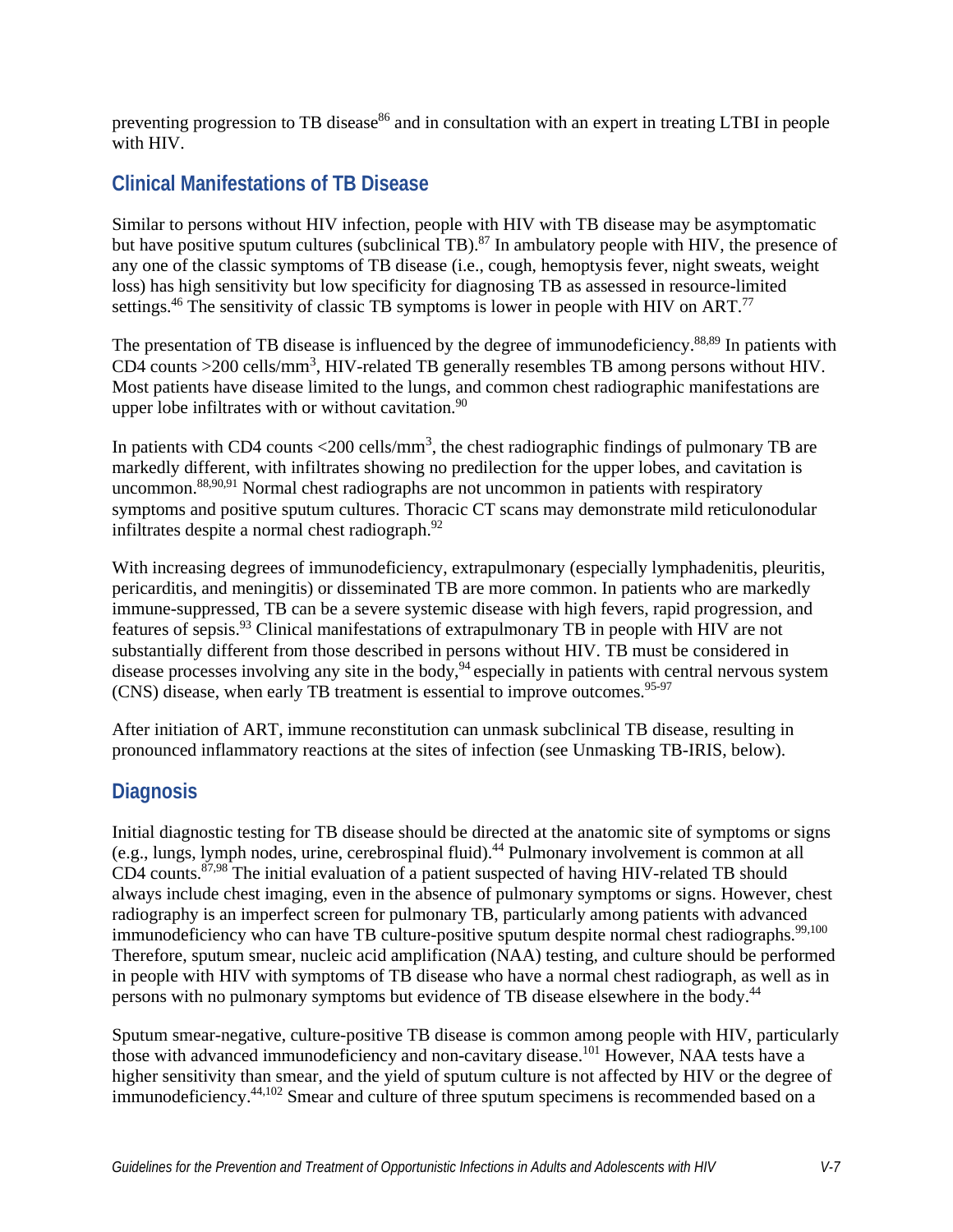large study in patients with HIV that showed a 10 percent incremental yield for broth culture between the second and third specimens. $103$ 

Lymph node involvement is common in HIV-related TB, and the combined yield of histopathology, smear, and culture from needle aspirates of enlarged lymph nodes is quite high.<sup>[104](#page-37-5)</sup> Histopathologic findings also are affected by the degree of immunodeficiency. Persons with relatively intact immune function have typical granulomatous inflammation associated with TB disease. With progressive immunodeficiency, granulomas become poorly formed or can be completely absent.<sup>[89](#page-36-1)</sup>

Pleural fluid, pericardial fluid, ascites, and cerebrospinal fluid should be sampled if clinical evidence of involvement exists. The CDC Infectious Diseases Pathology Branch offers polymerase chain reaction (PCR) testing to aid with molecular identification of *M. tuberculosis* on both fresh and formalin-fixed tissue. Clinical providers and pathologists should first contact their state or local health department to refer specimens for evaluation. Health departments should then contact [pathology@cdc.gov](mailto:pathology@cdc.gov) for consultation preapproval. The yield of mycobacterial urine and blood cultures depends on the clinical setting; among patients with advanced immunodeficiency, the yield of culture from these two readily available body fluids can be relatively high<sup>89[,94](#page-36-6)</sup> and may allow definitive diagnosis and be the only source of an isolate for drug-susceptibility testing (DST).<sup>[105](#page-37-6)</sup>

# *Nucleic-Acid Amplification Testing*

NAA tests provide rapid diagnosis of TB, and some assays also provide rapid detection of drug resistance. NAA assays, if positive, are highly predictive of TB disease when performed on Acid-Fast Bacillus (AFB) smear-positive specimens. However, because nontuberculous mycobacterial infections (NTM) may occur in people with HIV with advanced immunodeficiency, negative NAA results in the setting of smear-positive specimens may indicate NTM infection and can be used to direct therapy and make decisions about the need for respiratory isolation.

NAA tests are more sensitive than AFB smear, being positive in 50 percent to 80 percent of smear-negative, culture-positive specimens<sup>106,[107](#page-37-8)</sup> and up to 90 percent when three NAA tests are performed. Therefore, it is recommended that for all patients with suspected pulmonary TB, a NAA test be performed on at least one specimen.<sup>44,[108](#page-37-9)</sup> NAA tests also can be used on extrapulmonary specimens with the caveat that the sensitivity is often lower than with sputum specimens.<sup>[44](#page-31-5)</sup>

The Xpert MTB/RIF™ assay is an automated NAA test that can detect both *M. tuberculosis* and mutations in the *rpoB* gene associated with rifampin resistance. It has been implemented widely in resource-limited settings with high TB prevalence and as a frontline TB diagnostic test in patients with HIV.<sup>109</sup> This assay combines simple processing requirements in the laboratory and rapid turnaround (results within 2 hours). In a meta-analysis, the overall sensitivity and specificity of the Xpert MTB/RIF assay were 88 percent (95% confidence interval [CI], 83% to 92%) and 98 percent (95% CI, 97% to 99%), respectively. The assay is somewhat less sensitive among people with HIV (pooled sensitivity of 80%; 95% CI, 67% to 88%) than among patients without HIV (pooled sensitivity of 89%; 95% CI, 81% to 94%);<sup>110</sup> however, this may be, in part, attributed to a higher prevalence of smear-negative disease in people with HIV.<sup>111</sup> In South Africa, the sensitivity of Xpert MTB/RIF has been related to CD4 count, with higher sensitivity among patients with more advanced immunodeficiency.<sup>112</sup>

Xpert MTB/RIF sensitivity in extrapulmonary specimens is up to 95 percent in smear-positive specimens and 69 percent in smear-negative specimens.<sup>113</sup> Median sensitivity varied by specimen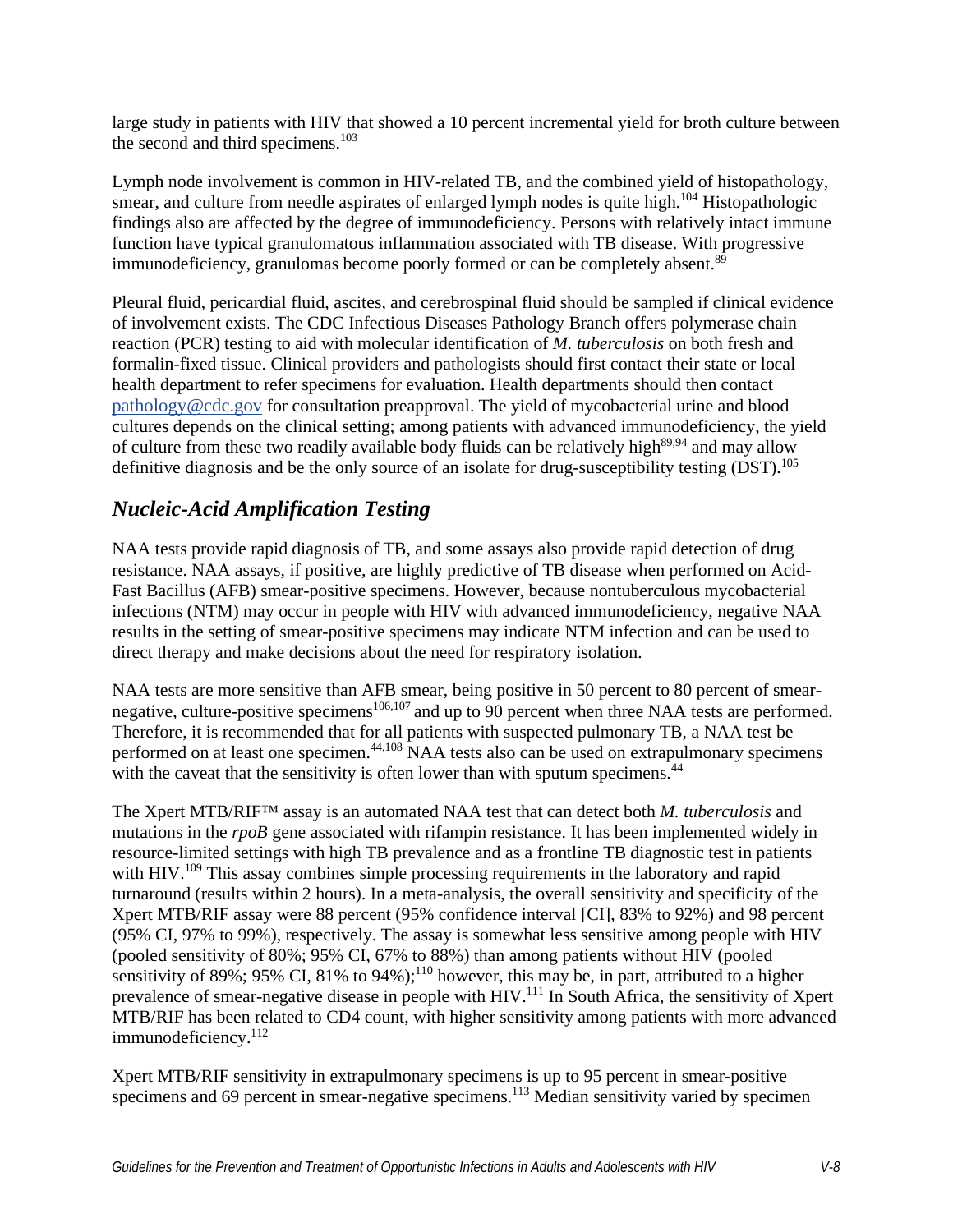type, with higher yield from lymph nodes (96%), cerebrospinal fluid (85%), and gastric aspirates (78%) and lower yield from pleural fluid (34%) and other non-pleural serous fluids (67%). Xpert MTB/RIF also has been applied with excellent diagnostic accuracy to stool specimens in people with pulmonary TB,<sup>114</sup> which may provide an alternative for those people with HIV who are being evaluated for TB and unable to expectorate.

The next-generation MTB/RIF Ultra improved the sensitivity of the existing test platform, but it is not currently approved by the U.S. Food and Drug Administration (FDA) or available in the United States. Currently, the Xpert platform is being modified to incorporate other drug-resistance targets that may assist in constructing a treatment regimen for drug-resistant TB, particularly in settings without access to conventional growth-based or sequencing-based DST (see Drug-Resistance Testing, below).<sup>115</sup>

# *Lipoarabinomannan (LAM)*

LAM is an *M. tuberculosis* cell wall polysaccharide that can be detected in the urine of people with TB.<sup>[116-119](#page-38-5)</sup> LAM has been shown to be more sensitive and specific as an adjunct diagnostic test in people with HIV with advance immunosuppression, but LAM assays are not commercially available in the United States.

# *Drug-Resistance Testing*

Drug resistance should be considered in all people with HIV, especially those who meet any of the following criteria:

- Known exposure to a person with drug-resistant TB,
- Residence in a setting with high rates of primary drug-resistant TB,
- Persistently positive smear or culture results at or after 4 months of treatment, *or*
- Previous TB treatment, particularly if it was not directly observed or was interrupted for any reason.

Rapid molecular DST for isoniazid and rifampin should be performed on the initial isolates from all patients suspected of having TB, because resistance to isoniazid or rifampin is associated with an increased risk of treatment failure, recurrent TB, and amplification of resistance to additional TB medications.<sup>120</sup>

The presence of multidrug-resistant TB (MDR TB; defined as resistance to at least isoniazid and rifampin) or extensively drug-resistant TB (XDR TB; defined as MDR TB with additional resistance to a fluoroquinolone and either kanamycin, amikacin, or capreomycin) is associated with a markedly increased risk of death[.121](#page-39-0) Therefore, early identification of drug resistance, with appropriate adjustment of the treatment regimen based on both full molecular and conventional DST results, is critical to the successful treatment of TB disease and to curbing transmission of drug-resistant *M. tuberculosis*. [44](#page-31-5)

For all patients with TB disease, phenotypic DST to first-line TB drugs (isoniazid, rifampin, ethambutol, and pyrazinamide) should be performed, regardless of the source of the specimen. Molecular resistance testing should be performed, and DSTs should be repeated if sputum cultures remain positive for *M. tuberculosis* at or after 4 months of treatment or become positive 1 month or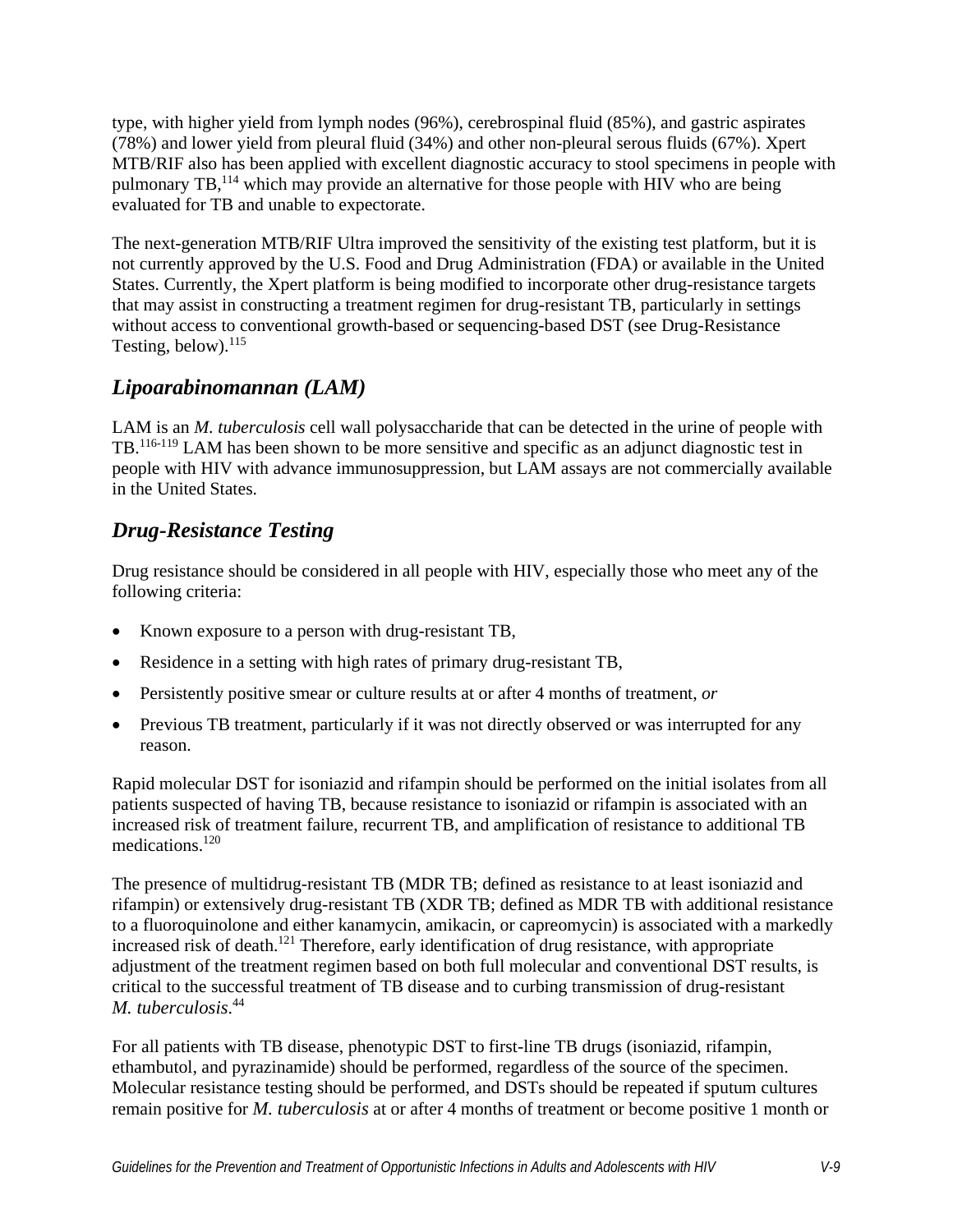longer after culture conversion to negative. Resistance testing for second-line TB medications (fluoroquinolones, bedaquiline, linezolid, clofazimine, aminoglycosides, ethionamide, and others) should be limited to specimens with resistance to first-line TB medications and should be performed in reference laboratories with substantial experience in these techniques.<sup>108</sup>

## *Conventional Growth-Based Drug-Susceptibility Testing*

Conventional DST is used widely and has been validated for first-line drugs. The disadvantage of this technique, however, is that the combined turnaround time of a conventional broth or agar-based culture followed by DST may be as long as 8 weeks,<sup>122</sup> due to the slow growth of *M. tuberculosis.* During this time, patients with drug-resistant TB may be receiving ineffective, empiric first-line TB therapy, which could allow ongoing transmission, further clinical deterioration, acquisition of additional drug resistance, and death, particularly in individuals with  $HIV.<sup>121</sup>$  $HIV.<sup>121</sup>$  $HIV.<sup>121</sup>$  Yet, for many secondline drugs used to treat MDR and XDR TB, conventional DST remains either the gold standard or the only available technique because molecular correlates of phenotypic drug resistance are incomplete.

## *Molecular Tests for Drug Resistance*

Genotypic testing to identify mutations that confer drug resistance allows rapid detection of resistance. The relationship between these mutations and drug resistance has been studied for a number of TB medications.<sup>123</sup> Commercial NAA tests—such as Xpert MTB/RIF—identify resistance mutations associated with rifampin, and commercially available line probe assays (LPAs) identify genotypic resistance for rifampin and isoniazid.<sup>111,124</sup> Of note, probe-based assays, including Xpert MTB/RIF and LPAs, should be confirmed with sequence-based tests and growth-based DST. For initial evaluation of drug resistance or confirmation of drug resistance identified by the above assays, the CDC Division of Tuberculosis Elimination has a Molecular Detection of Drug Resistance (MDDR) service that offers rapid sequencing-based testing for first-and second-line TB medications at no charge for providers evaluating persons for drug-resistant TB [\(https://www.cdc.gov/tb/topic/laboratory/default.htm\)](https://www.cdc.gov/tb/topic/laboratory/default.htm). State TB programs and state laboratories also should be consulted for resistance testing options. Several assays can be performed on cultured isolates or directly on sputum specimens. Molecular resistance testing also can be performed on extrapulmonary specimens that are NAA-positive; if unable to be performed by local or state public health laboratories, this testing can be arranged through CDC's Division of TB Elimination Laboratory.

In low TB prevalence settings—such as the United States—the positive predictive value for NAA tests of rifampin resistance is low.<sup>125</sup> Therefore, isolates with an initial reading of rifampin resistance by commercial NAA test should undergo confirmatory testing (*rpoB* gene sequencing and phenotypic DST). Clinicians who suspect drug-resistant TB in a patient with HIV should make every effort to expedite a diagnosis and consult with their state TB program and then the CDC as needed.

# **Treating TB Disease**

TB among persons with advanced immunodeficiency can be a rapidly progressive and fatal illness if treatment is delayed. Therefore, after collection of available specimens for culture and molecular diagnostic tests, empiric treatment for TB is recommended in patients with clinical and radiographic findings suggestive of HIV-related TB **(AIII).**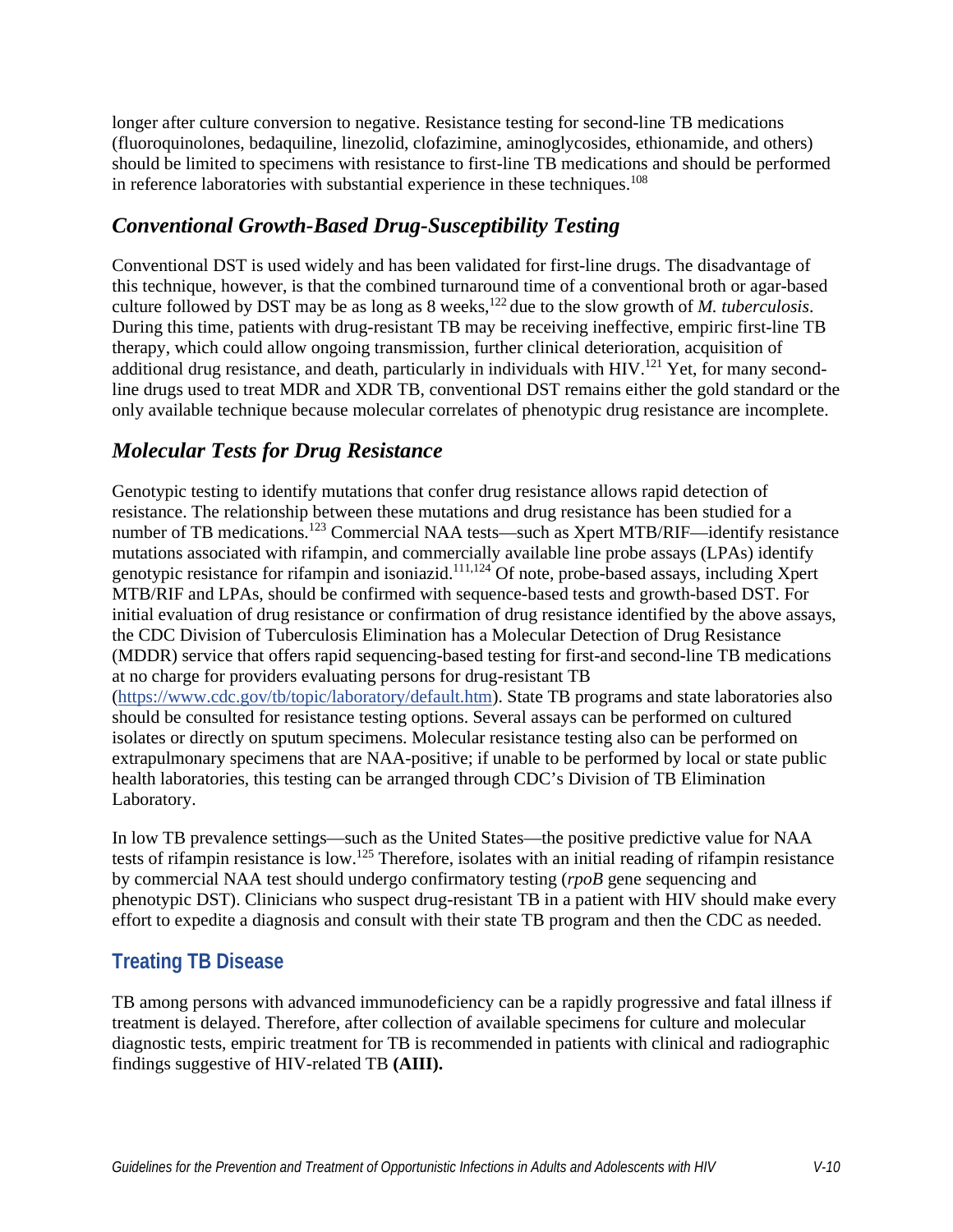## *Preferred for Treatment, Including Duration of Therapy for People with HIV*

Treatment of TB for people with HIV is the same as for individuals without HIV and should include an initial four-drug combination of isoniazid, rifampin, ethambutol, and pyrazinamide<sup>126</sup> (AI). The preferred regimens are indicated in the [table](#page-25-0) at the end of this chapter. Recommended dosing for drugs is summarized in the following table.

| <b>TB Drug</b>                                                                                                | <b>ARV Drugs</b>                                                       | <b>Daily Dose</b>                                          |
|---------------------------------------------------------------------------------------------------------------|------------------------------------------------------------------------|------------------------------------------------------------|
| Isoniazid                                                                                                     | <b>All ARVS</b>                                                        | 5 mg/kg (usual dose 300 mg)                                |
| Rifampina,b<br>Note: DTG, RAL, and MVC<br>doses need to be adjusted<br>when used with rifampin.               | HIV PIS, DOR, ETR, RPV, BIC,<br>CAB, or EVG/c                          | Not recommended                                            |
|                                                                                                               | <b>TAF</b>                                                             | Use with caution $c$ at dose indicated below.              |
|                                                                                                               | All other ARV drugs                                                    | 10 mg/kg (usual dose 600 mg)                               |
| <b>Rifabutina</b><br>Note: DOR and RPV <sup>d</sup> doses<br>need to be adjusted when used<br>with rifabutin. | PI with COBI, TAF, RPV (IM),<br>BIC, CAB, EVG/c-containing<br>regimens | Not recommended                                            |
|                                                                                                               | DTG, RAL, DOR, EFV, or RPV<br>(PO only <sup>d</sup> )                  | 5 mg/kg (usual dose 300 mg)                                |
|                                                                                                               | <b>HIV PIs with RTV</b>                                                | 150 mg daily <sup>e</sup>                                  |
|                                                                                                               | EFV                                                                    | 450-600 mg                                                 |
| Pyrazinamide                                                                                                  | <b>All ARVs</b>                                                        | Weight-based dosing                                        |
|                                                                                                               |                                                                        | Weighing 40-55 kg: 1,000 mg (18.2-25.0 mg/kg)<br>$\bullet$ |
|                                                                                                               |                                                                        | Weighing 56-75 kg: 1,500 mg (20.0-26.8 mg/kg)              |
|                                                                                                               |                                                                        | Weighing 76-90 kg: 2,000 mg (22.2-26.3 mg/kg)              |
|                                                                                                               |                                                                        | Weighing >90 kg: 2,000 mgf                                 |
| Ethambutol                                                                                                    | <b>All ARVS</b>                                                        | Weight-based dosing                                        |
|                                                                                                               |                                                                        | Weighing 40-55 kg: 800 mg (14.5-20.0 mg/kg)                |
|                                                                                                               |                                                                        | Weighing 56-75 kg: 1,200 mg (16.0-21.4 mg/kg)<br>$\bullet$ |
|                                                                                                               |                                                                        | Weighing 76-90 kg: 1,600 mg (17.8-21.1 mg/kg)              |
|                                                                                                               |                                                                        | Weighing >90 kg: 1,600 mgf                                 |

#### <span id="page-10-0"></span>**Dosing Recommendations for Anti-TB Drugs for Treatment of Active Drug Sensitive TB**

a For more detailed guidelines on use of different ARV drugs with rifamycin, clinicians should refer to the Drug–Drug Interactions [section of the Adult and Adolescent Antiretroviral Guidelines.](https://clinicalinfo.hiv.gov/en/guidelines/adult-and-adolescent-arv/overview?view=full)

**b** Higher doses may be needed in the treatment of TB meningitis. Expert consultation is advised.

<sup>c</sup> This combination has not been tested in patients to confirm pharmacokinetic and virologic efficacy among patients taking fulldose ARV and TB regimens.

d IM long-acting RPV is not recommended with rifabutin. PO RPV can be used but the dose should be increased to 50 mg daily.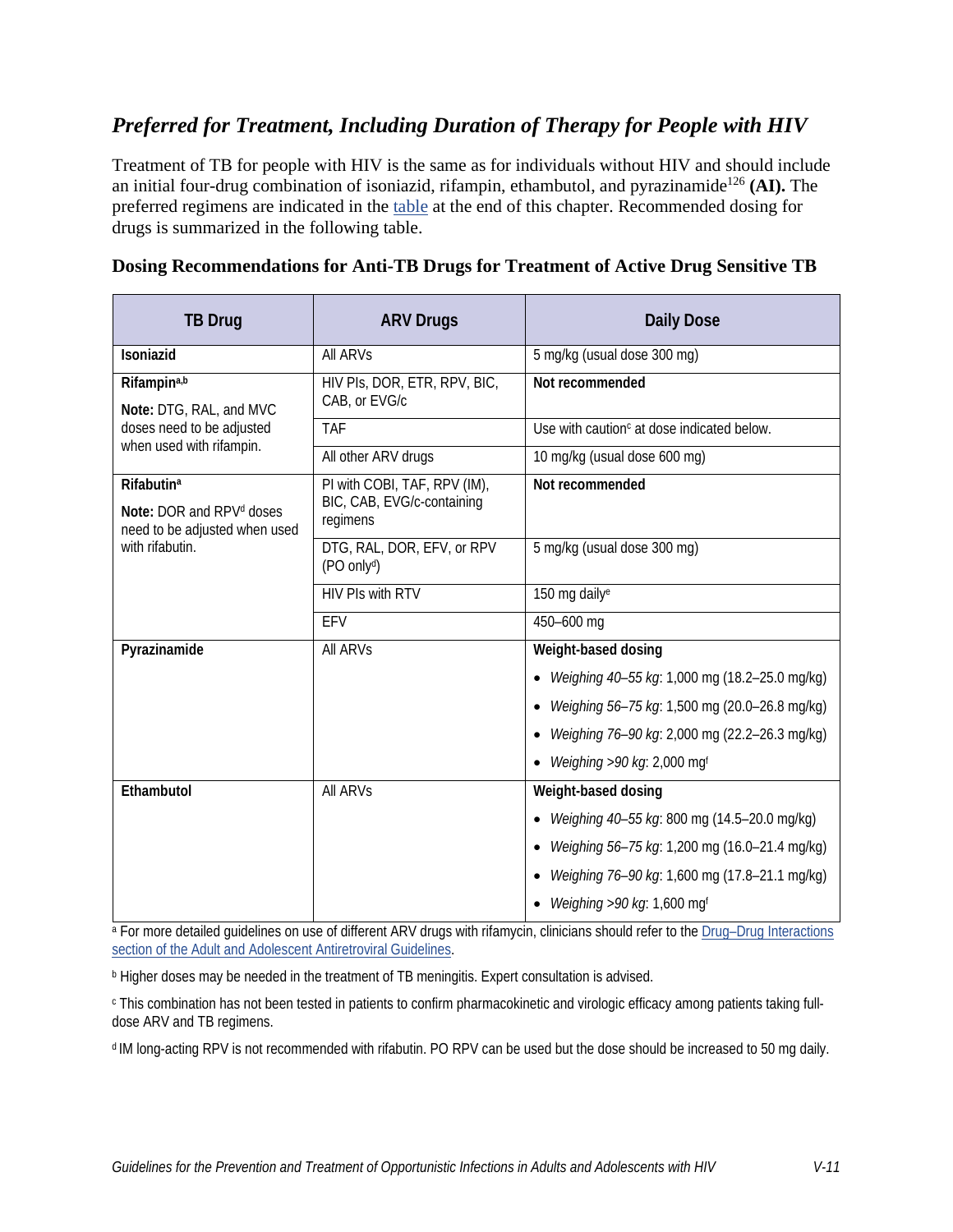e Acquired rifamycin resistance has been reported in patients with inadequate rifabutin levels while on 150 mg twice weekly, dosing together with RTV-boosted PIs. May consider therapeutic drug monitoring (TDM) when rifabutin is used with an RTVboosted PI and adjust dose accordingly.

f Monitor for therapeutic response and consider TDM to assure dosage adequacy in patients weighing >90 kg.

**Key:** ARV = antiretroviral; BIC = bictegravir; CAB = cabotegravir; COBI = cobicistat; DOR = doravirine; DTG = dolutegravir; EFV = efavirenz; ETR = etravirine; EVG/c = elvitegravir/cobicistat; IM = intramuscular; MVC = maraviroc; PI = protease inhibitor; PO = oral; RAL = raltegravir; RPV = rilpivirine; RTV = ritonavir; TAF = tenofovir alafenamide; TB = tuberculosis

If rapid DST results indicate resistance to rifampin, with or without resistance to other drugs, an initial MDR TB regimen, as indicated below, should be used **(BIII)** and adjusted as molecular sequencing and conventional DST results become available.

DOT monitored by trained health care workers, who can be community-based or clinic-based, is recommended for all patients with HIV-related TB **(AII).** Digital technology—such as video-DOT and pill sensors—may be useful alternatives to clinic-based or health care worker–based DOT.<sup>127-130</sup> The likelihood of treatment success is further enhanced with comprehensive case management; assistance with housing and other social support; and, if needed, assistance to help patients establish or re-engage with HIV care.

Drug-susceptible TB should be treated with a 2-month (8-week) intensive phase regimen of isoniazid, rifampin, ethambutol, and pyrazinamide **(AI).** Ethambutol can be discontinued when susceptibility to isoniazid and rifampin has been confirmed**.** Thereafter, isoniazid and a rifamycin are used in the continuation phase of therapy, generally recommended as an additional 4 months (18 weeks) of treatment for uncomplicated TB **(AI).**[126](#page-39-5)

Although intermittent dosing (administration less often than daily) facilitates DOT, regimens that included twice- or thrice-weekly dosing during the intensive or continuation phase have been associated with an increased risk of treatment failure or relapse with acquired drug resistance to the rifamycin class, particularly in people with HIV[.131-139](#page-39-7) Therefore, daily therapy given as DOT is recommended during both the intensive and continuation treatment phases **(AII).** [126,](#page-39-5)[137,](#page-40-0)[138,](#page-40-1)[140](#page-40-2)

Although earlier recommendations<sup>141</sup> for TB treatment in persons without HIV indicated that therapy should be based on the number of doses received rather than the duration of therapy, no data substantiate the minimum number of doses needed within a specified time interval in people with HIV.<sup>126</sup> Every effort should be made to ensure that patients receive daily therapy as previously described, allowing up to 28 weeks to complete ≥24 weeks (6 months) of treatment to accommodate brief interruptions of therapy for management of adverse drug reactions as described below.

The optimal duration of TB treatment for people with HIV and drug-susceptible TB disease is not known. In general, the outcomes of 6-month regimens given as DOT to people with HIV have been favorable[.1](#page-28-0) A randomized but underpowered trial in the United States showed excellent and comparable outcomes of TB therapy among patients assigned to 6 months or 9 months of therapy.<sup>142</sup>

Two trials in high-burden settings showed higher risk of recurrent TB among patients treated with 6 months of therapy than among those assigned to 9-month<sup>131</sup> or 12-month regimens.<sup>143</sup> However, the applicability of these two trials to low-burden settings—such as the United States—and in the context of universal ART is uncertain.

Treatment shortening for drug-susceptible TB remains a goal of current clinical trials. Three large international randomized trials of TB treatment shortening that used strategies involving substitution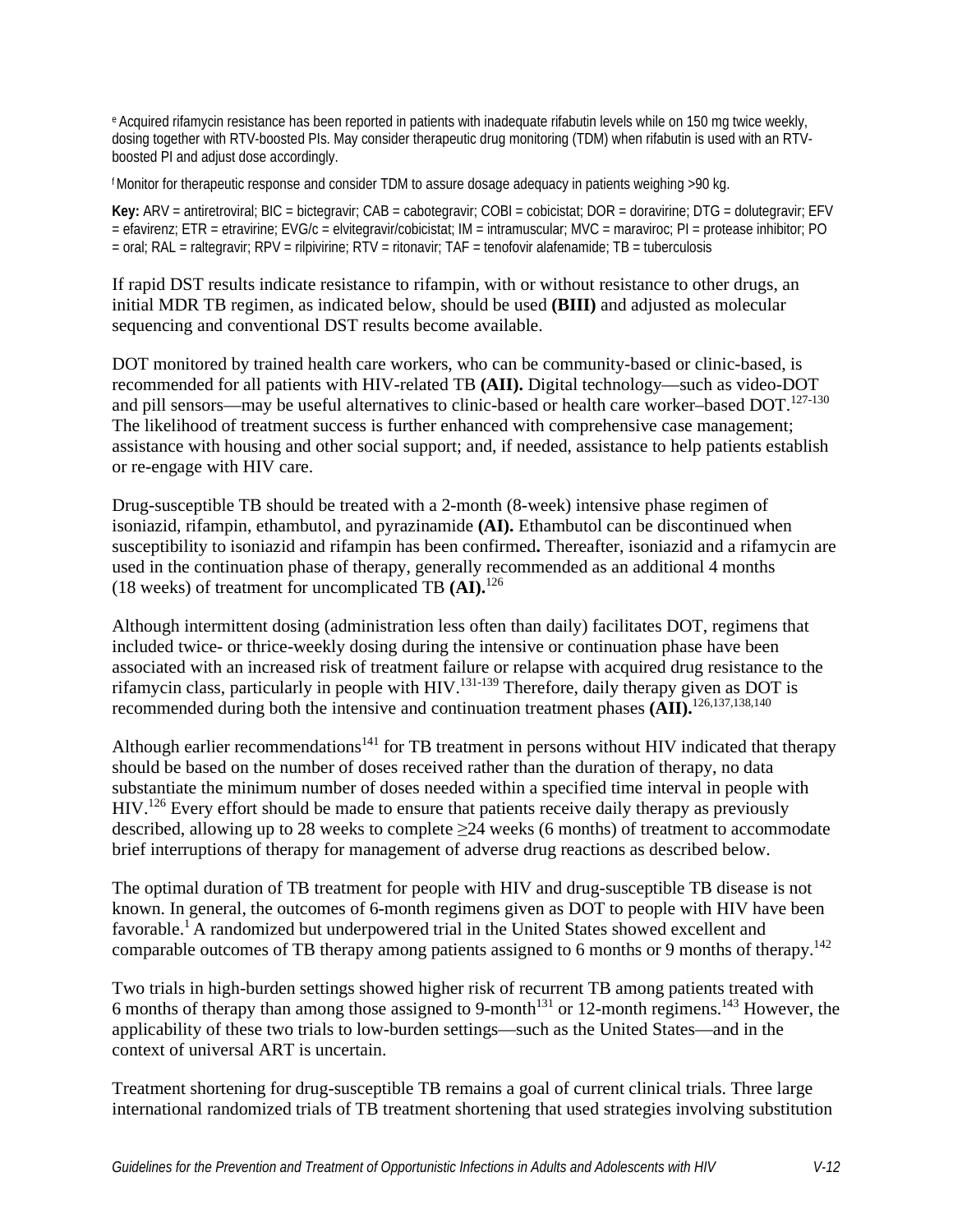of isoniazid, ethambutol, or both with a fluoroquinolone and/or rifapentine in 4-month regimens all found that the shorter regimens were inferior.<sup>144-146</sup> In each study, the 4-month regimens were associated with higher relapse rates or unfavorable outcomes than a standard 6-month regimen. However, a recently reported trial demonstrated non-inferiority for a 4-month regimen of isoniazid, rifapentine, ethambutol, and moxifloxacin compared to a standard 6-month regimen in patients with and without  $HIV$ ,<sup>147</sup> and that 4-month regimen may emerge as an acceptable alternative. Additional TB treatment shortening trials using alternative strategies in participants with HIV and TB coinfection are ongoing.

Extension of therapy to 9 months is recommended for patients who have a positive sputum culture after 2 months of treatment or severe cavitary or disseminated extrapulmonary disease **(BII).** Most extrapulmonary TB can be treated for 6 months, but TB meningitis should be treated for 9 to 12 months **(BII).**

Recent clinical trials have suggested the use of higher rifampin doses or addition of fluoroquinolone to initial treatment for TB meningitis may be beneficial, but the data are limited, particularly in people with HIV, and are insufficient to support a clear recommendation at this time pending results of additional studies[.148-154](#page-41-3)

Adjunctive corticosteroid therapy is recommended in individuals with HIV who have TB involving the CNS **(AII)** and should include dexamethasone (0.3–0.4 mg/kg/day for 2–4 weeks, then taper by 0.1 mg/kg per week until dose of 0.1 mg/kg, then 4 mg per day and taper by 1 mg/week) for a total duration of 12 weeks.  $97,126$  $97,126$  Adjunctive corticosteroid therapy increases survival overall for patients with TB meningitis, although studies were underpowered for detecting a statistically significant survival benefit for those with HIV. $97,155$  $97,155$ 

Adjunctive corticosteroid therapy is not recommended in the treatment of TB pericarditis **(AI).** In a randomized trial that compared adjunctive prednisolone with placebo—each administered for 6 weeks in individuals with tuberculous pericarditis, with and without HIV—prednisolone was not associated with a significant reduction in the composite endpoint of death, cardiac tamponade, or constrictive pericarditis. Those receiving prednisolone also had a higher incidence of some cancers[.156](#page-42-1) A Cochrane review similarly found no mortality benefit from adjunctive corticosteroids and a nonsignificant reduction in constrictive pericarditis. Notably, however, <20 percent of people with HIV in the trials analyzed were receiving ART.<sup>157</sup> No trials have been conducted comparing different doses and treatment durations of adjunctive corticosteroids.

## *Special Considerations with Regard to Starting ART*

The preponderance of data from randomized trials in people with HIV with TB disease supports the recommendation that ART should not be withheld until completion of TB treatment **(AI).**[158](#page-42-3) Cotreatment of HIV and TB is complex due to adherence demands of multidrug therapy for two infections, drug–drug interactions between the rifamycins and many ARV drugs, overlapping side effect profiles of anti-TB and ARV drugs, and the risk of immune reconstitution inflammatory syndrome (IRIS), particularly with TB meningitis. However, concurrent treatment of HIV and TB for coinfected patients in the appropriate clinical setting improved survival<sup>158</sup> (particularly for persons<sup>159</sup>) with CD4 counts  $\langle 50 \text{ cells/mm}^3 \rangle$ ; decreased the risk of additional opportunistic illnesses<sup>160,161</sup>; and, despite higher rates of IRIS in those with low CD4 counts, was not associated with higher rates of ARV or anti-TB treatment limiting toxicity.<sup>161</sup> Therefore, ART is recommended for all people with HIV with TB **(AI).** For ART-naive patients, ART should be started within 2 weeks after TB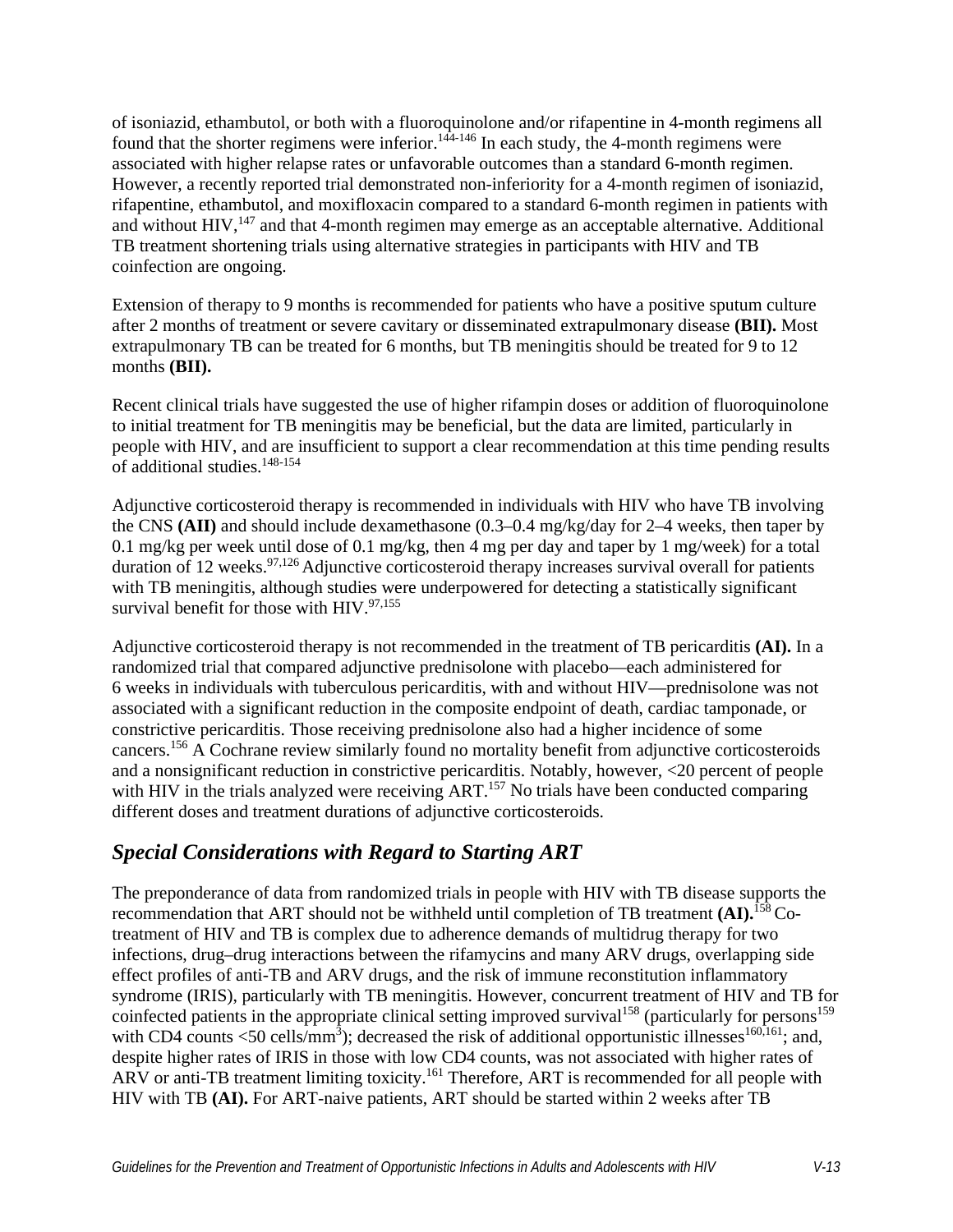treatment initiation in those with CD4 count  $<$  50 cells/mm<sup>3</sup> when TB meningitis is not suspected and within 8 weeks of starting anti-TB treatment in those with higher CD4 cell counts **(AI).** Rifamycinassociated drug interactions should be considered when selecting the ARV drug regimen.

The evidence supporting concurrent anti-TB therapy and ART comes primarily from four large, randomized trials. The Starting Antiretroviral Therapy at Three Points in Tuberculosis trial randomized 642 South African adults with CD4 counts <500 cells/mm<sup>3</sup> and AFB smear-positive TB to start ART, either after the completion of the intensive phase of TB therapy or after TB treatment completion[.158](#page-42-3) The study was stopped early, because integrated TB and ARV treatment decreased mortality by 56 percent compared to sequential treatment. Notably, a survival benefit was observed across the range of CD4 counts among patients enrolled, including within the stratum of baseline CD4 counts from  $200$  to  $500/mm^3$ .

In the Cambodian Early versus Late Introduction of Antiretrovirals trial, 661 adults in Cambodia with confirmed pulmonary TB and a median CD4 count of 25 cells/mm<sup>3</sup> (interquartile range [IQR], 10, 56) were randomized to receive ART at 2 or 8 weeks after starting TB treatment. The mortality rate was significantly lower in the early ART arm (8.28 per 100 person-years versus 13.77 per 100 person-years in the delayed ART arm;  $P = 0.002$ ),<sup>162</sup> and >95 percent of the study participants who survived had viral suppression. The ACTG A5221 STRIDE study and the TB-HAART trial, and additional multinational trials of early versus delayed ART in 809 and 1,538 people with HIV, respectively, demonstrated similar results; although in the TB-HAART trial, differences in mortality, adverse events, and incidence of IRIS did not reach statistical significance.

The optimal approach for initiation of ART in TB meningitis remains uncertain. A randomized trial among 253 patients with HIV-related TB meningitis conducted in Vietnam compared immediate ART (within 7 days of starting TB treatment) with delayed ART initiated 2 months after starting TB treatment.<sup>163</sup> Mortality was similar in both arms, and early ART was associated with more frequent and severe adverse events than delayed ART (86% vs. 75% of participants, respectively). The overall mortality rate in this study was very high (58%); most participants had advanced immunosuppression (median baseline CD4 count was 41 cells/mm<sup>3</sup>). Based upon this study, CDC/American Thoracic Society (ATS)/Infectious Diseases Society of America (IDSA) guidelines recommend that patients with TB meningitis should not start ART before 8 weeks of TB treatment is completed, regardless of CD4 count,<sup>126</sup> but it is unclear whether the study's findings are generalizable to higher resourced settings. Many experts recommend that in people with HIV with TB meningitis, ART should be initiated within the first 2 to 8 weeks after starting anti-TB treatment, opting for the first 2 weeks in those with CD4 counts  $\langle 50 \text{ cells/mm}^3$  in settings where close monitoring of drug-related toxicities and CNS adverse events is feasible **(AIII).**

In summary, early ART initiation requires close collaboration between HIV and TB care clinics, expertise in management of ARV regimen selection, close monitoring, potential adjunctive corticosteroid therapy, and support and adherence services for patients. The prevention and management of IRIS is discussed in detail below (see TB-Associated IRIS, below).

When TB occurs in patients already on ART, treatment for TB must be started immediately **(AIII),** and ART should be modified to reduce the risk for drug interactions and to maintain virologic suppression. When TB occurs in the setting of virologic failure, ART drug-resistance testing should be performed, and intensified adherence counseling should be provided. A new ARV regimen may be required to achieve virologic suppression and minimize drug interactions with the anti-TB regimen.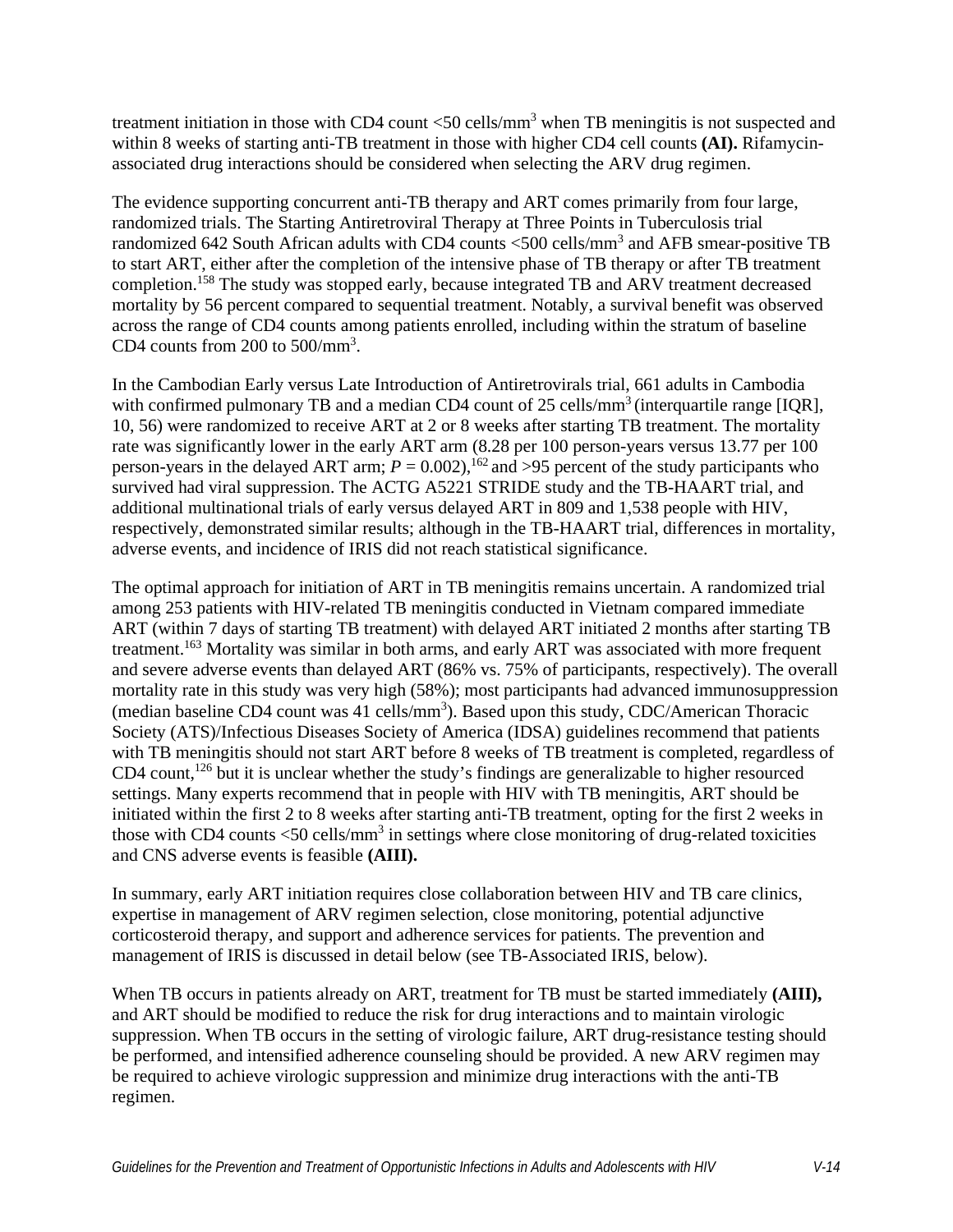## *Drug–Drug Interactions in the Treatment of HIV-Related TB*

The rifamycin class of antibiotics is the key to effective and shorter-course treatment for drugsensitive TB. However, the currently available rifamycins (rifampin, rifabutin, and rifapentine) have clinically significant interactions with several ARV drugs, and these interactions should be taken into consideration before initiating therapy (see [Dosing Recommendations for Anti-TB Drugs table,](#page-10-0) above, and the [Tuberculosis/HIV Coinfection section of the Adult and Adolescent Antiretroviral](https://clinicalinfo.hiv.gov/en/guidelines/adult-and-adolescent-arv/tuberculosishiv-coinfection)  [Guidelines\)](https://clinicalinfo.hiv.gov/en/guidelines/adult-and-adolescent-arv/tuberculosishiv-coinfection). These drug–drug interactions are complex, but most result from the potent induction by the rifamycin of genes involved in the metabolism and transport of ARV agents. Although no clinical trials specifically compare rifampin- and rifabutin-containing anti-TB regimens among people with HIV with TB taking ART, in general, rifabutin is regarded as a reasonable substitute for rifampin for the treatment of TB in people with HIV who must concurrently receive antiretroviral drugs that have adverse drug interactions with rifamycins, because rifabutin is a less potent inducer of CYP3A4 than rifampin. $164,165$  $164,165$ 

### **Nucleoside Reverse Transcriptase Inhibitor Backbone**

Nucleoside(tide) backbone drugs—including tenofovir disoproxil fumarate (TDF), abacavir, emtricitabine, and lamivudine—can be given together with rifampin-containing TB treatment without dose adjustment when used in preferred ART regimens. The newer tenofovir formulation, tenofovir alafenamide (TAF), is a substrate of drug transporters, including P-glycoprotein, and is more likely to have drug–drug interactions than TDF. A recent study conducted among healthy volunteers without HIV infection showed that concentrations of the active form of tenofovir, namely intracellular tenofovir-diphosphate, were higher with TAF/emtricitabine given with rifampin than with TDF given alone, suggesting that TAF may be given together with rifampin-containing TB treatment without dose adjustment.<sup>166</sup> Caution is urged, however, because this combination has not been tested in patients to confirm PK and virologic efficacy among patients taking full-dose ARV and TB regimens. Neither TDF nor TAF has been fully evaluated with rifabutin, and TAF has not been evaluated with rifapentine; therefore, concurrent therapy with these drugs is not recommended **(AIII).**

### **Non-Nucleoside Reverse Transcriptase Inhibitors (NNRTIs)—Efavirenz, Nevirapine, Etravirine, Doravirine, and Rilpivirine**

One preferred co-treatment regimen for HIV-related TB disease is rifampin-based TB therapy with an ARV regimen of efavirenz (600 mg daily) plus two nucleoside(tide) analogues **(AII).** Efavirenzbased ART is associated with excellent TB and HIV treatment outcomes and has low rates of serious toxicity[.167](#page-43-0) Recent studies in people with HIV with TB (including patients with higher body weight) have not shown a significant effect of rifampin-containing TB treatment on efavirenz plasma concentrations when used at the standard 600 mg per day dose in the majority of patients.<sup>168-170</sup> A disadvantage of using a higher dose of efavirenz than the recommended 600 mg daily dose when coadministered with TB treatment is that slow metabolizers of efavirenz (about 20% of people of African, Thai, or Indian ancestry) who already have high efavirenz concentrations will have a further (approximately 50%) increase in efavirenz concentrations during TB treatment due to the inhibition by isoniazid of the accessory cytochrome P450 enzyme CYP2A6.<sup>171</sup> Given the preponderance of data and the excellent treatment outcomes of co-treatment with standard-dose efavirenz,  $167,172$  $167,172$  the 600 mg daily dose of efavirenz is recommended **(AII).**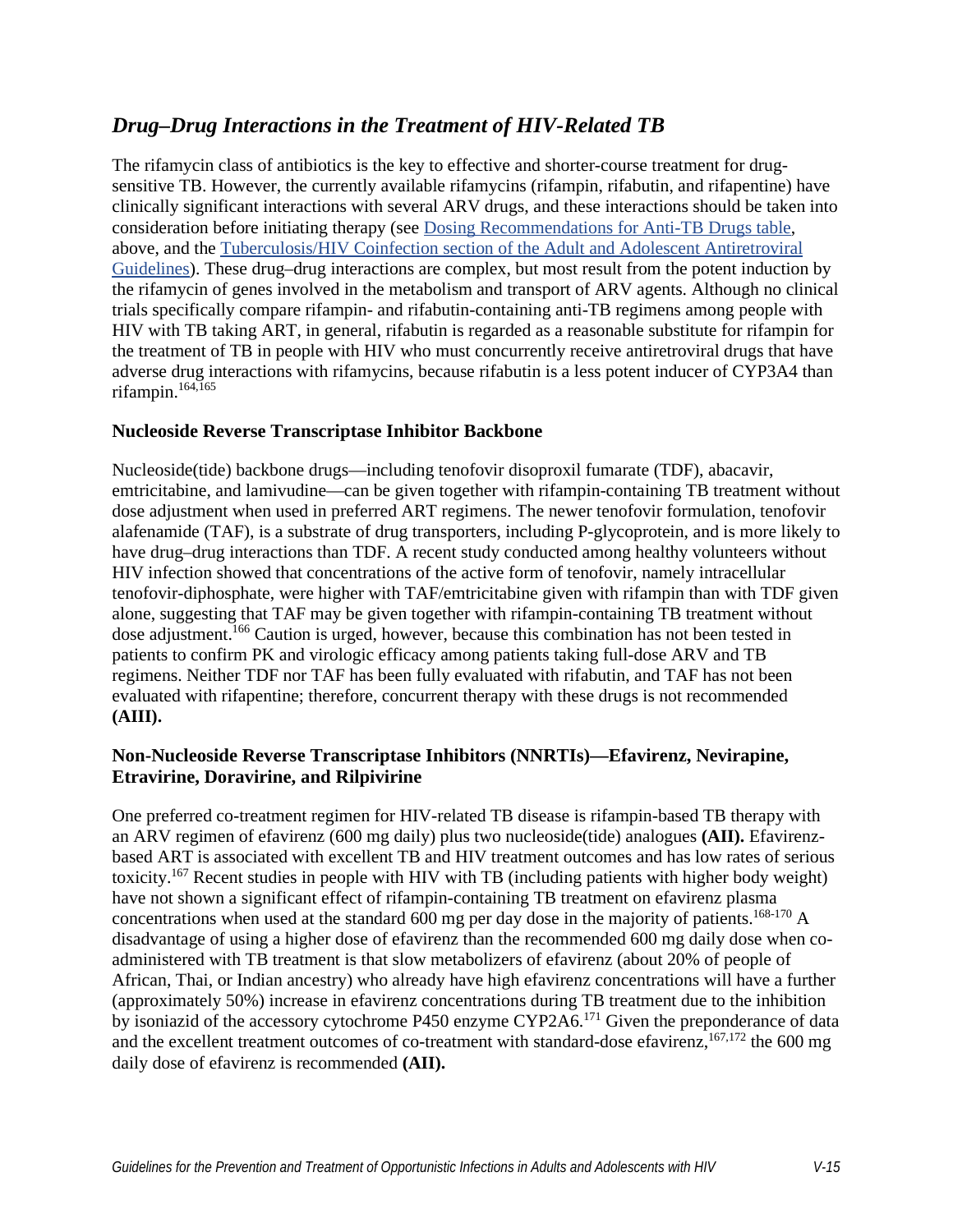Although still used in some international resource-limited settings, nevirapine is used rarely in highresource settings and **is not recommended** in these settings for HIV and TB co-treatment[.173](#page-43-4) The use of rifampin or rifapentine with doravirine, etravirine, or rilpivirine **is not recommended (AIII)** (see the [Dosing Recommendations for Anti-TB Drugs table,](#page-10-0) above, and the [Tuberculosis/HIV](https://clinicalinfo.hiv.gov/en/guidelines/adult-and-adolescent-arv/tuberculosishiv-coinfection)  [Coinfection section of the Adult and Adolescent Antiretroviral Guidelines\)](https://clinicalinfo.hiv.gov/en/guidelines/adult-and-adolescent-arv/tuberculosishiv-coinfection).

Some experts might consider substitution of rifabutin for rifampin with appropriate dose adjustment of rifabutin or of the NNRTI (e.g., increasing doravirine dosing to 100 mg twice daily and increasing oral rilpivirine to 50 mg daily), where appropriate,  $174,175$  for patients who require one of these NNRTIs;[176](#page-43-7) however, IM rilpivirine is not recommended. Rifabutin has not been evaluated in combination with rilpivirine, doravirine, or etravirine in people with HIV requiring treatment for active TB disease.

### **Integrase Inhibitors—Bictegravir, Dolutegravir, Elvitegravir, Raltegravir, and Cabotegravir**

Alternatives to efavirenz-based ART for people with HIV with TB include regimens with integrase inhibitors or protease inhibitors (PIs). One alternative co-treatment regimen is the combination of raltegravir-based ART, using raltegravir 400 or 800 mg twice daily, with standard rifampin dosing **(BI).**[177](#page-43-8) Raltegravir concentrations are decreased significantly when co-administered with rifampin. Increasing the dose of raltegravir to 800 mg twice daily mitigates this PK interaction.<sup>178</sup> The recommended dose of raltegravir is 800 mg twice daily if used with rifampin; this should be adjusted to standard raltegravir dosing after completion of TB treatment. No PK or clinical data exist regarding the use of rifampin with the once-daily, extended-release 600 mg formulation of raltegravir, and co-administration is not recommended **(AIII).** Alternatively, raltegravir can be given with a rifabutin-containing TB regimen without dose adjustment of either drug **(BII).**<sup>[179](#page-44-1)</sup>

Dolutegravir-based ART is also an alternative integrase inhibitor option. A PK study in healthy volunteers showed that increasing the dose of dolutegravir to 50 mg twice a day with rifampin resulted in similar exposure to dolutegravir dosed 50 mg daily without rifampin, and that rifabutin 300 mg daily did not significantly reduce the area under the concentration curve of dolutegravir.<sup>180</sup> A Phase 2 trial in people with HIV with TB (INSPIRING) demonstrated that PK targets and virologic suppression were favorable at 24 and 48 weeks when dolutegravir 50 mg twice daily was administered with rifampin-containing TB treatment.<sup>181</sup> Dolutegravir is recommended in a dose of 50 mg twice daily when used together with a rifampin-containing TB regimen **(AI)** and should be used in a standard 50 mg once-daily dose when used with rifabutin **(AII).** Bictegravir **should not be used** together with rifamycin-containing TB treatment (rifampin, rifabutin, or rifapentine) **(AI).** A recent trial conducted among healthy participants without HIV evaluated bictegravir concentrations when given twice daily together with rifampin versus once daily alone. [182](#page-44-4) Bictegravir trough concentrations, even with the dose adjustment, were reduced by 80 percent. Although studied only with rifabutin, based on similar concerns, elvitegravir/cobicistat **should not be used** together with TB treatment that contains rifamycins **(AI).**[183](#page-44-5) When given at steady-state with oral cabotegravir, rifampin decreased cabotegravir AUC by 59% in healthy volunteers. The long-acting injectable formulation of cabotegravir has not been studied with rifamycins, but a pharmacokinetic model of long-acting, injectable, co-formulated cabotegravir-rilpivirine predicted that concurrent rifampin would decrease cabotegravir AUC by 41-46%.<sup>184</sup> As a result, oral and long-acting injectable cabotegravir **should not be used** with any rifamycin **(AII).**[185](#page-44-7)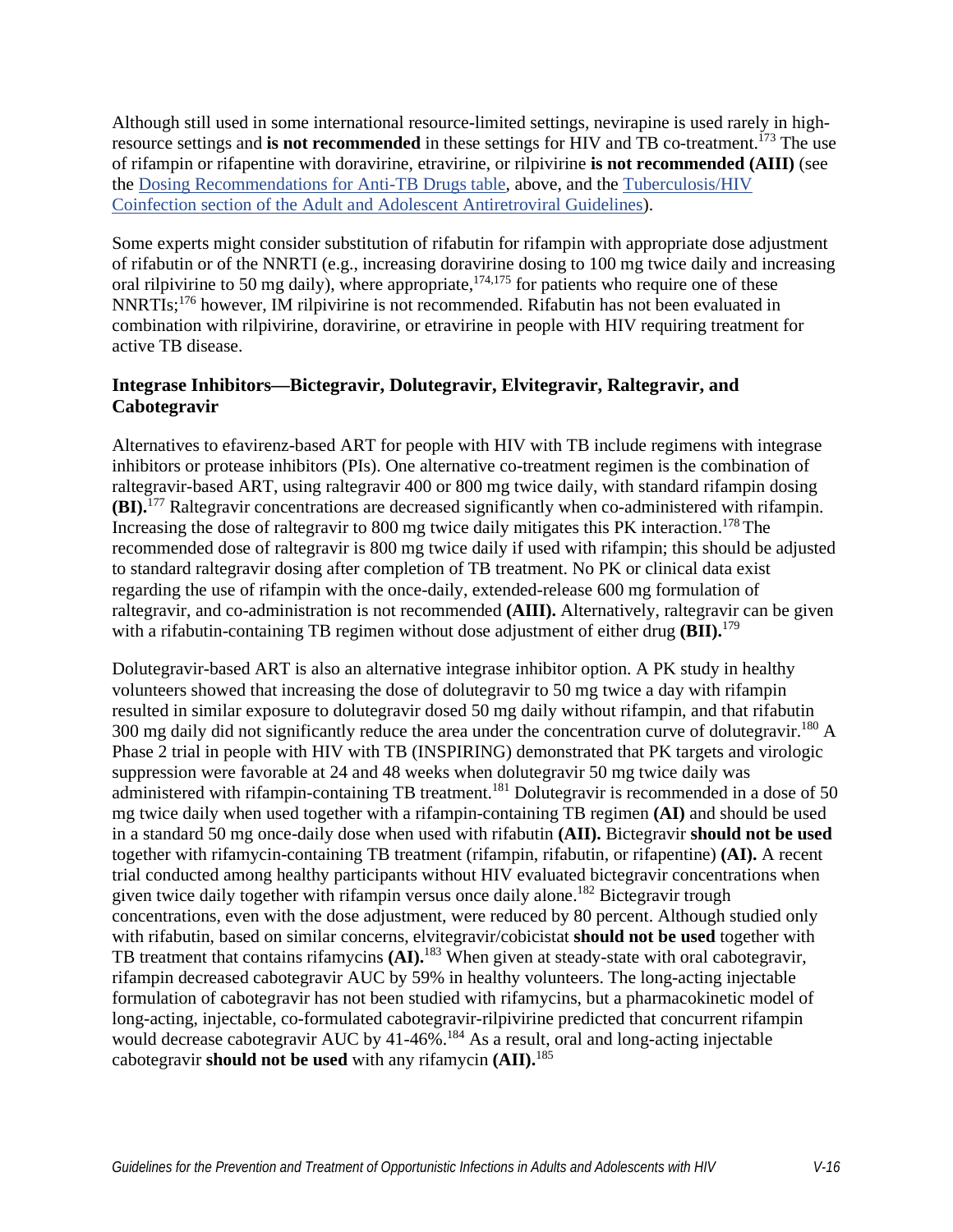### **Protease Inhibitors with Rifampin or Rifabutin**

Rifampin decreases the plasma concentrations and exposure of co-administered PIs by  $>75$  percent.<sup>186-189</sup> The effects of rifampin on lopinavir/ritonavir may be overcome by doubling the dose of lopinavir/ritonavir[.188,](#page-45-0)[190](#page-45-1) High rates of hepatotoxicity were reported when dose-adjusted ritonavir-boosted PIs were given with rifampin to healthy volunteers.<sup>191-193</sup> However, in people with HIV with TB, double doses of lopinavir/ritonavir are reasonably well tolerated in those on rifampinbased TB treatment.<sup>194</sup> In a study in people with HIV with TB, the combination of double-dose lopinavir/ritonavir with rifampin resulted in acceptable safety, drug concentrations, and TB treatment response, although HIV suppression at 48 weeks was less than expected, unrelated to PK parameters.<sup>194</sup> Some experts would consider this an alternative when a PI-based ART regimen is required during TB treatment **(BI).** The strategy of increasing ritonavir dosing to 400 mg twice daily (known as "super-boosting") may lead to higher rates of hepatotoxicity[.190,](#page-45-1)[195,](#page-45-4)[196](#page-45-5) Thus, a strategy of first increasing the dose of lopinavir/ritonavir by 50 percent, then increasing to a full double dose is recommended if this regimen is used **(BIII).** Regular monitoring of transaminases and HIV RNA is recommended when double-dose lopinavir/ritonavir is used (e.g., more frequently initially, then monthly once transaminase levels are stable on full dose). A recent trial tested adjusted doses of ritonavir-boosted darunavir (1600/200 mg once daily and 800/100 mg twice daily) with rifampicin in people with HIV without TB.<sup>197</sup> The trial was stopped early because of high rates of hepatotoxicity, and trough concentrations in the once-daily group were reduced substantially. Thus, boosted darunavir **should not be used** together with rifampin, even with dose adjustment **(AI).**

Use of rifabutin with a boosted PI is preferred to the use of rifampin with double-dose PI in settings where rifabutin is readily available. Co-administered rifabutin has little effect on ritonavir-boosted lopinavir<sup>194,[198](#page-45-7)</sup> or atazanavir<sup>199</sup> and only moderately increases concentrations of ritonavir-boosted darunavi[r200](#page-46-1) and fosamprenavir[.201](#page-46-2) However, all PIs markedly increase serum concentrations of rifabutin (and one of its principal active metabolites, 25-O-desacetyl-rifabutin). Therefore, the dose of rifabutin must be decreased from 300 mg to 150 mg daily to avoid dose-related toxicity, such as uveitis and neutropenia[194,](#page-45-3)[202](#page-46-3) **(AI).**

In studies in people with HIV, rifabutin exposures were significantly lower when rifabutin was dosed at 150 mg three times weekly with lopinavir/ritonavir than when dosed at 300 mg daily without a PI, but concentrations of the active desacetyl metabolite were high.<sup>203,204</sup> Among people with HIV with TB, cases have been reported of acquired rifamycin resistance with 150 mg three times weekly doses of rifabutin when co-administered with a boosted PI-based ARV regimen.<sup>[205,](#page-46-6)206</sup> Based on available PK data, it is generally recommended that rifabutin be dosed 150 mg daily in patients who are on a ritonavir-boosted PI-containing ARV regimen **(AI).** However, given the potential risk of adverse events related to high levels of rifabutin's metabolite with this dosing strategy, close monitoring for toxicity (especially neutropenia and uveitis) is required.<sup>194</sup> Close monitoring of adherence to ART is essential because these reduced doses of rifabutin would be inadequate if the patient stopped taking the PI, putting the patient at risk of rifamycin-resistant TB.

The breadth and magnitude of drug–drug interactions between the rifamycins and many ARV drugs can be daunting. Nevertheless, every effort should be made to include a rifamycin in the TB treatment regimen; the drug–drug interactions between rifamycins and ARV drugs should be managed, not avoided. Rifamycins remain the most potent drug class for TB treatment, and regimens that included only 2 months of rifampin were associated with increased risks of treatment failure and TB recurrence among patients with HIV-related TB.<sup>146,[207](#page-46-8)</sup> If a rifamycin cannot be used, TB treatment duration must be extended, and treatment complexity increases substantially. Thus, patients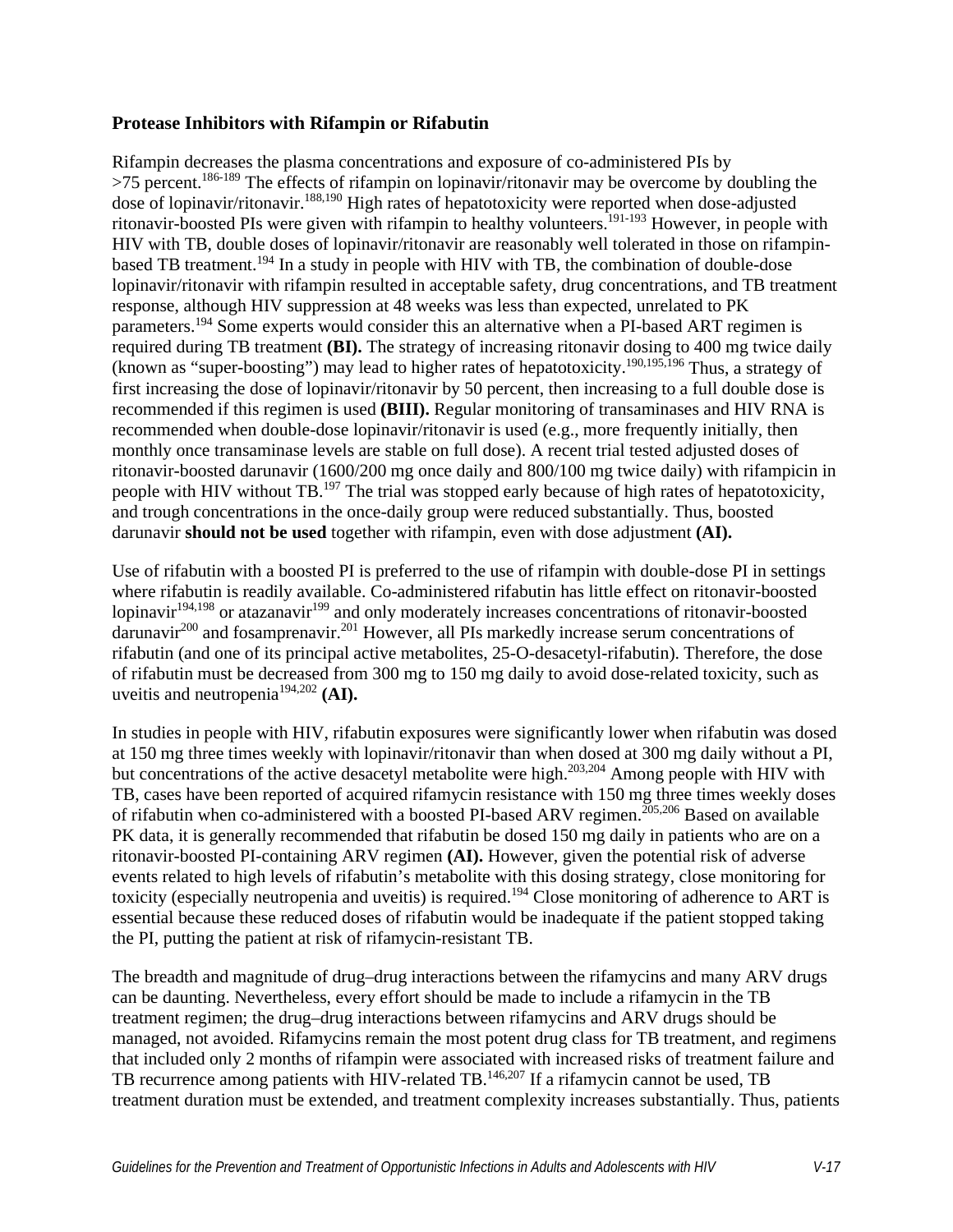with rifamycin-susceptible *M. tuberculosis* isolates should be treated with a regimen that does not contain a rifamycin only when the patient has had a serious adverse event that is highly likely due to a rifamycin **(AIII).**

## *Monitoring the Response to Therapy*

Patients with pulmonary TB should have monthly sputum smears and cultures performed to document culture conversion on therapy (defined as two consecutive negative cultures) **(AII).** Sputum cultures from patients with susceptible TB typically convert to negative by 2 months of firstline TB therapy, although sputum culture conversion to negative may take longer for patients with cavitary TB disease.<sup>208</sup> Sputum cultures that do not convert to negative at or after 4 months of therapy indicate treatment failure and should prompt drug-resistance testing of any available specimens.

In patients with extrapulmonary TB, obtaining follow-up specimens can be challenging, making it difficult to assess a bacteriologic response to therapy. Instead, response typically is measured by an improvement in clinical and radiographic findings, but the frequency of such evaluations will depend on the infected sites, the severity of disease, and the ease with which specimens can be obtained.

## *Managing Suspected Treatment Failure*

The causes of treatment failure include undetected primary drug resistance, inadequate adherence to therapy, incorrect or inadequate prescribed regimen, subtherapeutic drug levels due to malabsorption or drug interactions, reinfection or mixed infection with drug-resistant *M. tuberculosis*, and acquired drug resistance.

Patients with suspected treatment failure should be evaluated with a medical history, physical exam, and chest radiograph to determine whether the patient has responded clinically to therapy, even though sputum culture conversion has not occurred. The initial culture results and drug-resistance tests, treatment regimen, and patient adherence to the regimen also should be reviewed. Some experts would perform therapeutic drug monitoring to determine if serum concentrations of the TB drugs are within expected ranges and adjust dosage as necessary.<sup>126,209</sup> In addition, samples from all available sites (e.g., sputum, blood, urine) should be collected for repeat culture and DST, and strong consideration should be given to performing rapid resistance testing on direct specimens or positive cultures to identify acquired drug resistance or mixed infection with a drug-resistant strain.

While awaiting results of repeat cultures and rapid resistance testing, broadening empiric TB treatment to include at least two second-line TB drugs should be considered in consultation with an expert in the field **(BIII).**

## *Adverse Drug Reactions in TB Patients on Antiretroviral Therapy*

Many adverse drug reactions are shared between ARVs and drugs used for anti-TB therapy. Retrospective observational studies reported an increased risk of adverse drug reactions in patients treated with concomitant ART and anti-TB therapy,<sup>210</sup> but two recent randomized controlled trials of ART initiated during or after anti-TB therapy reported similar rates of adverse events during anti-TB therapy with and without concomitant ART, suggesting no significant additive toxicity when ART is co-administered with anti-TB therapy[.158,](#page-42-3)[161](#page-42-6) However, managing suspected adverse drug reactions in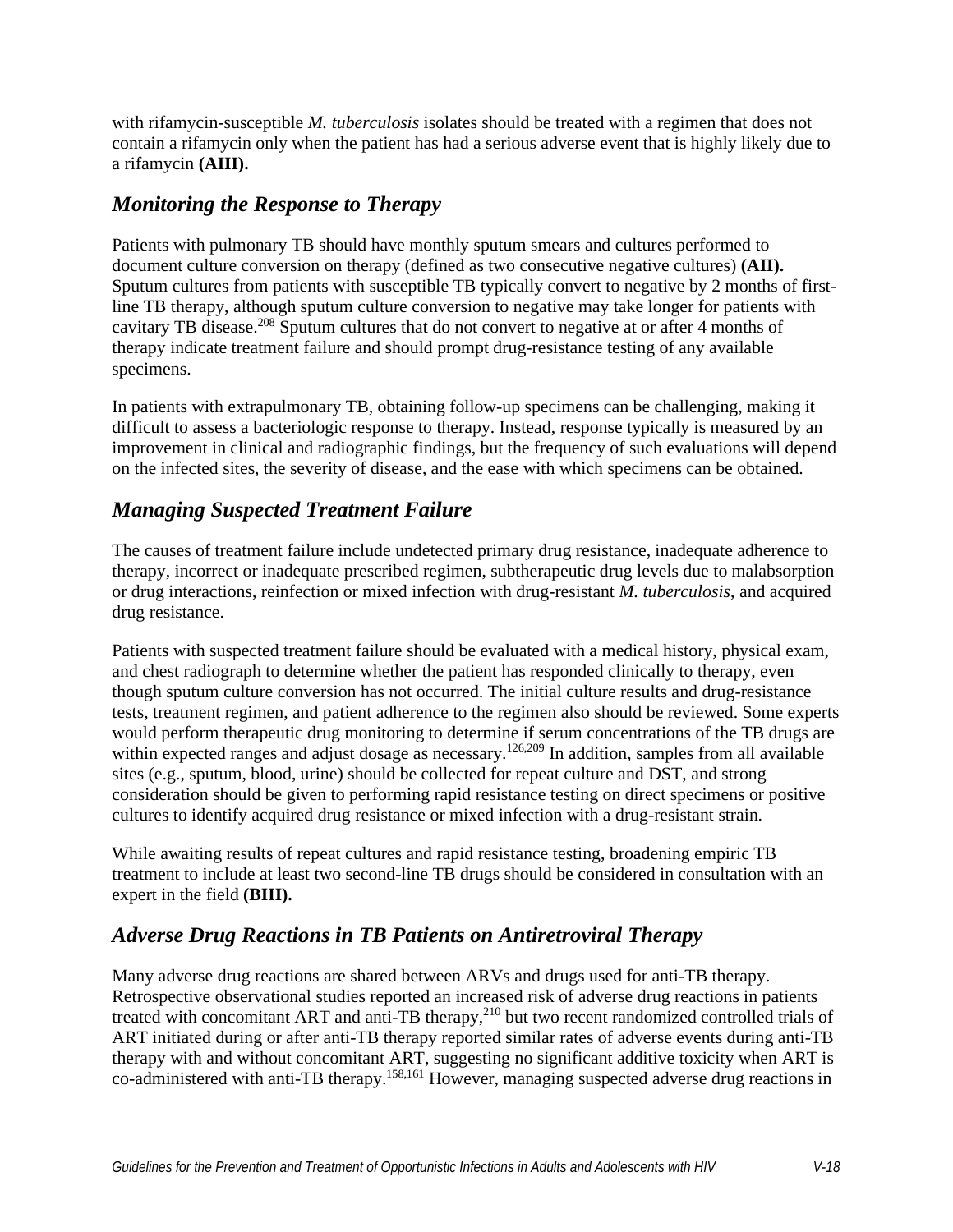this setting is complex because assigning causality to individual drugs in patients on anti-TB drugs, ART, and other agents is very difficult.

Because first-line anti-TB drugs are more effective and have fewer toxicities than alternative drugs, first-line drugs (especially isoniazid and rifampin or rifabutin) should not be stopped permanently, unless strong evidence exists that a drug reaction was caused by a specific anti-TB drug **(AIII).** In such situations, decisions regarding rechallenge with first-line drugs and/or substitution of secondline drugs may be made in consultation with a specialist in treating TB disease in people with HIV.

Liver transaminases should be monitored at baseline and monthly for those with underlying risk factors for hepatotoxicity.<sup>126</sup> Drug-induced liver injury (DILI) can be caused by isoniazid, rifamycins, pyrazinamide, many ARV drugs, and cotrimoxazole. Anti-TB DILI is defined as an ALT elevation ≥3 times the upper limit of normal (ULN) in the presence of symptoms (e.g., fever, rash, fatigue, nausea, anorexia, jaundice) or ≥5 times the ULN in the absence of symptoms. An increase in ALT concentration occurs in approximately 5 percent to 30 percent of patients treated with the standard four-drug anti-TB regimen,  $86,211$  $86,211$  but many of these patients only have transient, mild elevations of ALT[.86](#page-35-9)

If the criteria for anti-TB DILI are fulfilled, all potentially hepatotoxic drugs should be stopped, and the patient should be evaluated immediately **(AIII).** Serologic testing for hepatitis A, B, and C should be performed, and the patient should be questioned regarding symptoms suggestive of biliary tract disease and exposures to alcohol and other hepatotoxins. At least three anti-TB drugs should be started (e.g., ethambutol, linezolid, and moxifloxacin or levofloxacin)<sup>212</sup> as a "bridging regimen" until the specific cause of hepatotoxicity can be determined and an alternative longer-term regimen constructed **(BIII).**

After the patient's ALT level returns to <2.5 times the ULN (or to near baseline for those with preexisting abnormalities), a rechallenge with the hepatotoxic first-line anti-TB medications can be started by adding each drug individually to the bridging regimen at 7-day intervals. During the rechallenge, the patient's ALT levels should be monitored frequently.

Rechallenge was successful in almost 90 percent of patients without HIV in one randomized controlled trial of different rechallenge regimens.<sup>212</sup> Because the rifamycins are a critical part of the TB regimen, they should be restarted first. Rechallenge with pyrazinamide is controversial because some studies have reported high rates of recurrent ALT elevations with reintroduction of the drug. Other studies, however, have demonstrated successful reintroduction of pyrazinamide,  $2^{13,214}$  $2^{13,214}$  $2^{13,214}$  and some experts would therefore recommend rechallenge with pyrazinamide in patients with severe forms of TB (e.g., meningitis or disseminated TB).

Bridging drugs can be stopped once three active nonbridging drugs are reinstated successfully. Depending on the outcome of the rechallenge, the anti-TB therapy regimen and duration may need to be altered, in which case, expert consultation is advised. After successful anti-TB drug rechallenge (i.e., if appropriate), relevant ARV drugs and cotrimoxazole may be restarted.

Cutaneous adverse drug reactions may occur with all anti-TB drugs, notably rifampin and isoniazid<sup>215</sup>; many ARV drugs, notably the NNRTIs; and cotrimoxazole. If the rash is minor, affects a limited area, and causes pruritus, antihistamines should be administered for symptomatic relief and all anti-TB medications should be continued. If the rash is generalized or associated with fever or DILI or involves mucous membrane or desquamation, all anti-TB medications, relevant ARVs, and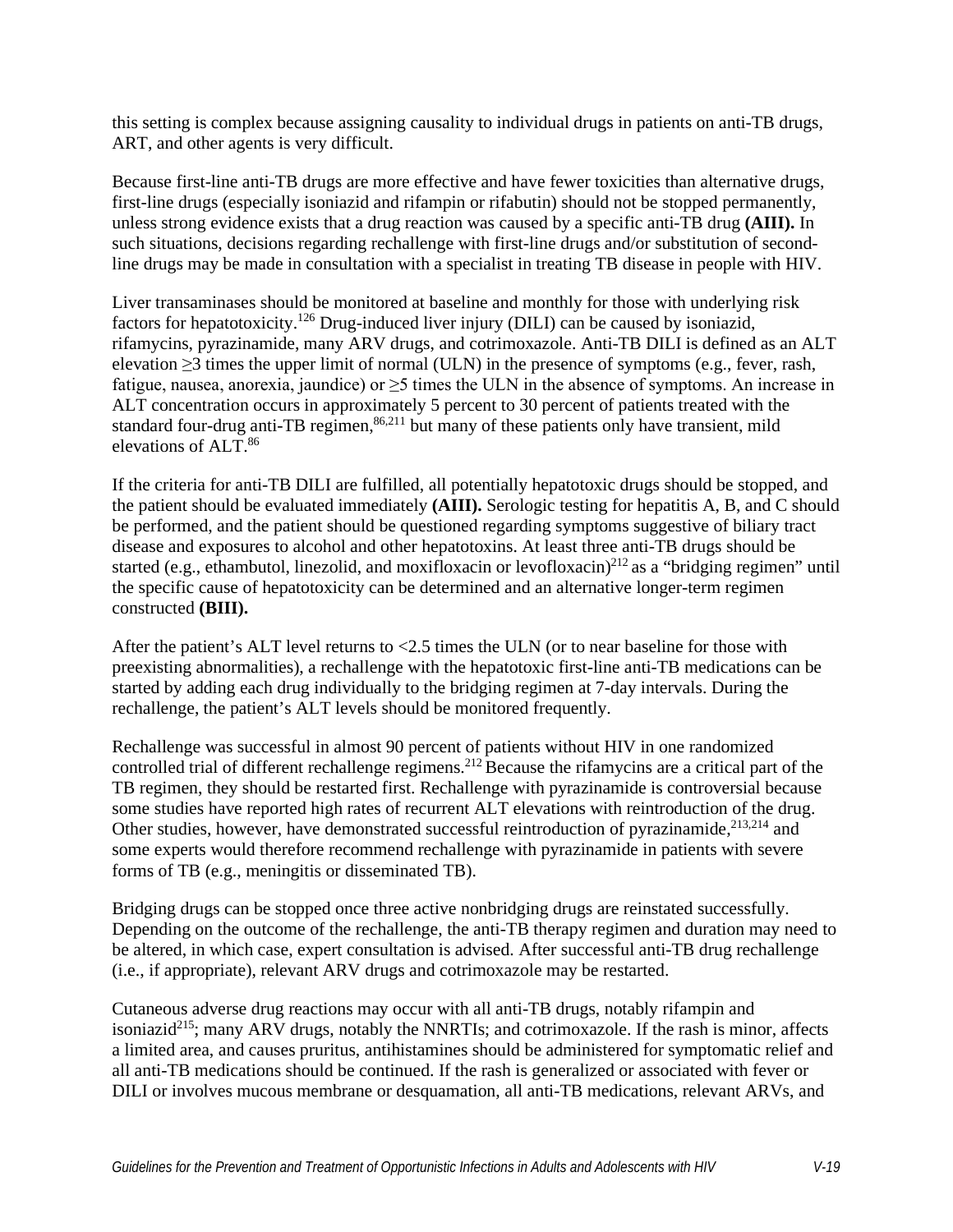cotrimoxazole should be stopped. When the rash improves substantially, the TB drugs should be restarted as described in the section on DILI above. If the rash recurs, the last drug that had been added should be stopped and the TB regimen modified. Thereafter, if appropriate, relevant ARV drugs and cotrimoxazole may be recommenced.

# *Managing Drug-Resistant TB*

Although drug-resistant TB represents a small fraction of the TB cases in the United States, the increasing number of persons with of drug-resistant TB globally plus the high proportion of TB cases in the United States in people who are from TB-endemic areas make it increasingly likely that local TB programs will be faced with this complex disease. The most active and effective TB drugs are those used in first-line TB treatment regimens. When resistance to these medications develops, alternative combinations of first- and second-line TB medications must be used, but clinical trial data on their optimal use are limited, and most recent studies have been conducted primarily in high TB endemic resource-constrained settings.

In the United States, approximately 7 percent of patients with TB have baseline isoniazid monoresistance[.3](#page-28-2) Growing evidence demonstrates that an increased risk of treatment failure associated with isoniazid monoresistance exists,<sup>216</sup> particularly in people with HIV with TB.<sup>217</sup> For patients with isoniazid monoresistance, it is recommended that a fluoroquinolone (levofloxacin or moxifloxacin) be substituted for isoniazid and given together with rifampin, pyrazinamide, and ethambutol for 6 months **(BII).** [83](#page-35-6)[,218-220](#page-47-8)

In late 2019, ATS, CDC, IDSA, and the European Respiratory Society (ERS) issued MDR TB treatment guidelines recommending a fully oral regimen for most patients with drug-resistant TB, including people with HIV.<sup>[83](#page-35-6)</sup> Similar to the World Health Organization (WHO) drug-resistant TB guidelines,<sup>220</sup> the ATS/CDC/IDSA/ERS guidelines ranked the second-line drugs and recommend an initial regimen containing bedaquiline, linezolid, levofloxacin/moxifloxacin, clofazimine, and cycloserine/terizidone. All remaining drugs were placed in a lower tier to complete the regimen only when the recommended drugs cannot be used. Notably, kanamycin and capreomycin are no longer recommended because an increased risk of treatment failure and relapse is seen with their use.<sup>221</sup> Such an association was not seen for amikacin, which may be used when other, less toxic drugs cannot be used.

For people with HIV with MDR TB, several important drug–drug interactions occur between bedaquiline and some ARV drugs. Specifically, efavirenz decreases bedaquiline plasma concentrations[.222](#page-48-0) For people with HIV with MDR TB, efavirenz **should not be used** concurrently with bedaquiline **(AI).** Lopinavir/ritonavir increases bedaquiline plasma concentrations approximately twofold when given at steady-state, but the clinical significance of this increase is not yet known[.223,](#page-48-1)[224](#page-48-2)

Although the ATS/CDC/IDSA/ERS guidelines are largely concordant with the WHO guidelines, they recommend using a minimum of five active drugs (versus four) and a treatment duration of 15 to 24 months *after culture conversion* (compared with 18–20 months *total duration*).[83](#page-35-6)[,225](#page-48-3) If possible, people with HIV with MDR TB should receive an all-oral regimen based on the ATS/CDC/IDSA/ERS guidelines **(AII).** Although these current guidelines recommend a total duration of 15 to 24 months following sputum culture conversion, several clinical trials examining regimens with total durations as short as 6 to 12 months have shown TB treatment success rates comparable to or better than longer duration therapy when bedaquiline was included.<sup>225-228</sup>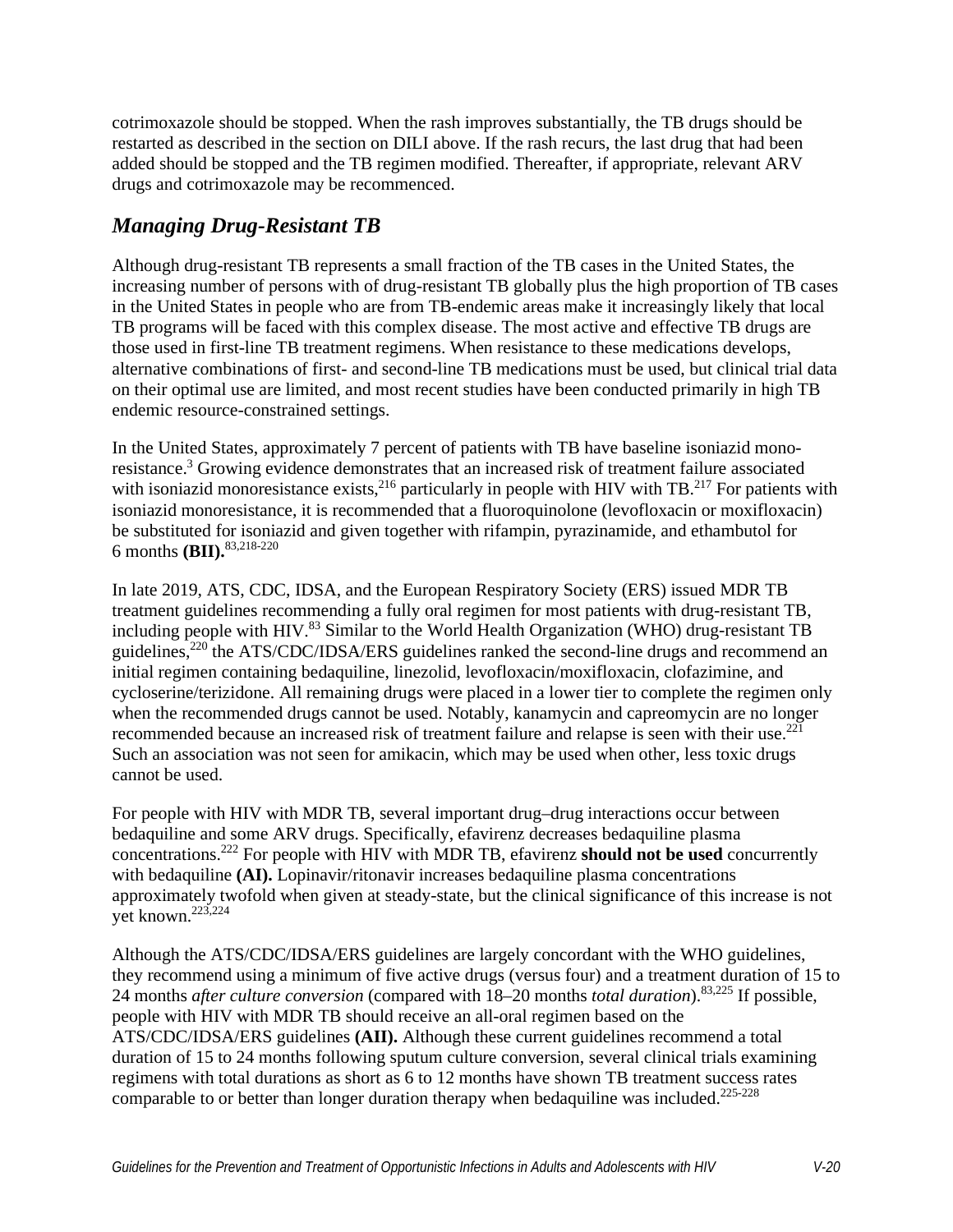Pretomanid, a novel oral antimycobacterial agent, was approved by the FDA in 2019 as part of a 6-month all-oral "BPaL" (bedaquiline, pretomanid, and linezolid) regimen. The study on which approval was based was a single-arm study in only 109 patients,  $227$  of whom 51 percent were people with HIV. Although studies are underway to further evaluate this novel regimen in persons with MDR and XDR TB with and without HIV, data are insufficient to recommend the use of the BPaL regimen in individuals with or without HIV in high-resource settings like the United States, where full DST and individualized treatment options are available.

Treatment of MDR TB should involve an expert with experience in treating drug-resistant TB. If a local expert is not available through the public health department, clinicians and TB programs can contact one of the CDC's [TB Centers of Excellence for Training, Education, and Medical](http://www.cdc.gov/tb/education/rtmc/default.htm)  [Consultation.](http://www.cdc.gov/tb/education/rtmc/default.htm)

# **TB-Associated IRIS**

TB-IRIS is a frequent, early complication of ART in people with HIV with active TB. The condition is thought to result from the recovering immune system's driving inflammatory reactions directed at *M. tuberculosis* antigen present at sites of disease.<sup>229-231</sup> TB-IRIS is characterized by excessive local or systemic inflammation. Two forms of TB-IRIS are recognized: paradoxical TB-IRIS and unmasking TB-IRIS. Proposed clinical case definitions for these syndromes have been published.<sup>232</sup>

# *Paradoxical TB-IRIS*

Paradoxical TB-IRIS occurs in patients who are diagnosed with active TB disease before starting ART. Typically, these patients have had clinical improvement on TB treatment before starting ART, and within the first 1 to 4 weeks of ART (though sometimes later), they develop new or recurrent symptoms and worsening or recurrent clinical and radiologic features of TB. Common and important manifestations of paradoxical TB-IRIS include fevers, new or enlarging lymphadenopathy, and new or worsening pulmonary infiltrates. Mortality due to paradoxical TB-IRIS is uncommon,<sup>[230,](#page-48-7)233</sup> but life-threatening manifestations include enlarging cerebral tuberculomas, meningitis, enlargement of pericardial effusions causing cardiac tamponade, extensive pulmonary involvement with respiratory failure, nodal enlargement causing airway obstruction, and splenic rupture due to rapid enlargement[.230,](#page-48-7)[234](#page-49-1)[,235](#page-49-2) In patients with disseminated TB, hepatic TB-IRIS is common, manifesting with nausea and vomiting, tender hepatic enlargement, cholestatic liver function derangement, and occasionally jaundice.<sup>231,[236](#page-49-3)</sup> A liver biopsy often reveals a granulomatous hepatitis.<sup>237</sup> Hepatic TB-IRIS may be difficult to differentiate from drug-induced liver injury.

Paradoxical TB-IRIS is relatively common among patients starting ART while on TB treatment. A recent meta-analysis of 40 studies reported a pooled incidence of TB-IRIS of 18 percent in adults with HIV-associated TB initiating ART, with death attributed to TB-IRIS in 2 percent of the cases.<sup>238</sup> The onset of paradoxical TB-IRIS symptoms is typically between 1 to 4 weeks after ART is initiated.<sup>239-244</sup> The syndrome lasts for 2 to 3 months on average,<sup>243[,245](#page-50-0)</sup> but in some cases, symptoms may continue for several more months, and in rare cases, local manifestations may persist or recur over a year after onset.<sup>[232,](#page-48-6)[245,](#page-50-0)246</sup> In such cases of prolonged TB-IRIS, manifestations usually include suppurative lymphadenitis and abscess formation.

The most consistently identified risk factors for paradoxical TB-IRIS are a low CD4 count at the start of ART, especially a CD4 count<sup>239,[244](#page-50-2)</sup> <100 cells/mm<sup>3</sup>;<sup>[242,](#page-49-8)247</sup> high HIV viral load before ART<sup>248,249</sup>; disseminated or extrapulmonary T[B234](#page-49-1)[,241](#page-49-9)[,243,](#page-49-7)[247;](#page-50-3) and a short interval between starting TB treatment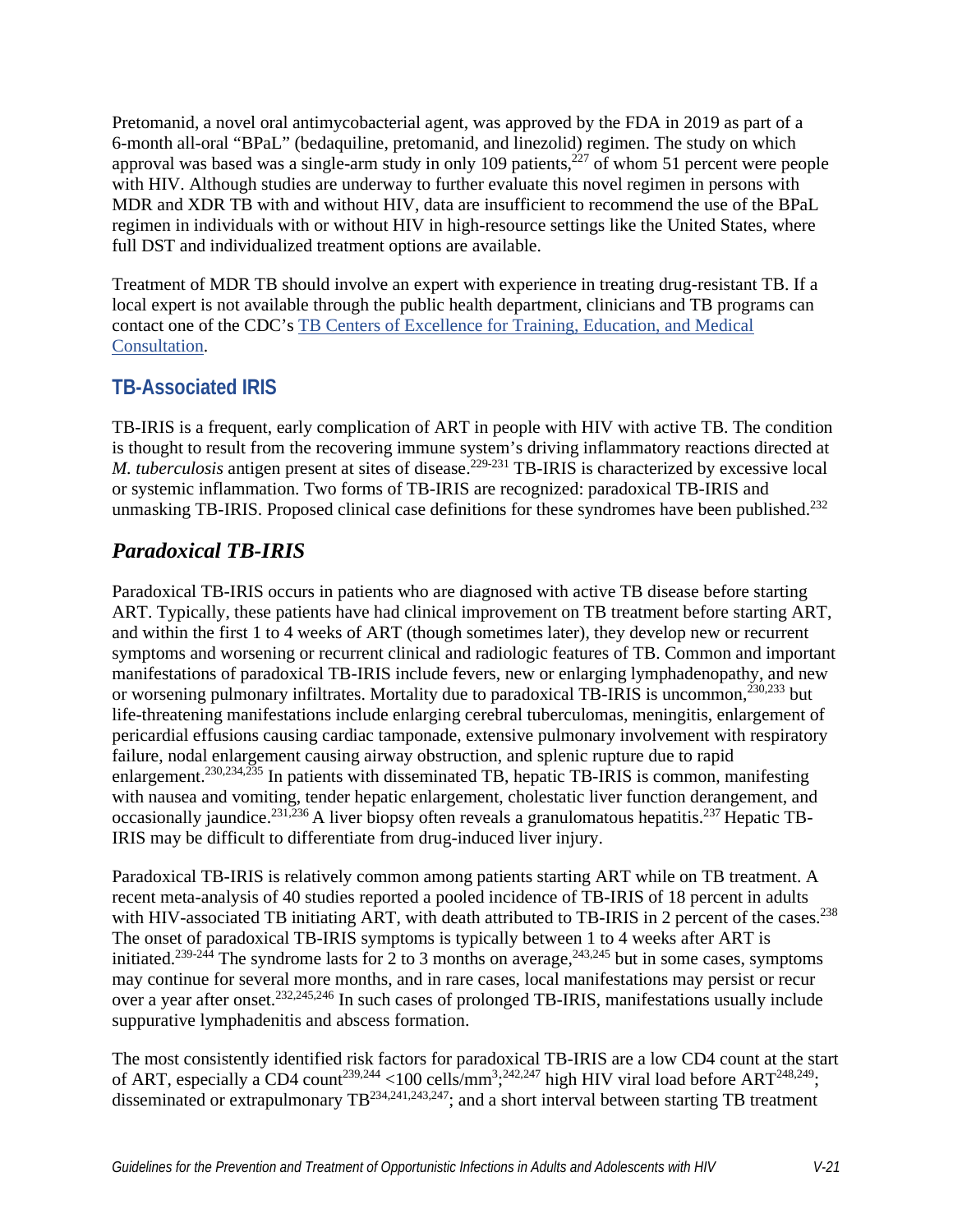and initiating ART, particularly if ART is started within the first 1 to 2 months of TB treatment[.234,](#page-49-1)[240,](#page-49-10)[242](#page-49-8) Although early ART increases the risk for TB-IRIS, ART should be started within 2 weeks of TB diagnosis in patients with CD4 counts  $<$  50 cells/mm<sup>3</sup>, to reduce the risk of HIV progression and death **(AI).** [238](#page-49-5)

The diagnosis of paradoxical TB-IRIS may be challenging, and no definitive confirmatory test exists. Thus, diagnosis relies upon a characteristic clinical presentation: improvement of TB symptoms with treatment before ART, deterioration with inflammatory features of TB soon after starting ART, or demonstration of a response to ART (CD4 rise and/or HIV viral load reduction). In addition, diagnosis of paradoxical TB-IRIS requires investigations to exclude alternative causes for deterioration, particularly another opportunistic infection, undetected TB drug resistance, or other cause of treatment failure (see Managing Suspected Treatment Failure, above).<sup>250</sup>

# *Managing Paradoxical TB-IRIS*

Most cases of paradoxical TB-IRIS are self-limiting. Many patients require symptomatic therapy (e.g., analgesia, anti-emetics), and if symptoms are significant, anti-inflammatory therapy is appropriate. Clinicians may use non-steroidal anti-inflammatory drugs to provide symptomatic relief in patients with mild TB-IRIS **(CIII).** Needle aspiration of enlarging serous effusions, large tuberculous abscesses, or suppurative lymphadenitis may also provide symptom relief **(CIII).** Repeated aspirations may be required as abscesses and effusions often re-accumulate.<sup>234</sup>

In patients with moderately severe paradoxical TB-IRIS, treatment with prednisone is recommended **(AI).** One randomized, placebo-controlled trial among patients with moderately severe paradoxical TB-IRIS showed that treatment with prednisone (1.5 mg/kg/day for 2 weeks followed by 0.75 mg/kg/day for 2 weeks) resulted in a reduction in a combined endpoint of days hospitalized plus outpatient therapeutic procedures.<sup>251</sup> In that study, however, 4 weeks of prednisone treatment was insufficient in a subset of participants. If clinical assessment indicates that signs and symptoms have not improved or have worsened as corticosteroids are tapered, a more gradual tapering of steroids over 2 to 3 months is recommended **(BIII).** [251](#page-50-7) Patients on prednisone experienced more rapid symptom and radiographic improvement. No reduction in mortality was demonstrated, but immediately life-threatening cases (e.g., those with neurological involvement) were excluded from this study. The above study,  $^{251}$  observational data, $^{235}$  and clinical trials that showed reduced mortality in patients presenting with TB meningitis who were treated with corticosteroids<sup>97</sup> suggest that corticosteroids (either intravenous dexamethasone or oral prednisone) should be used when TB-IRIS involves the CNS (e.g., enlarging tuberculoma, new or recurrent meningeal inflammation) at the time of presentation. Rifampin increases the clearance of prednisolone (the active metabolite of prednisone),  $252$  but no such effect is seen with rifabutin; dosing of prednisone should therefore be adjusted in patients receiving rifampin or rifabutin-containing regimens (See the table below, [Recommendations for Treating](#page-25-0) *Mycobacterium tuberculosis* Infection and Disease). Corticosteroids should be avoided in patients with Kaposi sarcoma because life-threatening exacerbations can occur. Case reports have been published of patients with steroid-refractory and prolonged IRIS responding to TNF-blockers or thalidomide.<sup>253-255</sup>

A randomized, double-blind, placebo-controlled trial of prednisone (40 mg/day for 2 weeks, then 20 mg/day for 2 weeks) versus placebo in 240 ART-naive adults at high risk of developing IRIS at the time of ART initiation demonstrated that preemptive prednisone treatment was effective in reducing the risk of paradoxical TB-IRIS.<sup>256</sup> High-risk was defined as starting ART within 30 days after TB treatment initiation and a CD4 count  $\leq 100$ /mm<sup>3</sup>. Those with rifampin resistance,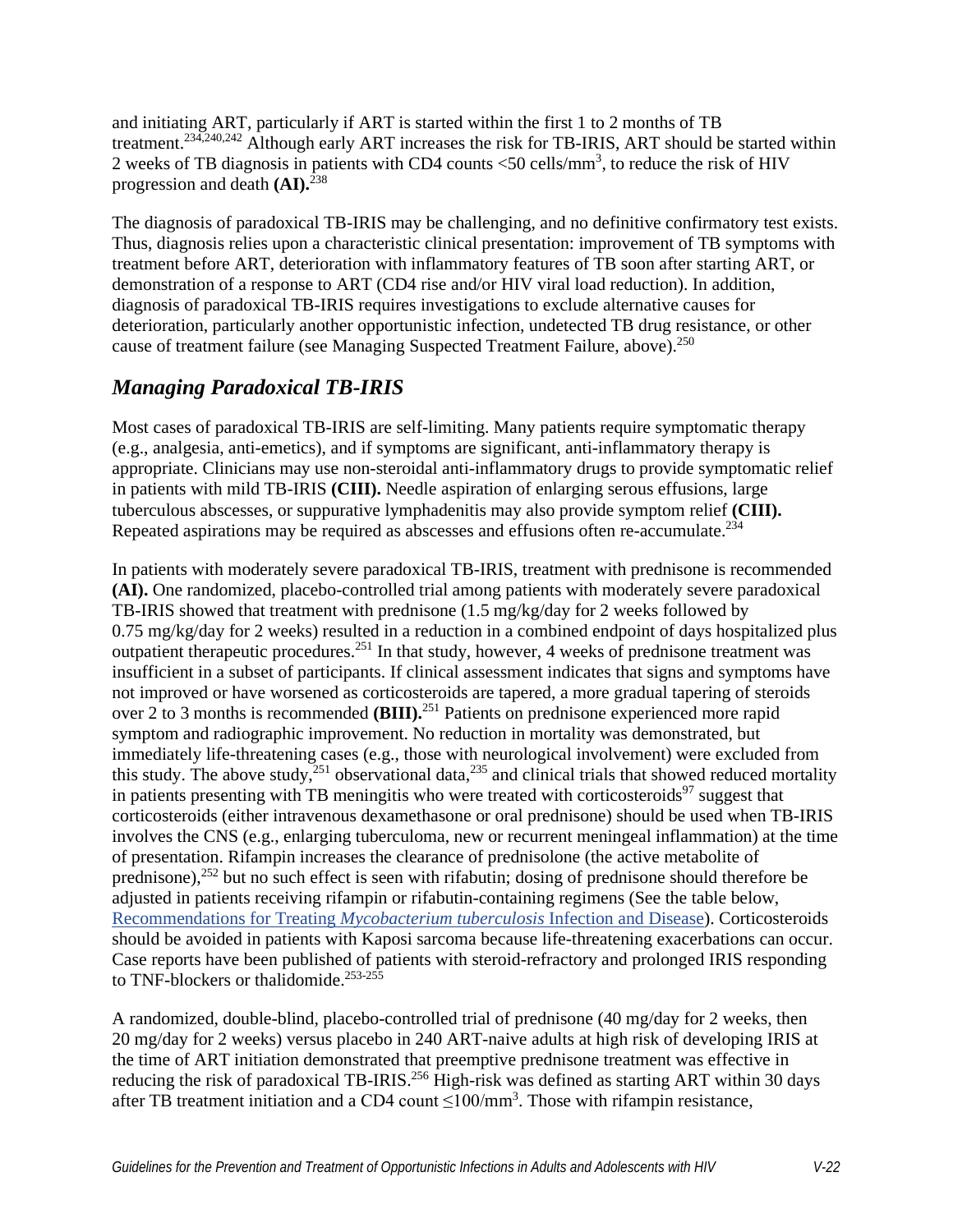neurological TB, Kaposi sarcoma, HBsAg positive, and poor clinical response to TB treatment before ART were excluded. The incidence of TB-IRIS was 47 percent in the placebo arm and 33 percent in the prednisone arm ( $RR = 0.70$ ; 95% CI, 0.51–0.96). No excess risk was observed for malignancy, severe infections, or other complications. Based on these study findings, preemptive prednisone therapy should be offered for high-risk patients as defined in this study (i.e., starting ART within 30 days after TB treatment initiation and a CD4 count  $\leq 100/\text{mm}^3$ ) who are responding well to TB therapy and who do not have rifampin resistance, Kaposi sarcoma, or active hepatitis B (**BI).**

## *Unmasking TB-IRIS*

Unmasking TB-IRIS may occur in patients who have unrecognized TB (because TB is either oligosymptomatic or it has eluded diagnosis) at the start of ART. These patients may present with a particularly accelerated and inflammatory presentation of TB in the first weeks of ART.<sup>[232](#page-48-6)</sup> A common presentation is pulmonary TB with rapid symptom onset and clinical features similar to bacterial pneumonia with high fever, respiratory distress, sepsis syndrome, and consolidation on chest radiograph[.232,](#page-48-6)[251,](#page-50-7)[257-259](#page-51-1) Focal inflammatory manifestations—such as abscesses and lymphadenitis— also may develop[.260](#page-51-2) In cases of unmasking TB-IRIS, the treatment should be standard TB treatment and, if the manifestations are life-threatening, adjunctive corticosteroid therapy is recommended, although no clinical trial evidence exists to support steroid use in this setting **(BIII).**

# **Prevention of Recurrent TB**

Among patients receiving the same TB treatment regimen in the same setting, the risk of recurrent TB appears to be higher among those with HIV than among those without HIV.<sup>[261](#page-51-3)</sup> In TB-endemic settings, much of the increased risk of recurrent TB appears to be due to the higher risk of reinfection with a new strain of *M. tuberculosis*, with subsequent rapid progression to TB disease.<sup>[262,](#page-51-4)[263](#page-51-5)</sup> In settings with low rates of TB—such as the United States—recurrent TB due to re-infection is uncommon, even among patients with  $HIV.<sup>264</sup>$ 

Several interventions may decrease the risk of recurrent TB among patients with HIV: longer TB treatment regimens, administering therapy daily throughout the course of the intensive and continuation phases, post-treatment isoniazid therapy, and use of ART. None of these interventions has been adequately evaluated in randomized trials in settings with low TB burdens. Post-treatment isoniazid (6–9 months of daily isoniazid therapy after the completion of standard multidrug therapy) has been shown to be effective in high-burden settings in which the risk of re-exposure is high,  $265,266$  $265,266$ suggesting that this intervention decreases the risk of re-infection. Post-treatment isoniazid **is not recommended** in low-burden settings—such as the United States—because of lack of evidence of effectiveness on reducing risk of re-infection for these settings **(AII).** Given that ART reduces the risk of initially developing TB disease, it is likely that ART also decreases the risk of re-infection with TB.

# **Special Considerations During Pregnancy**

Pregnant people with HIV infection who do not have documentation of a prior negative TB screening test result or who are at high risk for repeated or ongoing exposure to individuals with active TB disease should be tested for TB during pregnancy **(AIII).** The frequency of anergy is not increased during pregnancy, and routine anergy testing in pregnant people with HIV is not recommended.<sup>[267-270](#page-52-0)</sup>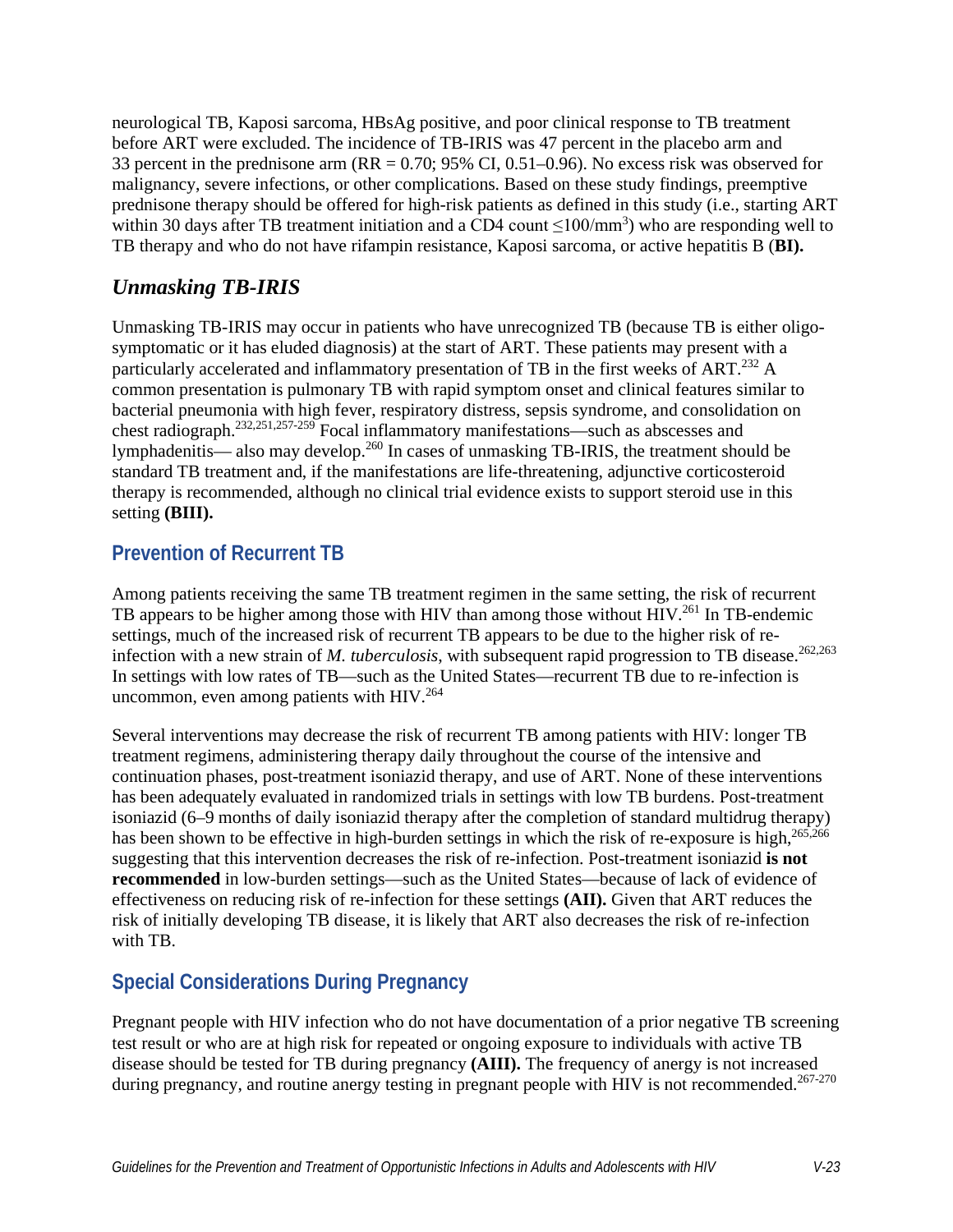Several studies have examined the performance of IGRAs for diagnosis of LTBI in pregnant women.<sup>[271,](#page-52-1)272</sup> In pregnant women with or without HIV, the test appears to perform well.<sup>273</sup>

A recent clinical trial of isoniazid preventive therapy (IPT) among HIV-infected women in high TB prevalence settings found increased adverse pregnancy outcomes in women treated with isoniazid during pregnancy compared to deferring this treatment until after delivery.<sup>274</sup> Importantly, however, none of the women were close household TB contacts, and most of the women in the trial were IGRA-negative and were receiving efavirenz-based ART. In the United States, IPT is recommended for pregnant women with HIV whose close household contacts include a person with active TB disease **(AI).** Studies in individuals with HIV who are not receiving ART have shown a high risk of progression from LTBI to active TB disease (10% per year), and a high risk exists for maternal and infant mortality in pregnant women with HIV who have active TB disease. [275,](#page-52-5)[276](#page-52-6) However, the risk of progression from LTBI to active TB disease in individuals on ART is decreased significantly.<sup>[277](#page-52-7)</sup> Pregnant people with HIV should be receiving ART both for their own health and for prevention of perinatal transmission. For those receiving effective ART and without close household contacts with infectious TB, therapy for LTBI may be deferred until after delivery **(BIII).** The risk of isoniazidassociated hepatotoxicity may be increased in pregnancy, and if isoniazid is prescribed, frequent monitoring is needed.<sup>278</sup> Pregnant people receiving isoniazid should receive daily pyridoxine supplementation **(AII)** because they are at risk of isoniazid-associated peripheral neuropathy.<sup>126[,279](#page-53-1)</sup> No data exist on alternatives to isoniazid for LTBI therapy in pregnant people with HIV. Although rifampin generally is considered safe in pregnancy, data on the use of rifapentine are extremely limited and its use in pregnant people is not recommended **(AIII).** [280-282](#page-53-2)

The diagnostic evaluation for TB disease in pregnant people is the same as for nonpregnant adults. Chest radiographs with abdominal shielding are recommended and result in minimal fetal radiation exposure. An increase in pregnancy complications—including preterm birth, low birthweight, and fetal growth restriction—can be seen among pregnant women with either pulmonary or extrapulmonary TB not confined to the lymph nodes, especially when TB treatment begins late in pregnancy[.267-278,](#page-52-0)[283-287](#page-53-3) Congenital TB infection has been reported, although it appears relatively  $\frac{1}{288-292}$ 

Treatment of TB disease for pregnant people should be the same as for nonpregnant people, but with attention to the following considerations **(AIII):**

- Although isoniazid is not teratogenic in animals or humans, hepatotoxicity caused by isoniazid might occur more frequently during pregnancy and the postpartum period.<sup>[293](#page-54-0)</sup> Monthly monitoring of liver transaminases during pregnancy and the postpartum period is recommended **(BIII).**
- Rifampin is not teratogenic in humans.
- Ethambutol is teratogenic in rodents and rabbits at doses that are much higher than those used in humans. No evidence of teratogenicity has been observed in humans. Ocular toxicity has been reported in adults taking ethambutol, but changes in visual acuity have not been detected in infants exposed to ethambutol *in utero*.
- Pyrazinamide is not teratogenic in animals. The WHO and the International Union Against Tuberculosis and Lung Diseases<sup>294,[295](#page-54-2)</sup> have made recommendations for the routine use of pyrazinamide in pregnant individuals. Pyrazinamide has been recommended for use in pregnant people in the United States, although data characterizing its safety in this setting are limited and CDC guidance suggests that clinicians consider the use of this agent based on individual patient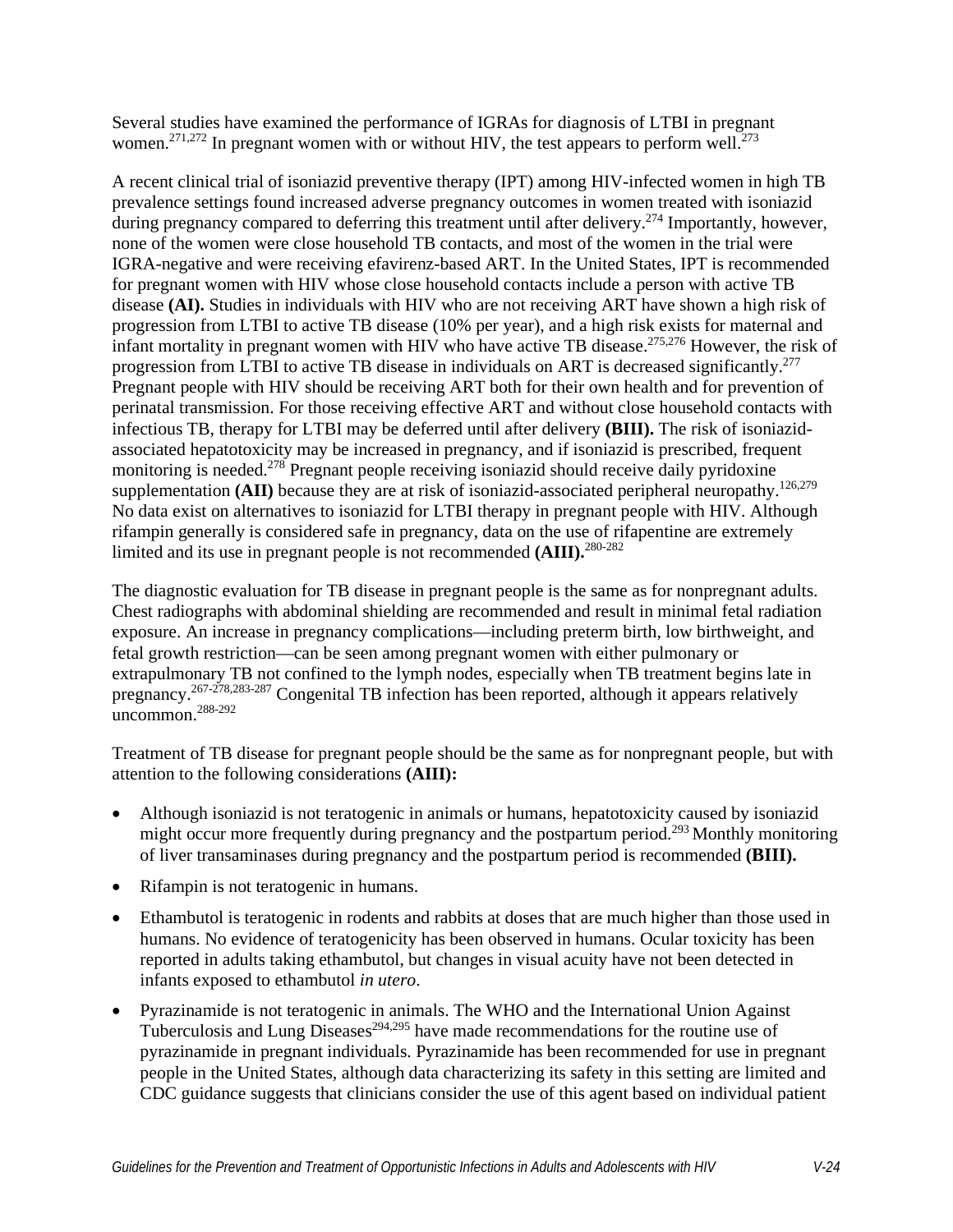considerations weighing benefit and risks.<sup>[126](#page-39-5)[,296](#page-54-3)</sup> If pyrazinamide is not included in the initial treatment regimen, the minimum duration of TB therapy with isoniazid, rifampin, and ethambutol should be 9 months for drug-susceptible TB **(AII).** The decision regarding whether to include pyrazinamide in treatment regimens for a pregnant person should be made after consultation among obstetricians, TB specialists, and the patient, while considering gestational age and likely susceptibility pattern of the TB strain.

TB therapy should not be withheld because of pregnancy **(AIII).** Considering the information above, the preferred first-line treatment for drug-susceptible TB in pregnancy is isoniazid, rifampin, and ethambutol for a duration of 9 months. Experience using the majority of the second-line drugs for TB during pregnancy is limited.<sup>297-300</sup> MDR TB in pregnancy should be managed in consultation with a specialist. The following concerns should be considered when selecting second-line anti-TB drugs for use in pregnant people:

- **Bedaquiline:** Data on the use of bedaquiline in pregnancy are limited, but a study of 108 pregnant women from South Africa found an increased frequency of low birthweight (<2,500 g) among children exposed to bedaquiline *in utero* compared to those who were not exposed (45% vs. 26%;  $P = 0.034$ ).<sup>[301](#page-54-5)</sup> After 1 year, however, 88 percent of the children exposed to bedaquiline had gained weight and were doing well.
- **Cycloserine:** No data are available from animal studies or reports of cycloserine use in humans during pregnancy.
- **Ethionamide** has been associated with an increased risk for several anomalies in rats after highdose exposure, but not in mice or rabbits.<sup>302-304</sup> Case reports have documented cases of CNS defects in humans, but overall experience is limited with use during human pregnancy.<sup>305</sup> Thus, ethionamide should be avoided, unless its use is required on the basis of susceptibility testing **(CIII).**
- **Fluoroquinolones:** Because arthropathy has been noted in immature animals exposed to fluoroquinolones *in utero*, quinolones are typically not recommended for pregnant people or children aged <18 years **(CIII).** However, studies evaluating fluoroquinolone use in pregnant women did not find an increased risk of birth defects or congenital musculoskeletal abnormalities.[306-308](#page-55-1) Thus, fluoroquinolones can be used in pregnancy for drug-resistant TB if they are required on the basis of susceptibility testing **(CIII).** [309](#page-55-2)
- **Para-aminosalicylic acid** is not teratogenic in rats or rabbits.<sup>296</sup> In one study, a possible increase in limb and ear anomalies was reported among 143 infants delivered by women who were exposed to para-aminosalicylic acid during the first trimester of pregnancy.<sup>310</sup> No specific pattern of defects and no increase in the rate of defects have been detected in other human studies, indicating that this agent can be used with caution, if needed **(CIII).**
- **Aminoglycosides/polypeptides:** Streptomycin use has been associated with a 10 percent rate of vestibulocochlear nerve toxicity in infants exposed to the drug *in utero*; its use during pregnancy should be avoided, if possible **(AIII).** Hearing loss has been detected in approximately 2 percent of children exposed to long-term kanamycin therapy *in utero*; like streptomycin, this agent should typically be avoided, if possible **(AIII).** The fetus is at a theoretical risk for ototoxicity with *in utero* exposure to amikacin and capreomycin, but this risk has not been documented. Capreomycin is no longer recommended, but amikacin might be used as an alternative when an aminoglycoside is required for treatment of MDR TB **(CIII).**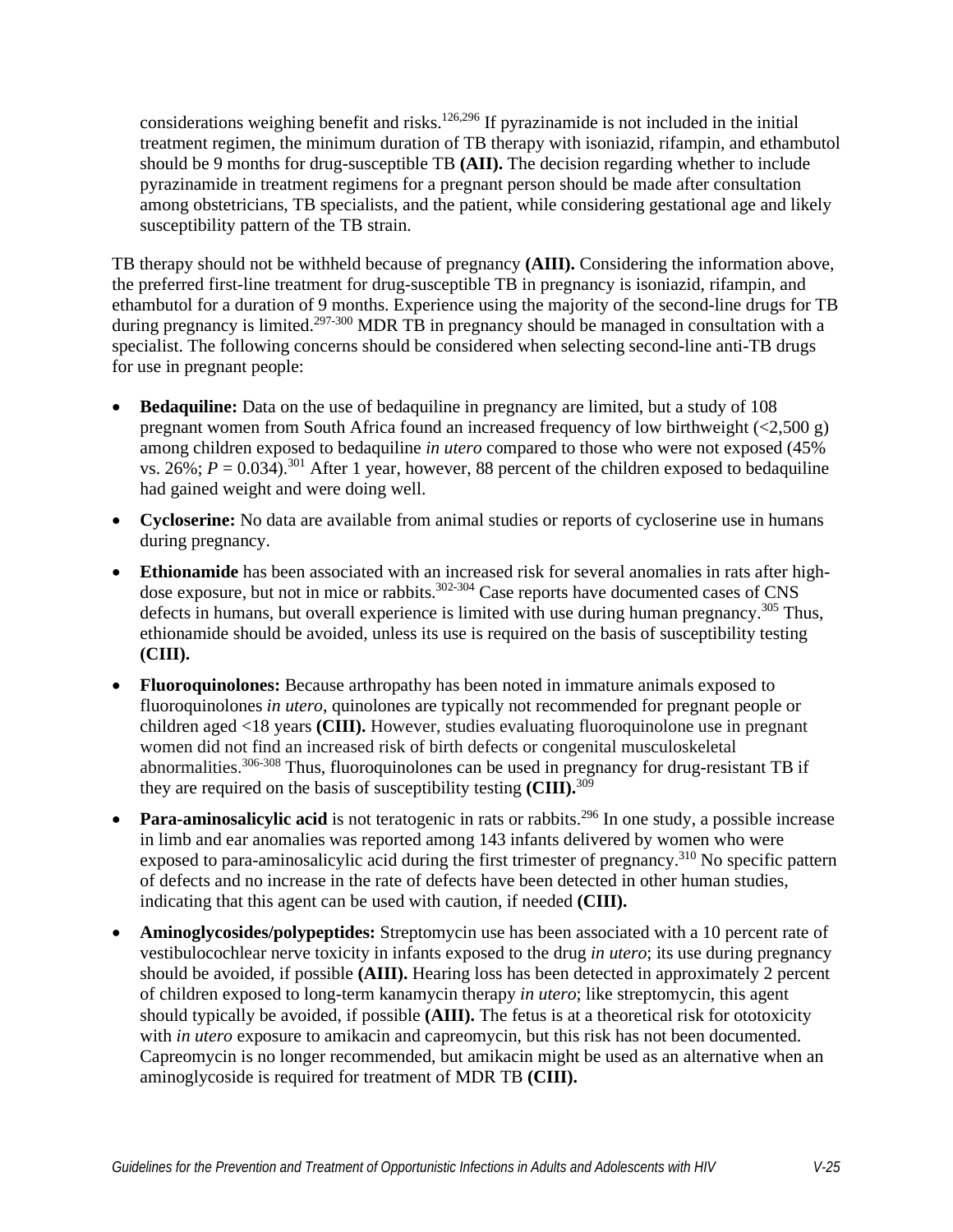### <span id="page-25-0"></span>**Recommendations for Treating** *Mycobacterium tuberculosis* **Infection and Disease**

### **Treating LTBI to Prevent TB Disease in People with HIV**

#### **Indications**

- Positive screening test<sup>a</sup> for LTBI, no evidence of active TB disease, and no prior history of treatment for active disease or latent TB infection **(AI)**
- Close contact with a person with infectious TB, regardless of screening test result **(AII)**

#### **Preferred Therapy**

- Rifapentine (see weight-based dosing below) PO once weekly plus isoniazid 15 mg/kg PO once weekly (900 mg) maximum) plus pyridoxine 50 mg PO once weekly for 12 weeks **(AI).** Note: Rifapentine is recommended only for virallysuppressed patients receiving an efavirenz-, raltegravir-, or once-daily dolutegravir-based ARV regimen **(AI).**
	- o Rifapentine Weekly Dose (maximum 900 mg)
		- *Weighing 32.1–49.9 kg*: 750 mg
		- *Weighing ≥50.0 kg*: 900 mg
- Isoniazid 300 mg PO daily plus rifampin 600 mg PO daily plus pyridoxine 25–50 mg PO daily **(AI)** for 3 months. See the [Dosing Recommendations for Anti-TB Drugs table](#page-10-0) for the list of ARV drugs not recommended for use with rifampin and those which require dosage adjustment (i.e., raltegravir, dolutegravir, or maraviroc).

#### **Alternative Therapies**

- Isoniazid 300 mg PO daily plus pyridoxine 25–50 mg PO daily for 6–9 months **(AII)** *or*
- Rifampin 600 mg PO daily for 4 months **(BI)** See the [Dosing Recommendations for Anti-TB Drugs table](#page-10-0) (above) for the list of ARV drugs not recommended for use with rifampin and those which require dosage adjustment (i.e., raltegravir, dolutegravir, or maraviroc) *or*
- Isoniazid 300 mg PO daily plus rifapentine PO daily plus pyridoxine 25–50 mg PO daily for 4 weeks **(BI)** Note: Rifapentine is recommended only for patients receiving an efavirenz-based ARV regimen **(AI).**
	- o Rifapentine Daily Dose (maximum 600 mg)
		- *Weighing <35 kg*: 300 mg
		- *Weighing 35–45 kg*: 450 mg
		- *Weighing >45 kg*: 600 mg

For persons exposed to drug-resistant TB, select drugs for prevention of TB after consultation with experts and with public health authorities **(AIII).**

### **Treating Active TB Disease in People with HIV**

- After collecting a specimen for culture and molecular diagnostic tests, empiric treatment should be initiated in people with HIV with clinical and radiographic presentation suggestive of HIV-related TB **(AIII).**
- DOT is recommended for all patients requiring treatment for HIV-related TB **(AII).**
- Please refer to the [Dosing Recommendations for Anti-TB Drugs table \(](#page-10-0)above) for TB drug dosing recommendations and the [Tuberculosis/HIV Coinfection section of the Adult and Adolescent Antiretroviral Guidelines](https://clinicalinfo.hiv.gov/en/guidelines/adult-and-adolescent-arv/tuberculosishiv-coinfection) for dosing recommendations of ARV drugs when used with rifampin or rifabutin.

### **For Drug-Susceptible TB**

**Intensive Phase (2 Months)**

- Isoniazid plus (rifampin or rifabutin) plus pyrazinamide plus ethambutol **(AI)**
- If drug susceptibility report shows sensitivity to isoniazid and rifampin, then ethambutol may be discontinued **(AI).**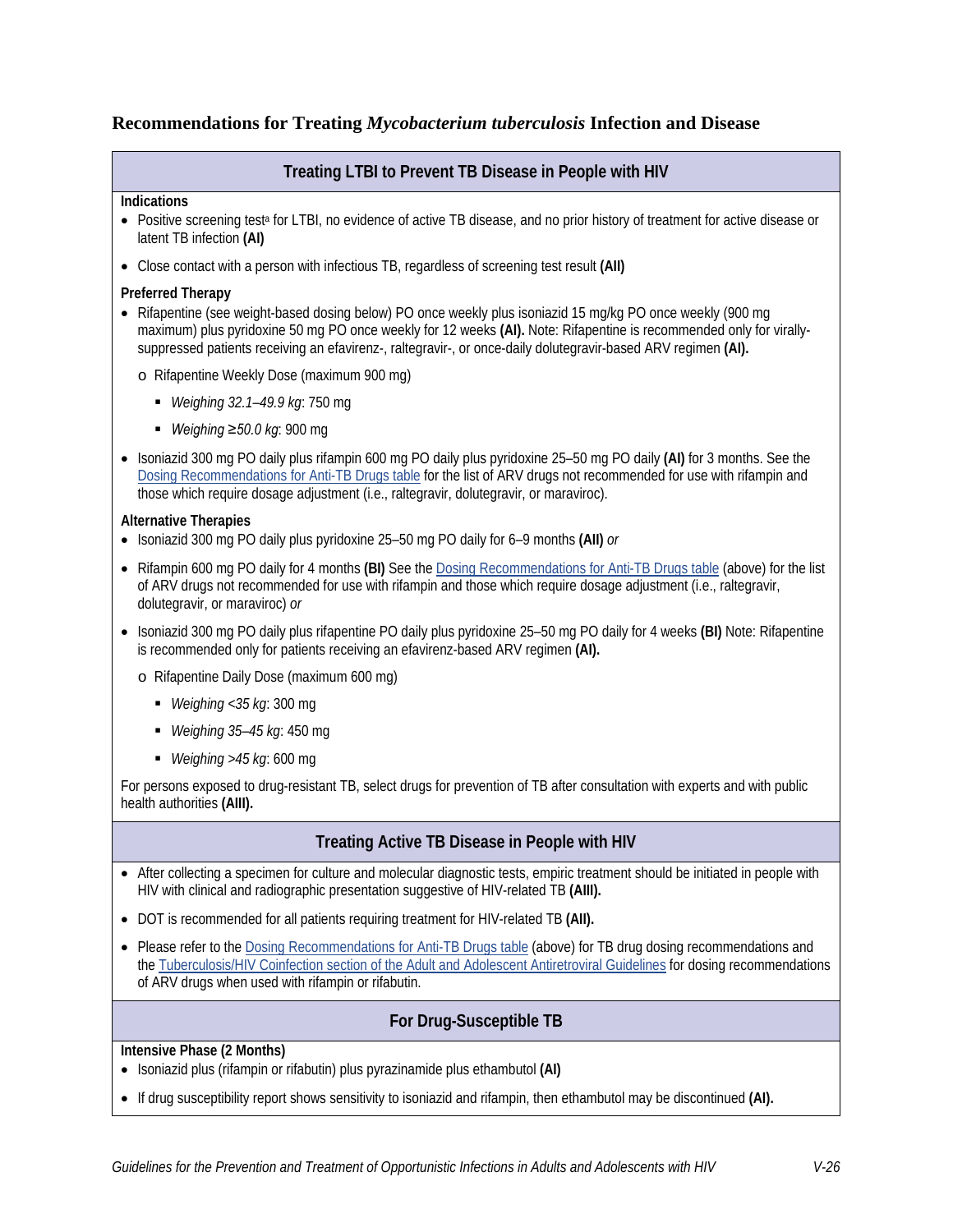**Continuation Phase (for Drug-Susceptible TB)**

• Isoniazid plus (rifampin or rifabutin) daily **(AII)**

#### **Total Duration of Therapy**

- Pulmonary, drug-susceptible, uncomplicated TB: 6 months **(BII)**
- Pulmonary TB and positive culture at 2 months of TB treatment, severe cavitary disease or disseminated extrapulmonary TB: 9 months **(BII)**
- Extrapulmonary TB with CNS involvement: 9–12 months **(BII)**
- Extrapulmonary TB in other sites: 6 months **(BII)**

### **For Drug-Resistant TB**

#### **Empiric Therapy for Resistance to Rifamycin Plus/Minus Resistance to Other Drugs**

- Isoniazid plus pyrazinamide plus ethambutol plus (moxifloxacin or levofloxacin) plus (linezolid or amikacin) **(BII)**
- Therapy should be modified once rifampin resistance is confirmed and based on drug susceptibility results to provide ≥5 active drugs **(BII).**

#### **Resistant to Isoniazid**

• (Moxifloxacin or levofloxacin) plus (rifampin or rifabutin) plus ethambutol plus pyrazinamide for 6 months **(BII)**

#### **Resistant to Rifamycins Plus/Minus Other Antimycobacterial Agents**

• Therapy should be individualized based on drug susceptibility test results and clinical and microbiological responses, to include ≥5 active drugs, and with close consultation with experienced specialists **(AIII).** 

#### **Duration**

• 12–24 months (see Management of Drug-Resistant TB section above for discussion of shorter-course therapy)

### **Other Considerations in TB Management**

- Adjunctive corticosteroid improves survival for patients with HIV-related TB involving the CNS **(AI).**
- Dexamethasone has been used for CNS disease with the following dosing schedule: 0.3–0.4 mg/kg/day for 2–4 weeks, then taper by 0.1 mg/kg per week until 0.1 mg/kg, then 4 mg per day and taper by 1 mg/week; total duration of 12 weeks.
- Despite the potential of drug–drug interactions, a rifamycin remains the most potent TB drug and should remain as part of the TB regimen, unless a rifamycin-resistant isolate is detected or the patient has a severe adverse effect that is likely due to the rifamycin (please refer to the [Dosing Recommendations for Anti-TB Drugs table \(](#page-10-0)above) and the Tuberculosis/HIV [Coinfection section of the Adult and Adolescent Antiretroviral Guidelines](https://clinicalinfo.hiv.gov/en/guidelines/adult-and-adolescent-arv/tuberculosishiv-coinfection) for dosing recommendations involving concomitant use of rifampin or rifabutin and different ARV drugs).
- Intermittent rifamycin use can result in development of resistance in patients with HIV and is not recommended **(AI).**
- Paradoxical reaction that is not severe may be treated symptomatically **(CIII).**
- For moderately severe paradoxical reaction, use of corticosteroid may be considered. Taper over 4 weeks (or longer) based on clinical symptoms **(BIII).**

#### **Examples of Prednisone Dosing Strategies for IRIS**

- In patients on a rifampin-based regimen: prednisone 1.5 mg/kg/day for 2 weeks, then 0.75 mg/kg for 2 weeks
- In patients on a rifabutin plus boosted PI-based regimen: prednisone 1.0 mg/kg/day for 2 weeks, then 0.5 mg/kg/day for 2 weeks
- A more gradual tapering schedule over a few months may be necessary in some patients.
- Preemptive prednisone regimen: 40 mg/day for 2 weeks then 20 mg/day for 2 weeks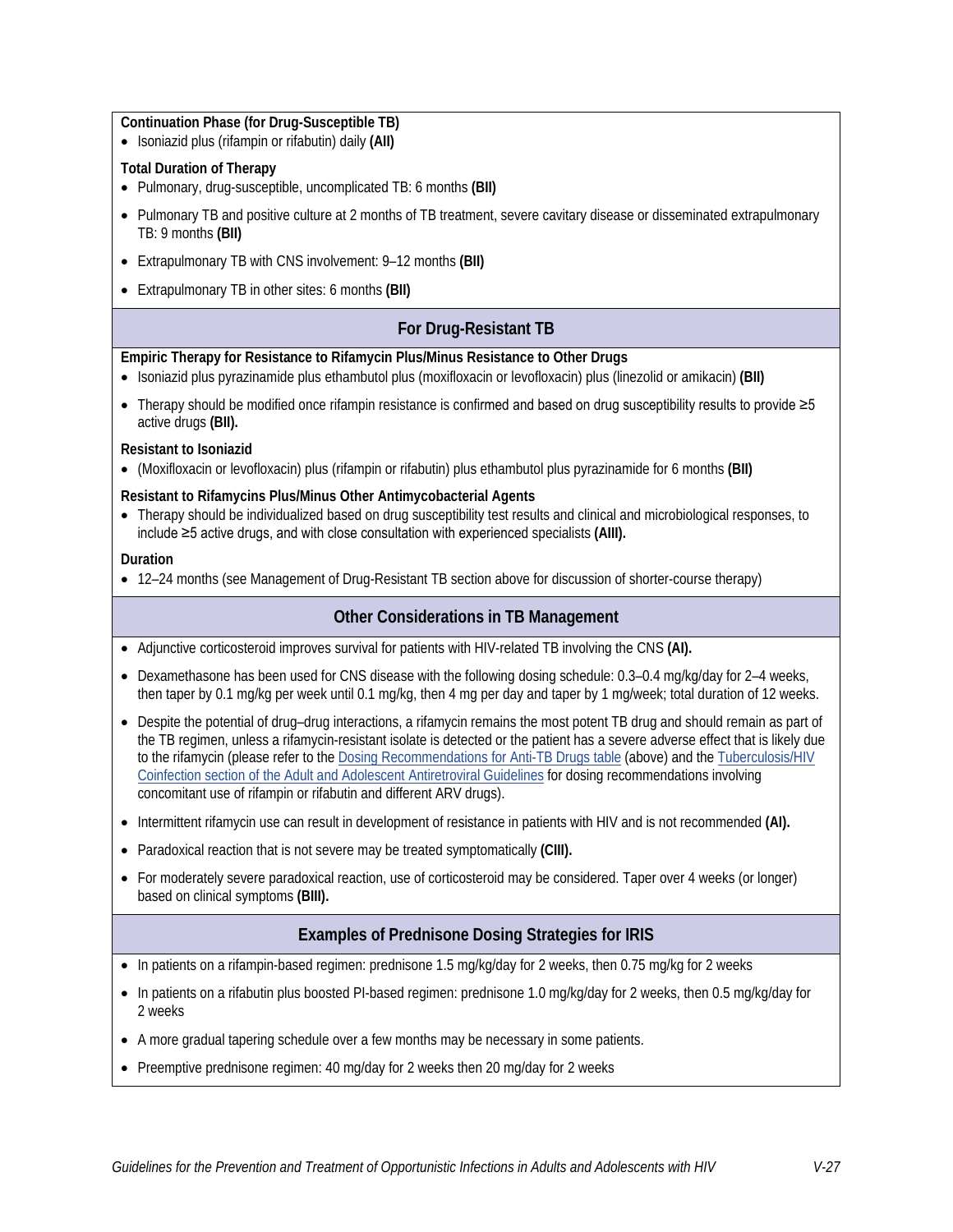a Screening tests for LTBI include a tuberculin skin test (TST) or interferon-gamma release assay (IGRA); see text for details regarding these tests.

**Key:** ARV = antiretroviral; CNS = central nervous system; DOT = directly observed therapy; IRIS = immune reconstitution inflammatory syndrome; LTBI = latent tuberculosis infection; PI = protease inhibitor; PO = orally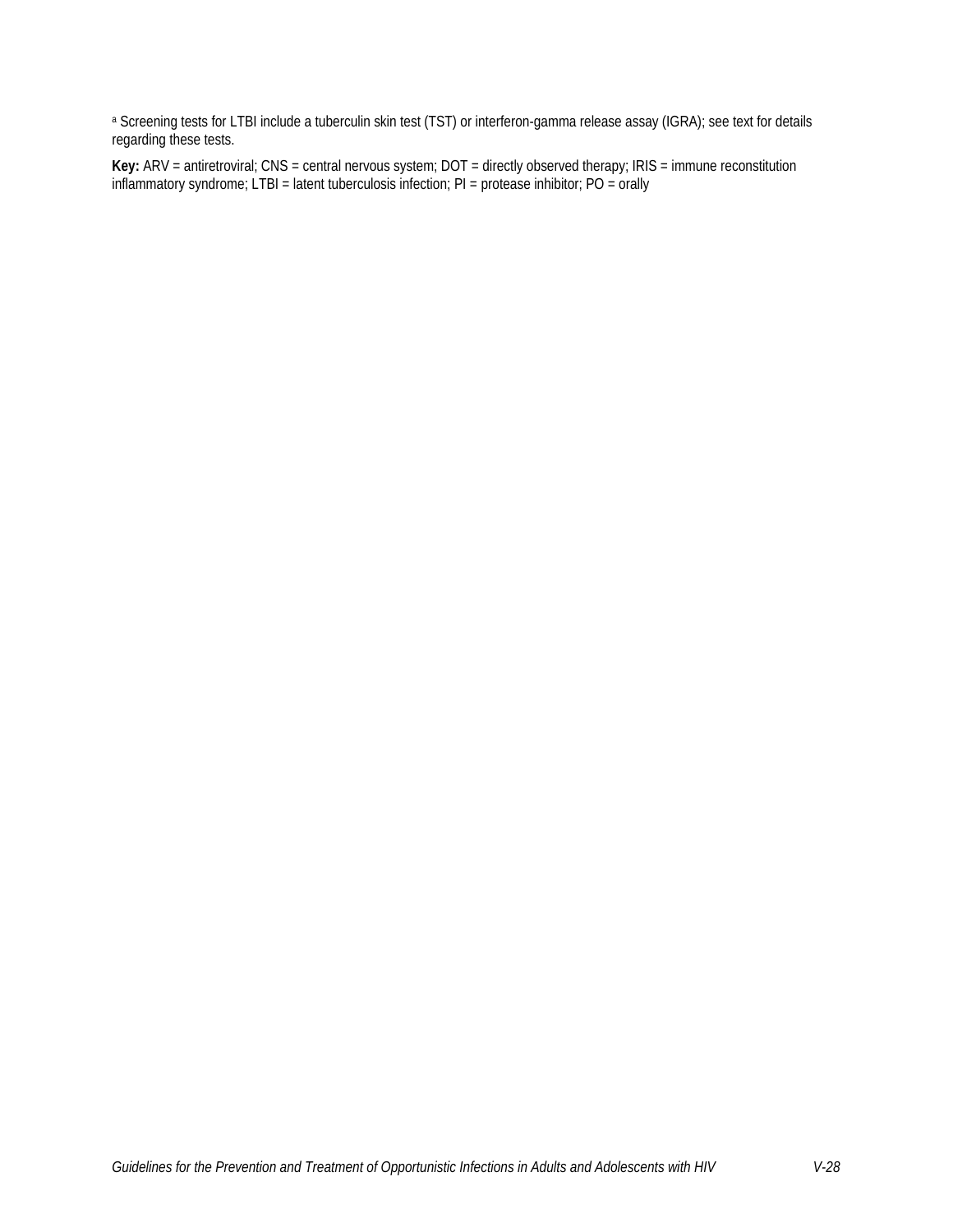## **References**

- <span id="page-28-0"></span>1. World Health Organization. Global tuberculosis report 2020. 2020. Available at: [https://www.who.int/publications/i/item/9789240013131.](https://www.who.int/publications/i/item/9789240013131)
- <span id="page-28-1"></span>2. Dye C, Williams BG. Tuberculosis decline in populations affected by HIV: a retrospective study of 12 countries in the WHO African Region. *Bull World Health Organ*. 2019;97(6):405-414. Available at: [https://www.ncbi.nlm.nih.gov/pubmed/31210678.](https://www.ncbi.nlm.nih.gov/pubmed/31210678)
- <span id="page-28-2"></span>3. Centers for Disease Control and Prevention. Reported Tuberculosis in the United States, 2019. 2019. Available at:<https://www.cdc.gov/tb/statistics/reports/2019/default.htm>
- <span id="page-28-3"></span>4. Kaplan JE, Hanson D, Dworkin MS, et al. Epidemiology of human immunodeficiency virusassociated opportunistic infections in the United States in the era of highly active antiretroviral therapy. *Clin Infect Dis*. 2000;30 Suppl 1:S5-14. Available at: [https://www.ncbi.nlm.nih.gov/pubmed/10770911.](https://www.ncbi.nlm.nih.gov/pubmed/10770911)
- <span id="page-28-4"></span>5. Buchacz K, Lau B, Jing Y, et al. Incidence of AIDS-defining opportunistic infections in a multicohort analysis of HIV-infected persons in the United States and Canada, 2000-2010. *J Infect Dis*. 2016;214(6):862-872. Available at: [http://www.ncbi.nlm.nih.gov/pubmed/27559122.](http://www.ncbi.nlm.nih.gov/pubmed/27559122)
- <span id="page-28-5"></span>6. Selwyn PA, Hartel D, Lewis VA, et al. A prospective study of the risk of tuberculosis among intravenous drug users with human immunodeficiency virus infection. *N Engl J Med*. 1989;320(9):545-550. Available at: [http://www.ncbi.nlm.nih.gov/pubmed/2915665.](http://www.ncbi.nlm.nih.gov/pubmed/2915665)
- 7. Selwyn PA, Sckell BM, Alcabes P, Friedland GH, Klein RS, Schoenbaum EE. High risk of active tuberculosis in HIV-infected drug users with cutaneous anergy. *JAMA*. 1992;268(4):504-509. Available at: [https://www.ncbi.nlm.nih.gov/pubmed/1619742.](https://www.ncbi.nlm.nih.gov/pubmed/1619742)
- 8. Moreno S, Baraia-Etxaburu J, Bouza E, et al. Risk for developing tuberculosis among anergic patients infected with HIV. *Ann Intern Med*. 1993;119(3):194-198. Available at: [https://www.ncbi.nlm.nih.gov/pubmed/8100693.](https://www.ncbi.nlm.nih.gov/pubmed/8100693)
- 9. Antonucci G, Girardi E, Raviglione MC, Ippolito G. Risk factors for tuberculosis in HIVinfected persons. A prospective cohort study. The Gruppo Italiano di Studio Tubercolosi e AIDS (GISTA). *JAMA*. 1995;274(2):143-148. Available at: [https://www.ncbi.nlm.nih.gov/pubmed/7596002.](https://www.ncbi.nlm.nih.gov/pubmed/7596002)
- 10. Markowitz N, Hansen NI, Hopewell PC, et al. Incidence of tuberculosis in the United States among HIV-infected persons. The Pulmonary Complications of HIV Infection Study Group. *Ann Intern Med*. 1997;126(2):123-132. Available at: [https://www.ncbi.nlm.nih.gov/pubmed/9005746.](https://www.ncbi.nlm.nih.gov/pubmed/9005746)
- 11. Comstock GW, Livesay VT, Woolpert SF. The prognosis of a positive tuberculin reaction in childhood and adolescence. *Am J Epidemiol*. 1974;99(2):131-138. Available at: [https://www.ncbi.nlm.nih.gov/pubmed/4810628.](https://www.ncbi.nlm.nih.gov/pubmed/4810628)
- <span id="page-28-6"></span>12. Sonnenberg P, Glynn JR, Fielding K, Murray J, Godfrey-Faussett P, Shearer S. How soon after infection with HIV does the risk of tuberculosis start to increase? A retrospective cohort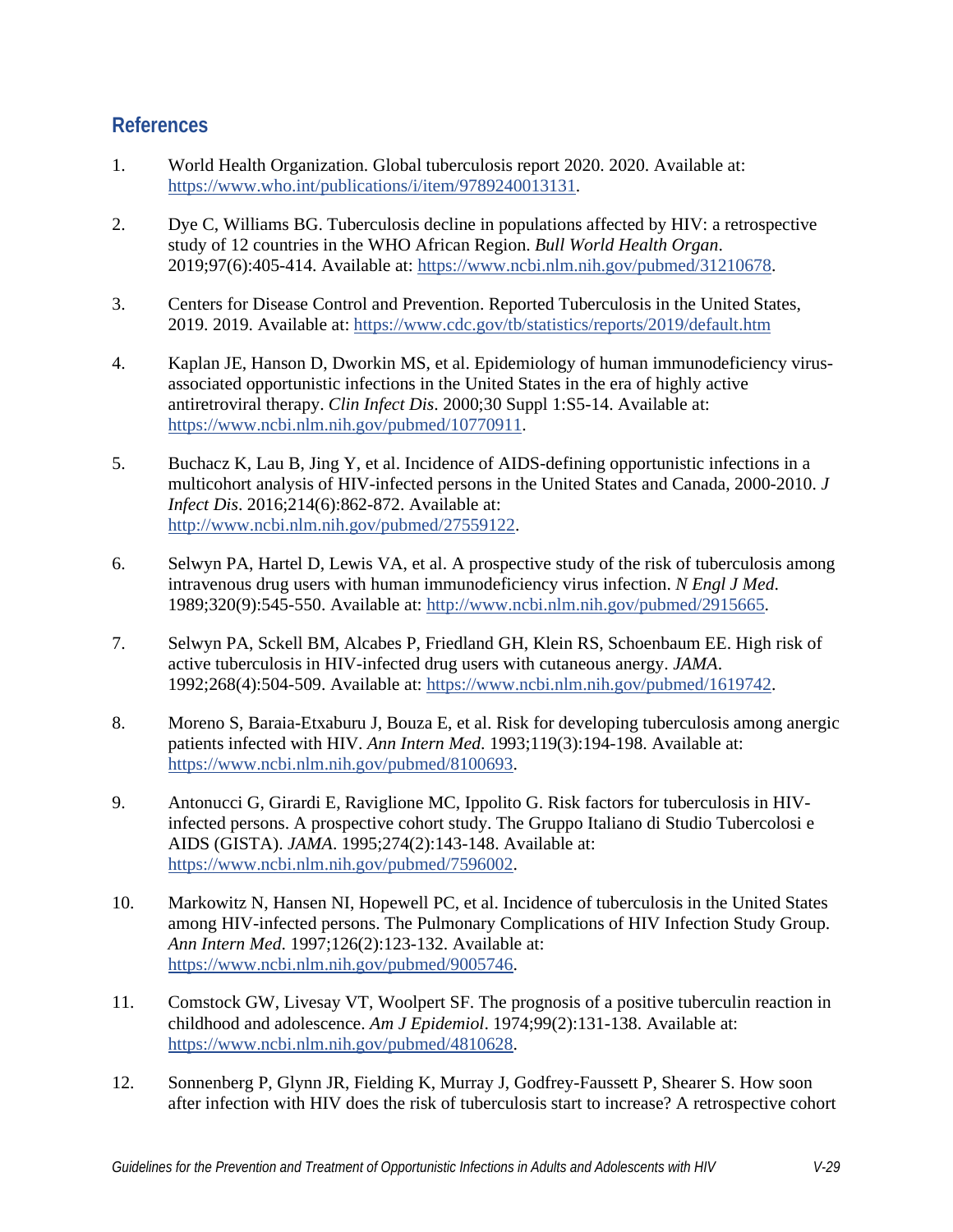study in South African gold miners. *J Infect Dis*. 2005;191(2):150-158. Available at: [http://www.ncbi.nlm.nih.gov/pubmed/15609223.](http://www.ncbi.nlm.nih.gov/pubmed/15609223)

- <span id="page-29-0"></span>13. Wood R, Maartens G, Lombard CJ. Risk factors for developing tuberculosis in HIV-1 infected adults from communities with a low or very high incidence of tuberculosis. *J Acquir Immune Defic Syndr*. 2000;23(1):75-80. Available at: [http://www.ncbi.nlm.nih.gov/pubmed/10708059.](http://www.ncbi.nlm.nih.gov/pubmed/10708059)
- <span id="page-29-1"></span>14. Centers for Disease Control and Prevention. Targeted tuberculin testing and treatment of latent tuberculosis infection. *MMWR Recomm Rep*. 2000;49(RR-6):1-51. Available at: [http://www.ncbi.nlm.nih.gov/pubmed/10881762.](http://www.ncbi.nlm.nih.gov/pubmed/10881762)
- <span id="page-29-2"></span>15. Horsburgh CR, Jr. Priorities for the treatment of latent tuberculosis infection in the United States. *N Engl J Med*. 2004;350(20):2060-2067. Available at: [http://www.ncbi.nlm.nih.gov/pubmed/15141044.](http://www.ncbi.nlm.nih.gov/pubmed/15141044)
- <span id="page-29-3"></span>16. Day JH, Grant AD, Fielding KL, et al. Does tuberculosis increase HIV load? *J Infect Dis*. 2004;190(9):1677-1684. Available at: [http://www.ncbi.nlm.nih.gov/pubmed/15478075.](http://www.ncbi.nlm.nih.gov/pubmed/15478075)
- <span id="page-29-4"></span>17. Akolo C, Adetifa I, Shepperd S, Volmink J. Treatment of latent tuberculosis infection in HIV infected persons. *Cochrane Database Syst Rev*. 2010(1):CD000171. Available at: [http://www.ncbi.nlm.nih.gov/pubmed/20091503.](http://www.ncbi.nlm.nih.gov/pubmed/20091503)
- <span id="page-29-5"></span>18. Miramontes R, Hill AN, Yelk Woodruff RS, et al. Tuberculosis infection in the United States: prevalence estimates from the National Health and Nutrition Examination Survey, 2011-2012. *PLoS One*. 2015;10(11):e0140881. Available at: [http://www.ncbi.nlm.nih.gov/pubmed/26536035.](http://www.ncbi.nlm.nih.gov/pubmed/26536035)
- <span id="page-29-6"></span>19. Badje A, Moh R, Gabillard D, et al. Effect of isoniazid preventive therapy on risk of death in west African, HIV-infected adults with high CD4 cell counts: long-term follow-up of the Temprano ANRS 12136 trial. *Lancet Glob Health*. 2017;5(11):e1080-e1089. Available at: [http://www.ncbi.nlm.nih.gov/pubmed/29025631.](http://www.ncbi.nlm.nih.gov/pubmed/29025631)
- <span id="page-29-10"></span>20. Rangaka MX, Wilkinson RJ, Boulle A, et al. Isoniazid plus antiretroviral therapy to prevent tuberculosis: a randomised double-blind, placebo-controlled trial. *Lancet*. 2014;384(9944):682-690. Available at: [http://www.ncbi.nlm.nih.gov/pubmed/24835842.](http://www.ncbi.nlm.nih.gov/pubmed/24835842)
- <span id="page-29-8"></span>21. Temprano ANRS Study Group, Danel C, Moh R, et al. A trial of early antiretrovirals and isoniazid preventive therapy in Africa. *N Engl J Med*. 2015;373(9):808-822. Available at: [http://www.ncbi.nlm.nih.gov/pubmed/26193126.](http://www.ncbi.nlm.nih.gov/pubmed/26193126)
- <span id="page-29-9"></span>22. Ross JM, Badje A, Rangaka MX, et al. Isoniazid preventive therapy plus antiretroviral therapy for the prevention of tuberculosis: a systematic review and meta-analysis of individual participant data. *Lancet HIV*. 2021;8(1):e8-e15. Available at: [https://www.ncbi.nlm.nih.gov/pubmed/33387480.](https://www.ncbi.nlm.nih.gov/pubmed/33387480)
- <span id="page-29-7"></span>23. Golub JE, Saraceni V, Cavalcante SC, et al. The impact of antiretroviral therapy and isoniazid preventive therapy on tuberculosis incidence in HIV-infected patients in Rio de Janeiro, Brazil. *AIDS*. 2007;21(11):1441-1448. Available at: [http://www.ncbi.nlm.nih.gov/pubmed/17589190.](http://www.ncbi.nlm.nih.gov/pubmed/17589190)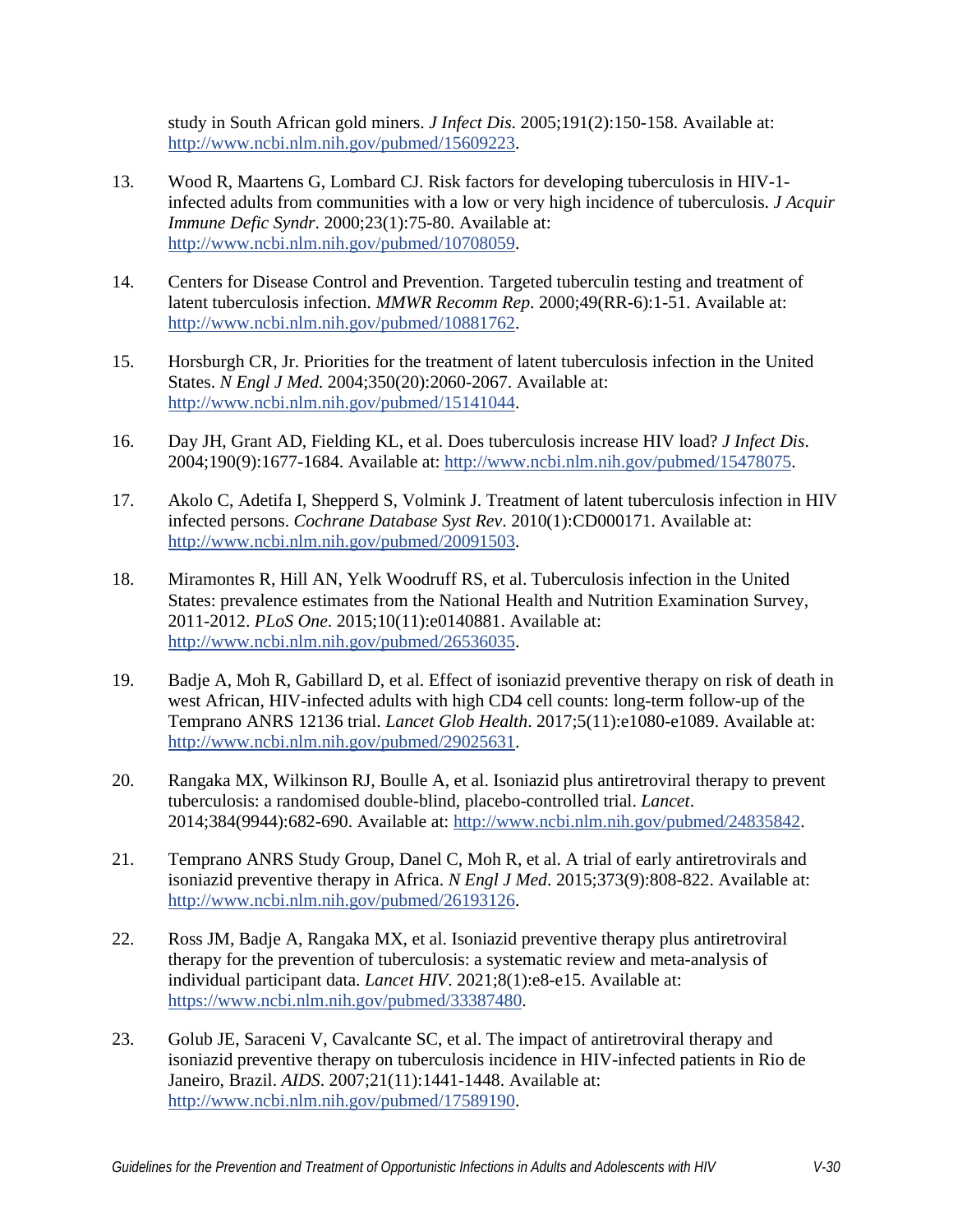- <span id="page-30-0"></span>24. Fisk TL, Hon HM, Lennox JL, Fordham von Reyn C, Horsburgh CR, Jr. Detection of latent tuberculosis among HIV-infected patients after initiation of highly active antiretroviral therapy. *AIDS*. 2003;17(7):1102-1104. Available at: [http://www.ncbi.nlm.nih.gov/pubmed/12700468.](http://www.ncbi.nlm.nih.gov/pubmed/12700468)
- <span id="page-30-1"></span>25. Girardi E, Palmieri F, Zaccarelli M, et al. High incidence of tuberculin skin test conversion among HIV-infected individuals who have a favourable immunological response to highly active antiretroviral therapy. *AIDS*. 2002;16(14):1976-1979. Available at: [http://www.ncbi.nlm.nih.gov/pubmed/12351964.](http://www.ncbi.nlm.nih.gov/pubmed/12351964)
- <span id="page-30-2"></span>26. Markowitz N, Hansen NI, Wilcosky TC, et al. Tuberculin and anergy testing in HIVseropositive and HIV-seronegative persons. Pulmonary Complications of HIV Infection Study Group. *Ann Intern Med*. 1993;119(3):185-193. Available at: [http://www.ncbi.nlm.nih.gov/pubmed/8100692.](http://www.ncbi.nlm.nih.gov/pubmed/8100692)
- <span id="page-30-3"></span>27. Campbell JR, Winters N, Menzies D. Absolute risk of tuberculosis among untreated populations with a positive tuberculin skin test or interferon-gamma release assay result: systematic review and meta-analysis. *BMJ*. 2020;368:m549. Available at: [https://www.ncbi.nlm.nih.gov/pubmed/32156698.](https://www.ncbi.nlm.nih.gov/pubmed/32156698)
- <span id="page-30-4"></span>28. Auguste P, Tsertsvadze A, Pink J, et al. Comparing interferon-gamma release assays with tuberculin skin test for identifying latent tuberculosis infection that progresses to active tuberculosis: systematic review and meta-analysis. *BMC Infect Dis*. 2017;17(1):200. Available at: [https://www.ncbi.nlm.nih.gov/pubmed/28274215.](https://www.ncbi.nlm.nih.gov/pubmed/28274215)
- <span id="page-30-5"></span>29. Pettit AC, Stout JE, Belknap R, et al. Optimal testing choice and diagnostic strategies for latent tuberculosis infection among U.S.-born people living with HIV. *Clin Infect Dis*. 2020:ciaa1135. Available at: [https://academic.oup.com/cid/advance](https://academic.oup.com/cid/advance-article/doi/10.1093/cid/ciaa1135/5881730)[article/doi/10.1093/cid/ciaa1135/5881730.](https://academic.oup.com/cid/advance-article/doi/10.1093/cid/ciaa1135/5881730)
- <span id="page-30-6"></span>30. Cattamanchi A, Smith R, Steingart KR, et al. Interferon-gamma release assays for the diagnosis of latent tuberculosis infection in HIV-infected individuals: a systematic review and meta-analysis. *J Acquir Immune Defic Syndr*. 2011;56(3):230-238. Available at: [http://www.ncbi.nlm.nih.gov/pubmed/21239993.](http://www.ncbi.nlm.nih.gov/pubmed/21239993)
- <span id="page-30-7"></span>31. Gray J, Reves R, Johnson S, Belknap R. Identification of false-positive QuantiFERON-TB Gold In-Tube assays by repeat testing in HIV-infected patients at low risk for tuberculosis. *Clin Infect Dis*. 2012;54(3):e20-23. Available at: [http://www.ncbi.nlm.nih.gov/pubmed/22057704.](http://www.ncbi.nlm.nih.gov/pubmed/22057704)
- <span id="page-30-8"></span>32. Sosa LE, Njie GJ, Lobato MN, et al. Tuberculosis screening, testing, and treatment of U.S. health care personnel: recommendations from the National Tuberculosis Controllers Association and CDC, 2019. *MMWR Morb Mortal Wkly Rep*. 2019;68(19):439-443. Available at: [https://www.ncbi.nlm.nih.gov/pubmed/31099768.](https://www.ncbi.nlm.nih.gov/pubmed/31099768)
- <span id="page-30-9"></span>33. Luetkemeyer AF, Charlebois ED, Flores LL, et al. Comparison of an interferon-gamma release assay with tuberculin skin testing in HIV-infected individuals. *Am J Respir Crit Care Med*. 2007;175(7):737-742. Available at: [http://www.ncbi.nlm.nih.gov/pubmed/17218620.](http://www.ncbi.nlm.nih.gov/pubmed/17218620)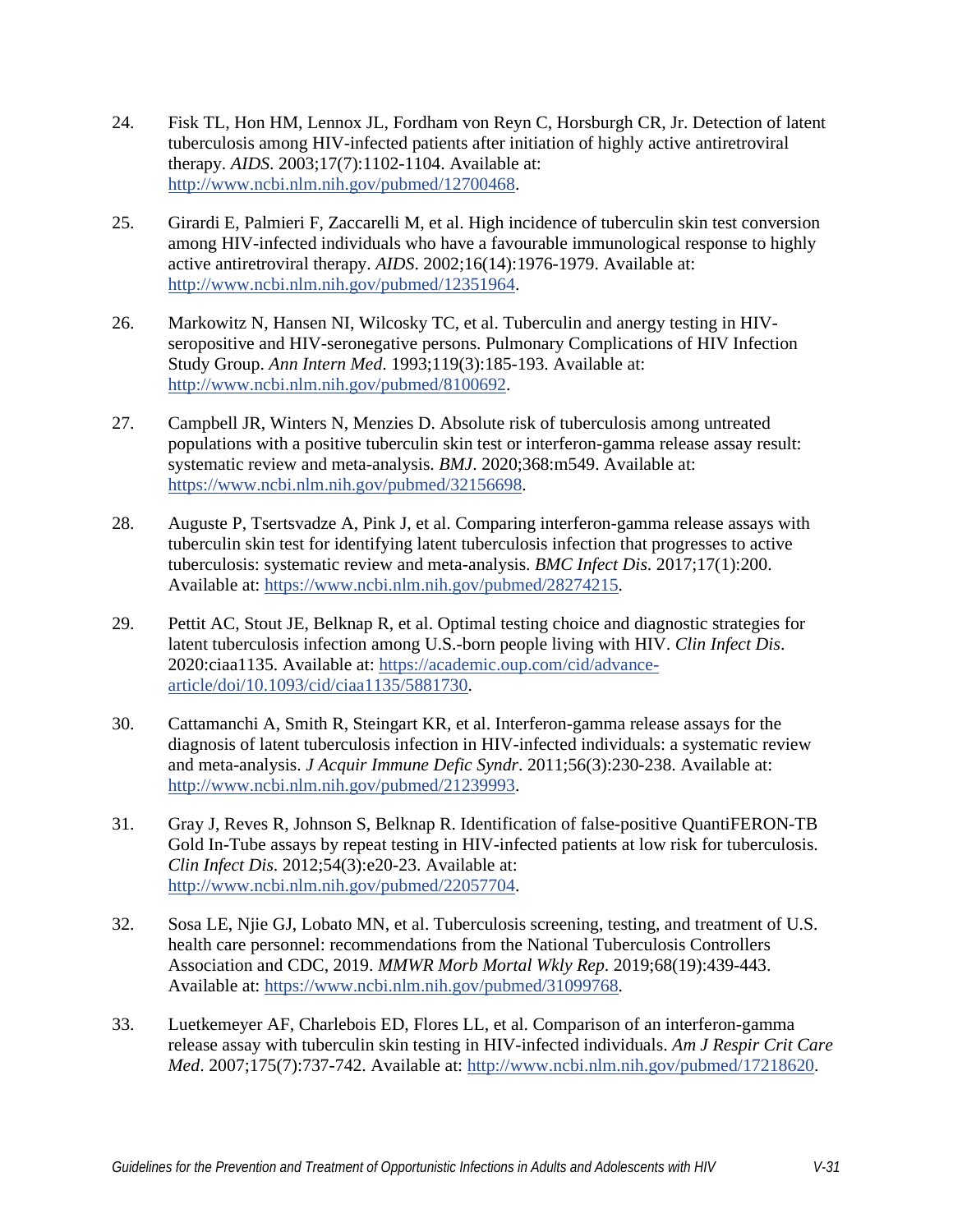- <span id="page-31-0"></span>34. Talati NJ, Seybold U, Humphrey B, et al. Poor concordance between interferon-gamma release assays and tuberculin skin tests in diagnosis of latent tuberculosis infection among HIV-infected individuals. *BMC Infect Dis*. 2009;9:15. Available at: [http://www.ncbi.nlm.nih.gov/pubmed/19208218.](http://www.ncbi.nlm.nih.gov/pubmed/19208218)
- <span id="page-31-1"></span>35. Rangaka MX, Wilkinson KA, Glynn JR, et al. Predictive value of interferon-gamma release assays for incident active tuberculosis: a systematic review and meta-analysis. *Lancet Infect Dis*. 2012;12(1):45-55. Available at: [http://www.ncbi.nlm.nih.gov/pubmed/21846592.](http://www.ncbi.nlm.nih.gov/pubmed/21846592)
- 36. Hill PC, Jackson-Sillah DJ, Fox A, et al. Incidence of tuberculosis and the predictive value of ELISPOT and Mantoux tests in Gambian case contacts. *PLoS One*. 2008;3(1):e1379. Available at: [http://www.ncbi.nlm.nih.gov/pubmed/18167540.](http://www.ncbi.nlm.nih.gov/pubmed/18167540)
- 37. Aichelburg MC, Rieger A, Breitenecker F, et al. Detection and prediction of active tuberculosis disease by a whole-blood interferon-gamma release assay in HIV-1-infected individuals. *Clin Infect Dis*. 2009;48(7):954-962. Available at: [http://www.ncbi.nlm.nih.gov/pubmed/19245343.](http://www.ncbi.nlm.nih.gov/pubmed/19245343)
- <span id="page-31-2"></span>38. Diel R, Loddenkemper R, Meywald-Walter K, Niemann S, Nienhaus A. Predictive value of a whole blood IFN-gamma assay for the development of active tuberculosis disease after recent infection with *Mycobacterium tuberculosis*. *Am J Respir Crit Care Med*. 2008;177(10):1164- 1170. Available at: [http://www.ncbi.nlm.nih.gov/pubmed/18276940.](http://www.ncbi.nlm.nih.gov/pubmed/18276940)
- <span id="page-31-3"></span>39. Leung CC, Yam WC, Yew WW, et al. T-Spot.TB outperforms tuberculin skin test in predicting tuberculosis disease. *Am J Respir Crit Care Med*. 2010;182(6):834-840. Available at: [http://www.ncbi.nlm.nih.gov/pubmed/20508217.](http://www.ncbi.nlm.nih.gov/pubmed/20508217)
- <span id="page-31-4"></span>40. Wilson IB, Landon BE, Hirschhorn LR, et al. Quality of HIV care provided by nurse practitioners, physician assistants, and physicians. *Ann Intern Med*. 2005;143(10):729-736. Available at: [http://www.ncbi.nlm.nih.gov/pubmed/16287794.](http://www.ncbi.nlm.nih.gov/pubmed/16287794)
- 41. Backus LI, Boothroyd DB, Phillips BR, et al. National quality forum performance measures for HIV/AIDS care: the Department of Veterans Affairs' experience. *Arch Intern Med*. 2010;170(14):1239-1246. Available at: [http://www.ncbi.nlm.nih.gov/pubmed/20660844.](http://www.ncbi.nlm.nih.gov/pubmed/20660844)
- 42. Lee LM, Lobato MN, Buskin SE, Morse A, Costa OS. Low adherence to guidelines for preventing TB among persons with newly diagnosed HIV infection, United States. *Int J Tuberc Lung Dis*. 2006;10(2):209-214. Available at: [http://www.ncbi.nlm.nih.gov/pubmed/16499263.](http://www.ncbi.nlm.nih.gov/pubmed/16499263)
- 43. Reaves EJ, Shah NS, France AM, et al. Latent tuberculous infection testing among HIVinfected persons in clinical care, United States, 2010-2012. *Int J Tuberc Lung Dis*. 2017;21(10):1118-1126. Available at: [https://pubmed.ncbi.nlm.nih.gov/28911355/.](https://pubmed.ncbi.nlm.nih.gov/28911355/)
- <span id="page-31-5"></span>44. Lewinsohn DM, Leonard MK, LoBue PA, et al. Official American Thoracic Society/Infectious Diseases Society of America/Centers for Disease Control and Prevention Clinical Practice Guidelines: Diagnosis of Tuberculosis in Adults and Children. *Clin Infect Dis*. 2017;64(2):111-115. Available at: [https://www.ncbi.nlm.nih.gov/pubmed/28052967.](https://www.ncbi.nlm.nih.gov/pubmed/28052967)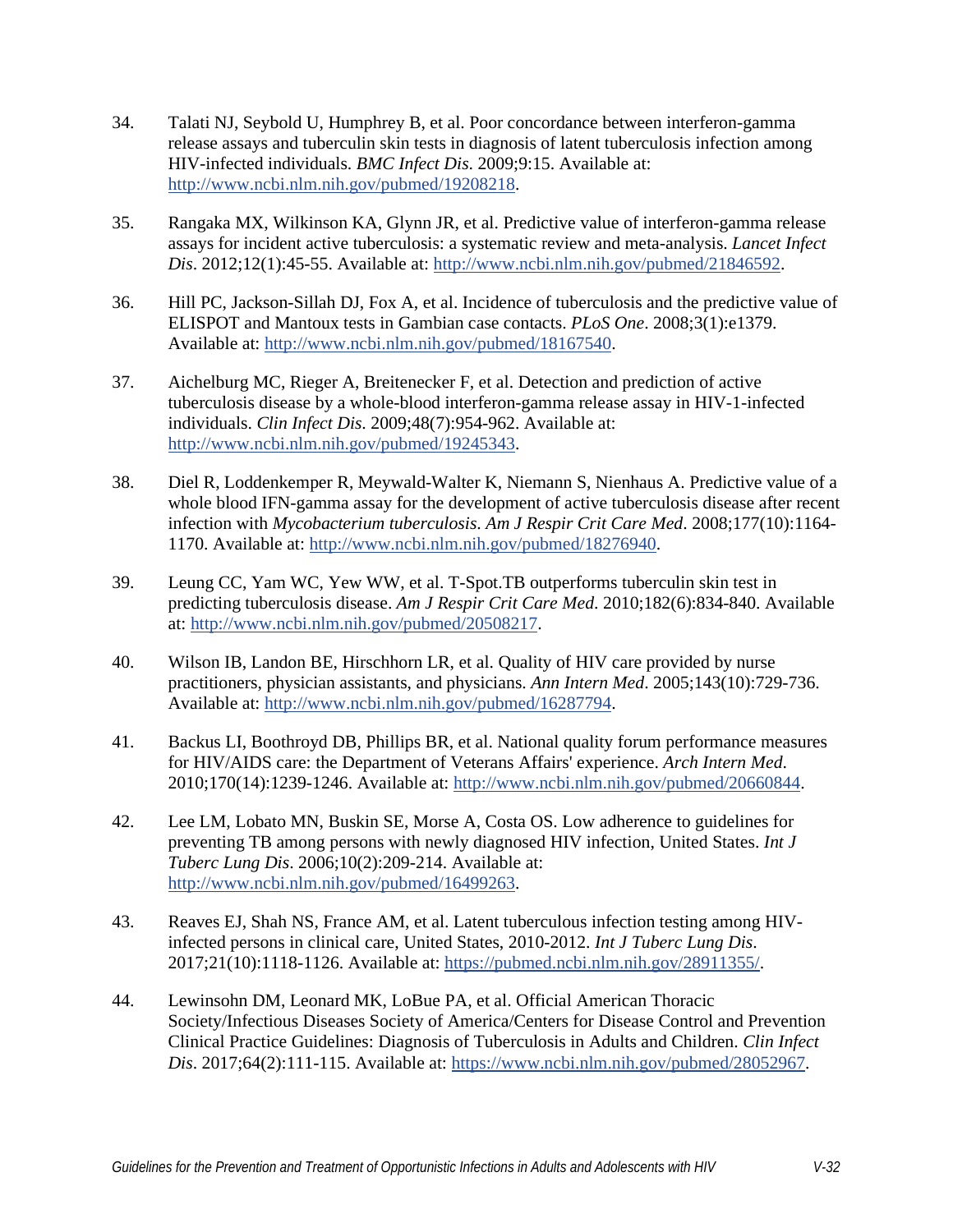- <span id="page-32-0"></span>45. Mazurek GH, Jereb J, Vernon A, et al. Updated guidelines for using interferon gamma release assays to detect *Mycobacterium tuberculosis* infection - United States, 2010. *MMWR Recomm Rep*. 2010;59(RR-5):1-25. Available at: [http://www.ncbi.nlm.nih.gov/pubmed/20577159.](http://www.ncbi.nlm.nih.gov/pubmed/20577159)
- <span id="page-32-1"></span>46. Getahun H, Kittikraisak W, Heilig CM, et al. Development of a standardized screening rule for tuberculosis in people living with HIV in resource-constrained settings: individual participant data meta-analysis of observational studies. *PLoS Med*. 2011;8(1):e1000391. Available at: [http://www.ncbi.nlm.nih.gov/pubmed/21267059.](http://www.ncbi.nlm.nih.gov/pubmed/21267059)
- <span id="page-32-2"></span>47. Sterling TR, Njie G, Zenner D, et al. Guidelines for the treatment of latent tuberculosis infection: recommendations from the National Tuberculosis Controllers Association and CDC, 2020. *MMWR Recomm Rep*. 2020;69(1):1-11. Available at: [https://www.ncbi.nlm.nih.gov/pubmed/32053584.](https://www.ncbi.nlm.nih.gov/pubmed/32053584)
- <span id="page-32-3"></span>48. Golub JE, Pronyk P, Mohapi L, et al. Isoniazid preventive therapy, HAART and tuberculosis risk in HIV-infected adults in South Africa: a prospective cohort. *AIDS*. 2009;23(5):631-636. Available at: [http://www.ncbi.nlm.nih.gov/pubmed/19525621.](http://www.ncbi.nlm.nih.gov/pubmed/19525621)
- <span id="page-32-4"></span>49. Samandari T, Agizew TB, Nyirenda S, et al. 6-month versus 36-month isoniazid preventive treatment for tuberculosis in adults with HIV infection in Botswana: a randomised, doubleblind, placebo-controlled trial. *Lancet*. 2011;377(9777):1588-1598. Available at: [https://www.ncbi.nlm.nih.gov/pubmed/21492926.](https://www.ncbi.nlm.nih.gov/pubmed/21492926)
- <span id="page-32-5"></span>50. Sterling TR, Scott NA, Miro JM, et al. Three months of weekly rifapentine plus isoniazid for treatment of M. tuberculosis infection in HIV co-infected persons. *AIDS*. 2016. Available at: [http://www.ncbi.nlm.nih.gov/pubmed/26990624.](http://www.ncbi.nlm.nih.gov/pubmed/26990624)
- <span id="page-32-6"></span>51. Martinson NA, Barnes GL, Moulton LH, et al. New regimens to prevent tuberculosis in adults with HIV infection. *N Engl J Med*. 2011;365(1):11-20. Available at: [http://www.ncbi.nlm.nih.gov/pubmed/21732833.](http://www.ncbi.nlm.nih.gov/pubmed/21732833)
- <span id="page-32-7"></span>52. Belknap R, Holland D, Feng PJ, et al. Self-administered versus directly observed onceweekly isoniazid and rifapentine treatment of latent tuberculosis infection: a randomized trial. *Ann Intern Med*. 2017;167(10):689-697. Available at: [http://www.ncbi.nlm.nih.gov/pubmed/29114781.](http://www.ncbi.nlm.nih.gov/pubmed/29114781)
- <span id="page-32-8"></span>53. Sterling TR, Scott NA, Miro JM, et al. Three months of weekly rifapentine plus isoniazid for treatment of *Mycobacterium tuberculosis* infection in HIV co-infected persons. *AIDS*. 2016;30(10):1607-1615. Available at: [http://www.ncbi.nlm.nih.gov/pubmed/26990624.](http://www.ncbi.nlm.nih.gov/pubmed/26990624)
- <span id="page-32-9"></span>54. Podany AT, Bao Y, Swindells S, et al. Efavirenz pharmacokinetics and pharmacodynamics in HIV-infected persons receiving rifapentine and isoniazid for tuberculosis prevention. *Clin Infect Dis*. 2015;61(8):1322-1327. Available at: [http://www.ncbi.nlm.nih.gov/pubmed/26082504.](http://www.ncbi.nlm.nih.gov/pubmed/26082504)
- <span id="page-32-10"></span>55. Farenc C, Doroumian S, Cantalloube C, et al. Rifapentine once-weekly dosing effect on efavirenz emtricitabine and tenofovir PKs. Presented at: Conference on Retroviruses and Opportunistic Infections; 2014. Boston, MA. Available at: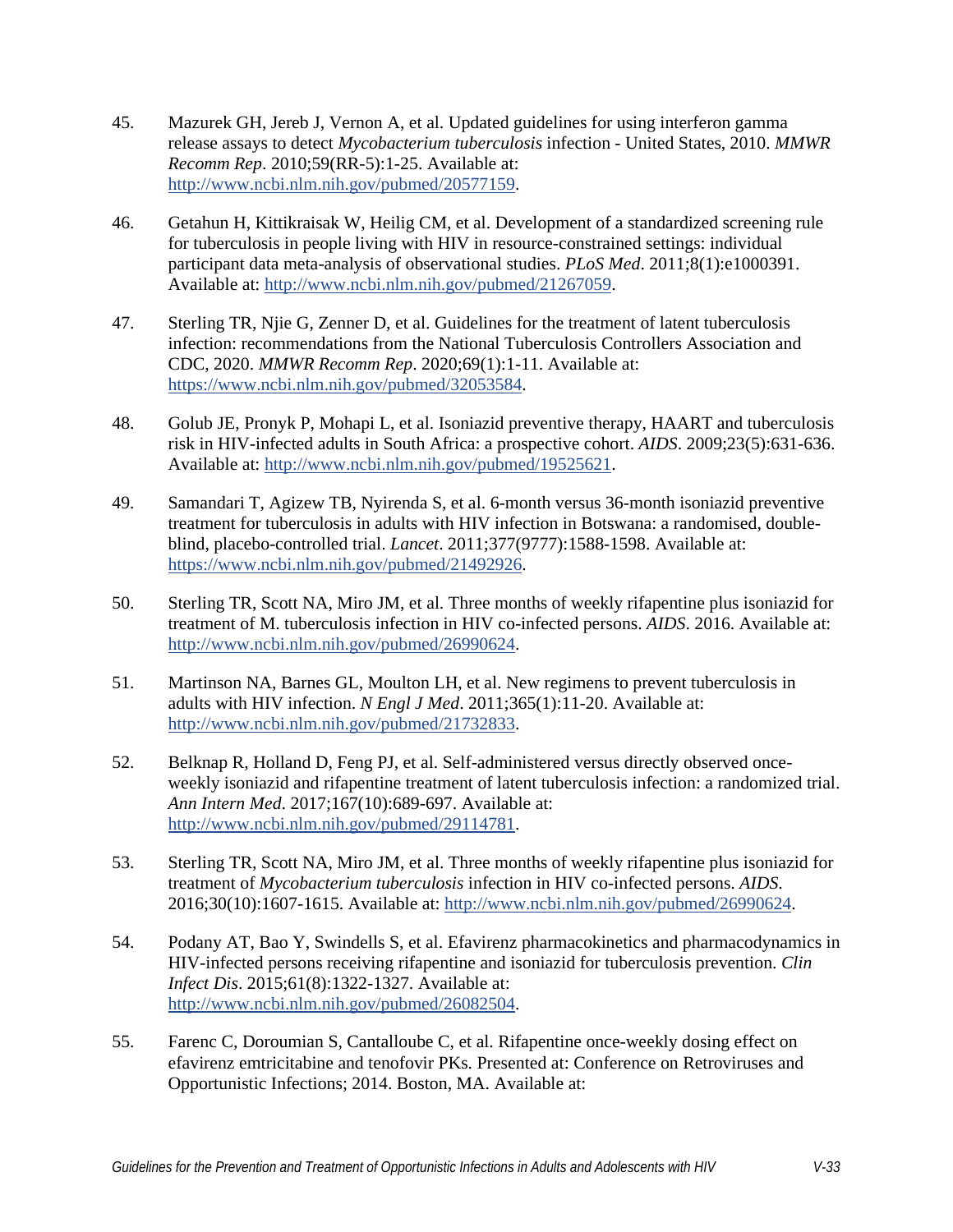[http://www.croiconference.org/sessions/rifapentine-once-weekly-dosing-effect-efavirenz](http://www.croiconference.org/sessions/rifapentine-once-weekly-dosing-effect-efavirenz-emtricitabine-and-tenofovir-pks)[emtricitabine-and-tenofovir-pks.](http://www.croiconference.org/sessions/rifapentine-once-weekly-dosing-effect-efavirenz-emtricitabine-and-tenofovir-pks)

- <span id="page-33-0"></span>56. Weiner M, Egelund EF, Engle M, et al. Pharmacokinetic interaction of rifapentine and raltegravir in healthy volunteers. *J Antimicrob Chemother*. 2014;69(4):1079-1085. Available at: [http://www.ncbi.nlm.nih.gov/pubmed/24343893.](http://www.ncbi.nlm.nih.gov/pubmed/24343893)
- <span id="page-33-1"></span>57. Dooley KE, Savic R, Gupte A, et al. Once-weekly rifapentine and isoniazid for tuberculosis prevention in patients with HIV taking dolutegravir-based antiretroviral therapy: a phase 1/2 trial. *Lancet HIV*. 2020;7(6):e401-e409. Available at: [https://www.ncbi.nlm.nih.gov/pubmed/32240629.](https://www.ncbi.nlm.nih.gov/pubmed/32240629)
- <span id="page-33-2"></span>58. Borisov AS, Bamrah Morris S, Njie GJ, et al. Update of recommendations for use of onceweekly isoniazid-rifapentine regimen to treat latent *Mycobacterium tuberculosis* infection. *MMWR Morb Mortal Wkly Rep*. 2018;67(25):723-726. Available at: [http://www.ncbi.nlm.nih.gov/pubmed/29953429.](http://www.ncbi.nlm.nih.gov/pubmed/29953429)
- <span id="page-33-3"></span>59. Hong Kong Chest Service/Tuberculosis Research Centre; Madras/British Medical Research Council. A double-blind placebo-controlled clinical trial of three antituberculosis chemoprophylaxis regimens in patients with silicosis in Hong Kong. Hong Kong Chest Service/Tuberculosis Research Centre, Madras/British Medical Research Council. *Am Rev Respir Dis*. 1992;145(1):36-41. Available at: [https://www.ncbi.nlm.nih.gov/pubmed/1731596.](https://www.ncbi.nlm.nih.gov/pubmed/1731596)
- 60. Geijo MP, Herranz CR, Vano D, Garcia AJ, Garcia M, Dimas JF. [Short-course isoniazid and rifampin compared with isoniazid for latent tuberculosis infection: a randomized clinical trial]. *Enferm Infecc Microbiol Clin*. 2007;25(5):300-304. Available at: [https://www.ncbi.nlm.nih.gov/pubmed/17504682.](https://www.ncbi.nlm.nih.gov/pubmed/17504682)
- 61. Jimenez-Fuentes MA, de Souza-Galvao ML, Mila Auge C, Solsona Peiro J, Altet-Gomez MN. Rifampicin plus isoniazid for the prevention of tuberculosis in an immigrant population. *Int J Tuberc Lung Dis*. 2013;17(3):326-332. Available at: [https://www.ncbi.nlm.nih.gov/pubmed/23407221.](https://www.ncbi.nlm.nih.gov/pubmed/23407221)
- 62. Martinez Alfaro E, Solera J, Serna E, et al. [Compliance, tolerance and effectiveness of a short chemoprophylaxis regimen for the treatment of tuberculosis]. *Med Clin (Barc)*. 1998;111(11):401-404. Available at: [https://www.ncbi.nlm.nih.gov/pubmed/9834911.](https://www.ncbi.nlm.nih.gov/pubmed/9834911)
- 63. Ena J, Valls V. Short-course therapy with rifampin plus isoniazid, compared with standard therapy with isoniazid, for latent tuberculosis infection: a meta-analysis. *Clin Infect Dis*. 2005;40(5):670-676. Available at: [https://www.ncbi.nlm.nih.gov/pubmed/15714411.](https://www.ncbi.nlm.nih.gov/pubmed/15714411)
- <span id="page-33-4"></span>64. Fitzgerald DW, Severe P, Joseph P, et al. No effect of isoniazid prophylaxis for purified protein derivative-negative HIV-infected adults living in a country with endemic tuberculosis: results of a randomized trial. *J Acquir Immune Defic Syndr*. 2001;28(3):305- 307. Available at: [https://pubmed.ncbi.nlm.nih.gov/11694842/.](https://pubmed.ncbi.nlm.nih.gov/11694842/)
- 65. Johnson JL, Okwera A, Hom DL, et al. Duration of efficacy of treatment of latent tuberculosis infection in HIV-infected adults. *AIDS*. 2001;15(16):2137-2147. Available at: [https://www.ncbi.nlm.nih.gov/pubmed/11684933.](https://www.ncbi.nlm.nih.gov/pubmed/11684933)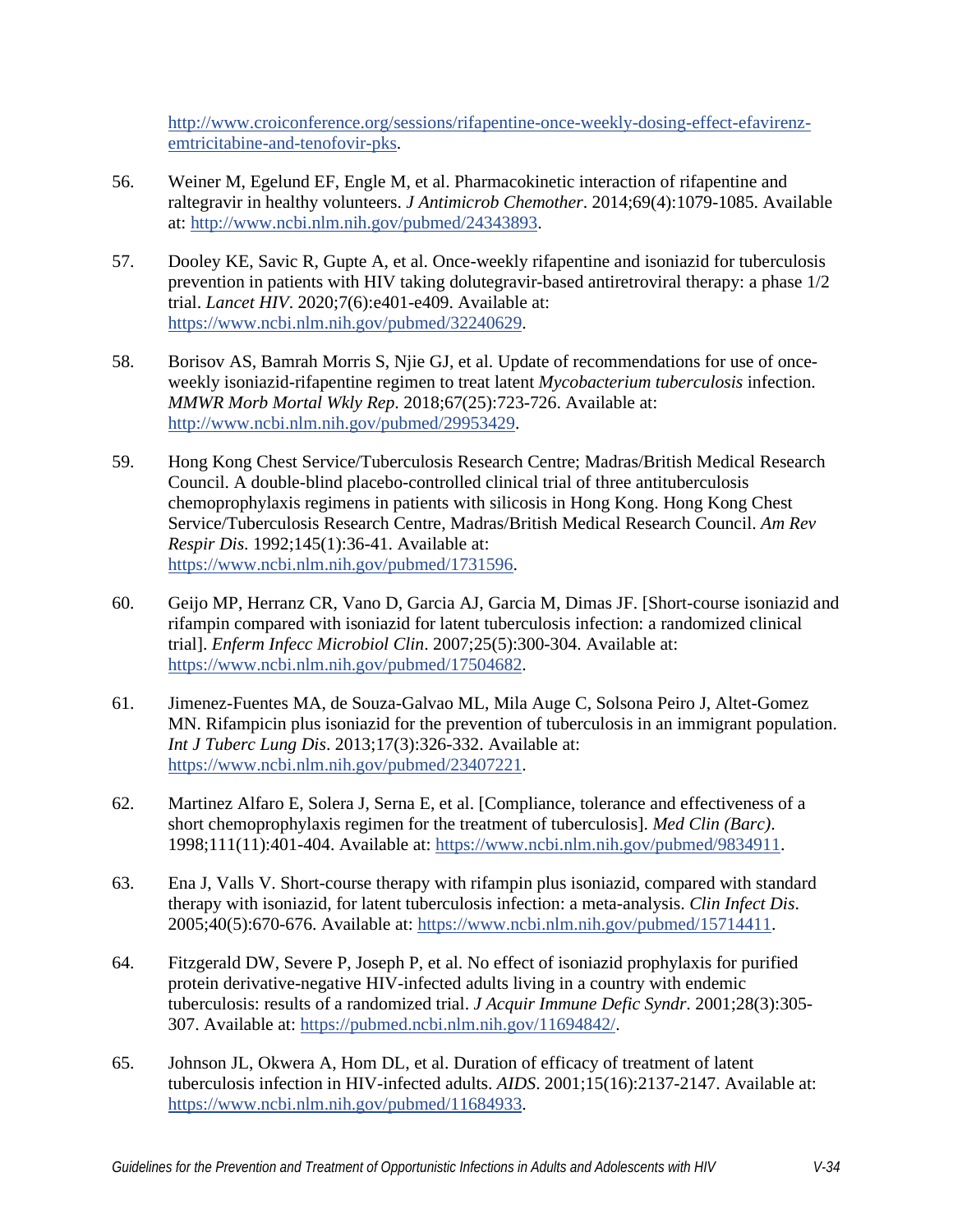- 66. Rivero A, Lopez-Cortes L, Castillo R, et al. [Randomized clinical trial investigating three chemoprophylaxis regimens for latent tuberculosis infection in HIV-infected patients]. *Enferm Infecc Microbiol Clin*. 2007;25(5):305-310. Available at: [https://www.ncbi.nlm.nih.gov/pubmed/17504683.](https://www.ncbi.nlm.nih.gov/pubmed/17504683)
- <span id="page-34-0"></span>67. Whalen CC, Johnson JL, Okwera A, et al. A trial of three regimens to prevent tuberculosis in Ugandan adults infected with the human immunodeficiency virus. Uganda-Case Western Reserve University Research Collaboration. *N Engl J Med*. 1997;337(12):801-808. Available at: [http://www.ncbi.nlm.nih.gov/pubmed/9295239.](http://www.ncbi.nlm.nih.gov/pubmed/9295239)
- 68. Gordin FM, Matts JP, Miller C, et al. A controlled trial of isoniazid in persons with anergy and human immunodeficiency virus infection who are at high risk for tuberculosis. Terry Beirn Community Programs for Clinical Research on AIDS. *N Engl J Med*. 1997;337(5):315- 320. Available at: [http://www.ncbi.nlm.nih.gov/pubmed/9233868.](http://www.ncbi.nlm.nih.gov/pubmed/9233868)
- 69. Hawken MP, Meme HK, Elliott LC, et al. Isoniazid preventive therapy for tuberculosis in HIV-1-infected adults: results of a randomized controlled trial. *AIDS*. 1997;11(7):875-882. Available at: [https://www.ncbi.nlm.nih.gov/pubmed/9189212.](https://www.ncbi.nlm.nih.gov/pubmed/9189212)
- <span id="page-34-2"></span>70. Menzies D, Adjobimey M, Ruslami R, et al. Four months of rifampin or nine months of isoniazid for latent tuberculosis in adults. *N Engl J Med*. 2018;379(5):440-453. Available at: [http://www.ncbi.nlm.nih.gov/pubmed/30067931.](http://www.ncbi.nlm.nih.gov/pubmed/30067931)
- <span id="page-34-4"></span>71. Sterling TR, Villarino ME, Borisov AS, et al. Three months of rifapentine and isoniazid for latent tuberculosis infection. *N Engl J Med*. 2011;365(23):2155-2166. Available at: [https://www.ncbi.nlm.nih.gov/pubmed/22150035.](https://www.ncbi.nlm.nih.gov/pubmed/22150035)
- <span id="page-34-1"></span>72. Horsburgh CR, Jr., Goldberg S, Bethel J, et al. Latent TB infection treatment acceptance and completion in the United States and Canada. *Chest*. 2010;137(2):401-409. Available at: [http://www.ncbi.nlm.nih.gov/pubmed/19793865.](http://www.ncbi.nlm.nih.gov/pubmed/19793865)
- 73. Gordin F, Chaisson RE, Matts JP, et al. Rifampin and pyrazinamide vs isoniazid for prevention of tuberculosis in HIV-infected persons: an international randomized trial. Terry Beirn Community Programs for Clinical Research on AIDS, the Adult AIDS Clinical Trials Group, the Pan American Health Organization, and the Centers for Disease Control and Prevention Study Group. *JAMA*. 2000;283(11):1445-1450. Available at: [http://www.ncbi.nlm.nih.gov/pubmed/10732934.](http://www.ncbi.nlm.nih.gov/pubmed/10732934)
- <span id="page-34-3"></span>74. Swindells S, Ramchandani R, Gupta A, et al. One Month of rifapentine plus isoniazid to prevent HIV-related tuberculosis. *N Engl J Med*. 2019;380(11):1001-1011. Available at: [https://www.ncbi.nlm.nih.gov/pubmed/30865794.](https://www.ncbi.nlm.nih.gov/pubmed/30865794)
- 75. Menzies D, Long R, Trajman A, et al. Adverse events with 4 months of rifampin therapy or 9 months of isoniazid therapy for latent tuberculosis infection: a randomized trial. *Ann Intern Med*. 2008;149(10):689-697. Available at: [http://www.ncbi.nlm.nih.gov/pubmed/19017587.](http://www.ncbi.nlm.nih.gov/pubmed/19017587)
- 76. Li J, Munsiff SS, Tarantino T, Dorsinville M. Adherence to treatment of latent tuberculosis infection in a clinical population in New York City. *Int J Infect Dis*. 2010;14(4):e292-297. Available at: [http://www.ncbi.nlm.nih.gov/pubmed/19656705.](http://www.ncbi.nlm.nih.gov/pubmed/19656705)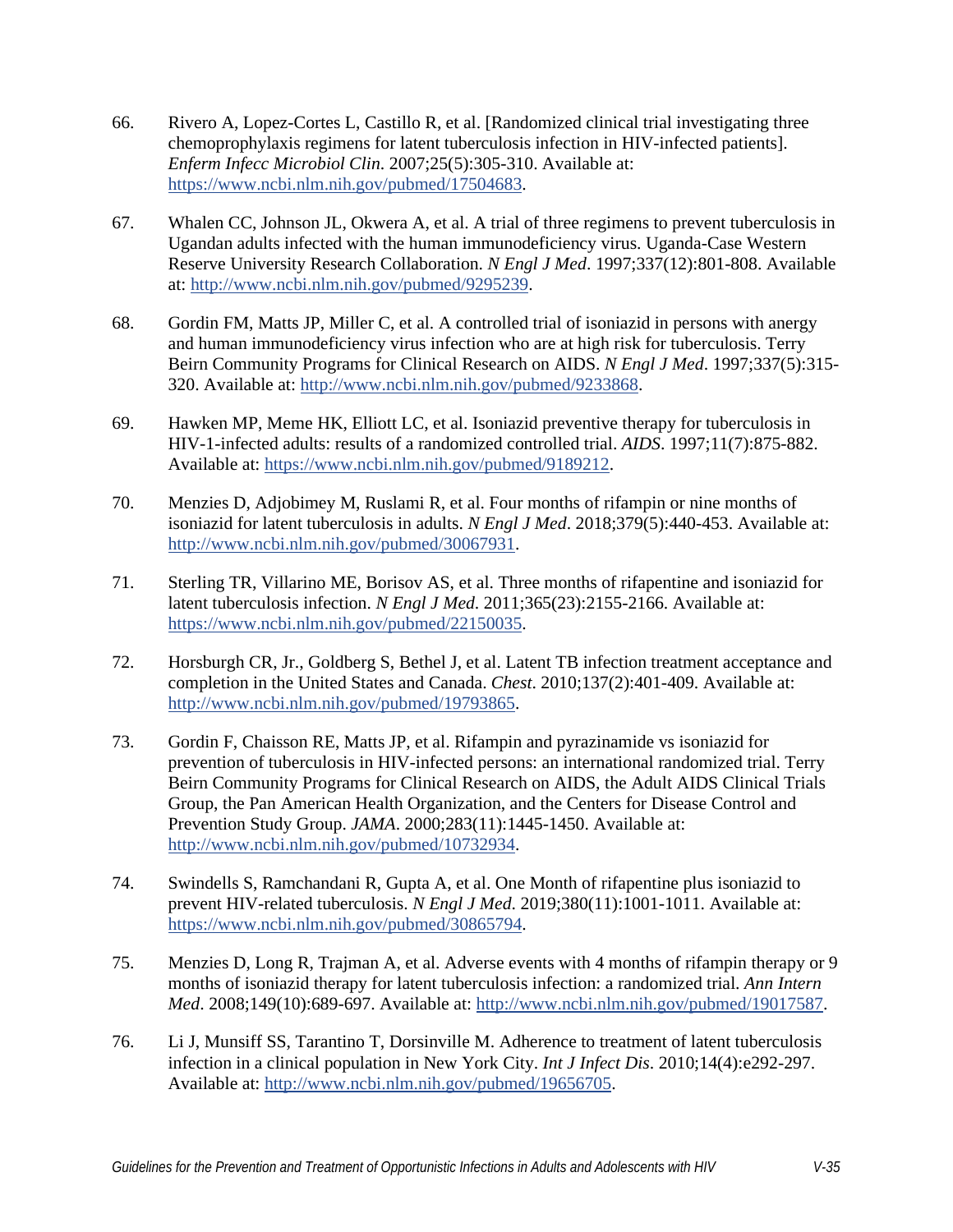- <span id="page-35-0"></span>77. Rangaka MX, Wilkinson RJ, Glynn JR, et al. Effect of antiretroviral therapy on the diagnostic accuracy of symptom screening for intensified tuberculosis case finding in a South African HIV clinic. *Clin Infect Dis*. 2012;55(12):1698-1706. Available at: [http://www.ncbi.nlm.nih.gov/pubmed/22955441.](http://www.ncbi.nlm.nih.gov/pubmed/22955441)
- <span id="page-35-1"></span>78. den Boon S, Matteelli A, Getahun H. Rifampicin resistance after treatment for latent tuberculous infection: a systematic review and meta-analysis. *Int J Tuberc Lung Dis*. 2016;20(8):1065-1071. Available at: [https://www.ncbi.nlm.nih.gov/pubmed/27393541.](https://www.ncbi.nlm.nih.gov/pubmed/27393541)
- <span id="page-35-2"></span>79. Lee AM, Mennone JZ, Jones RC, Paul WS. Risk factors for hepatotoxicity associated with rifampin and pyrazinamide for the treatment of latent tuberculosis infection: experience from three public health tuberculosis clinics. *Int J Tuberc Lung Dis*. 2002;6(11):995-1000. Available at: [https://www.ncbi.nlm.nih.gov/pubmed/12475146.](https://www.ncbi.nlm.nih.gov/pubmed/12475146)
- <span id="page-35-3"></span>80. McNeill L, Allen M, Estrada C, Cook P. Pyrazinamide and rifampin vs isoniazid for the treatment of latent tuberculosis: improved completion rates but more hepatotoxicity. *Chest*. 2003;123(1):102-106. Available at: [https://www.ncbi.nlm.nih.gov/pubmed/12527609.](https://www.ncbi.nlm.nih.gov/pubmed/12527609)
- <span id="page-35-4"></span>81. Centers for Disease Control and Prevention. Update: fatal and severe liver injuries associated with rifampin and pyrazinamide for latent tuberculosis infection, and revisions in American Thoracic Society/CDC Recommendations--United States, 2001. *MMWR*. 2001. Available at: [https://www.cdc.gov/mmwr/PDF/wk/mm5034.pdf.](https://www.cdc.gov/mmwr/PDF/wk/mm5034.pdf)
- <span id="page-35-5"></span>82. Podany AT, Leon-Cruz J, Hakim J, et al. Nevirapine pharmacokinetics in HIV-infected persons receiving rifapentine and isoniazid for TB prevention. *J Antimicrob Chemother*. 2021;76(3):718-721. Available at: [https://www.ncbi.nlm.nih.gov/pubmed/33241266.](https://www.ncbi.nlm.nih.gov/pubmed/33241266)
- <span id="page-35-6"></span>83. Nahid P, Mase SR, Migliori GB, et al. Treatment of drug-resistant tuberculosis. an official ATS/CDC/ERS/IDSA clinical practice guideline. *Am J Respir Crit Care Med*. 2019;200(10). Available at: [https://www.atsjournals.org/doi/ref/10.1164/rccm.201909-1874ST.](https://www.atsjournals.org/doi/ref/10.1164/rccm.201909-1874ST)
- <span id="page-35-7"></span>84. Bliven-Sizemore EE, Sterling TR, Shang N, et al. Three months of weekly rifapentine plus isoniazid is less hepatotoxic than nine months of daily isoniazid for LTBI. *Int J Tuberc Lung Dis*. 2015;19(9):1039-1044. Available at: [http://www.ncbi.nlm.nih.gov/pubmed/26260821.](http://www.ncbi.nlm.nih.gov/pubmed/26260821)
- <span id="page-35-8"></span>85. Ngongondo M, Miyahara S, Hughes MD, et al. Hepatotoxicity during isoniazid preventive therapy and antiretroviral therapy in people living with HIV with severe immunosuppression: a secondary analysis of a multi-country open-label randomized controlled clinical trial. *J Acquir Immune Defic Syndr*. 2018;78(1):54-61. Available at: [http://www.ncbi.nlm.nih.gov/pubmed/29406428.](http://www.ncbi.nlm.nih.gov/pubmed/29406428)
- <span id="page-35-9"></span>86. Saukkonen JJ, Cohn DL, Jasmer RM, et al. An official ATS statement: hepatotoxicity of antituberculosis therapy. *Am J Respir Crit Care Med*. 2006;174(8):935-952. Available at: [http://www.ncbi.nlm.nih.gov/pubmed/17021358.](http://www.ncbi.nlm.nih.gov/pubmed/17021358)
- <span id="page-35-10"></span>87. Cain KP, McCarthy KD, Heilig CM, et al. An algorithm for tuberculosis screening and diagnosis in people with HIV. *N Engl J Med*. 2010;362(8):707-716. Available at: [http://www.ncbi.nlm.nih.gov/pubmed/20181972.](http://www.ncbi.nlm.nih.gov/pubmed/20181972)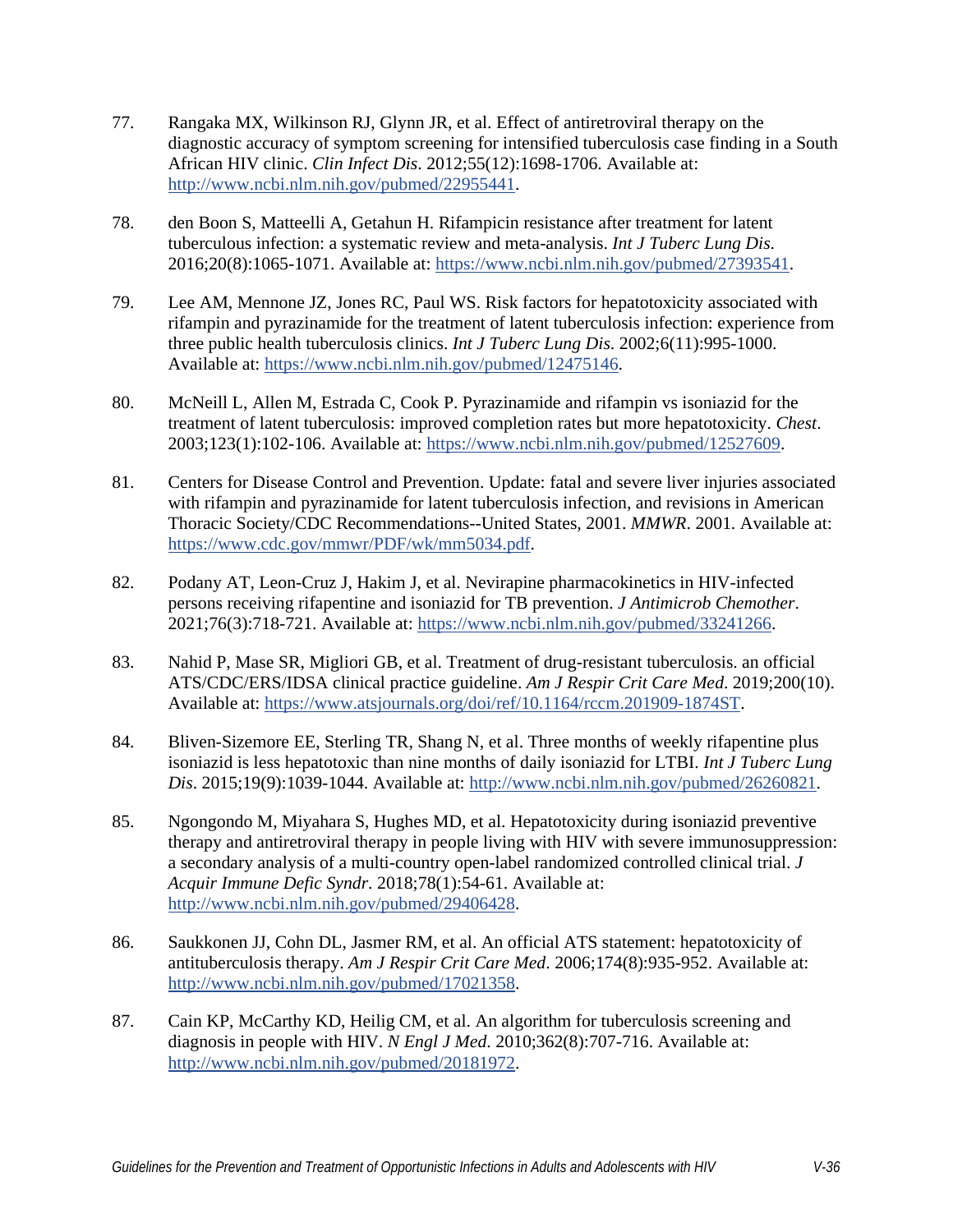- <span id="page-36-0"></span>88. Batungwanayo J, Taelman H, Dhote R, Bogaerts J, Allen S, Van de Perre P. Pulmonary tuberculosis in Kigali, Rwanda. Impact of human immunodeficiency virus infection on clinical and radiographic presentation. *Am Rev Respir Dis*. 1992;146(1):53-56. Available at: [http://www.ncbi.nlm.nih.gov/pubmed/1626814.](http://www.ncbi.nlm.nih.gov/pubmed/1626814)
- <span id="page-36-1"></span>89. Jones BE, Young SM, Antoniskis D, Davidson PT, Kramer F, Barnes PF. Relationship of the manifestations of tuberculosis to CD4 cell counts in patients with human immunodeficiency virus infection. *Am Rev Respir Dis*. 1993;148(5):1292-1297. Available at: [http://www.ncbi.nlm.nih.gov/pubmed/7902049.](http://www.ncbi.nlm.nih.gov/pubmed/7902049)
- <span id="page-36-2"></span>90. Perlman DC, el-Sadr WM, Nelson ET, et al. Variation of chest radiographic patterns in pulmonary tuberculosis by degree of human immunodeficiency virus-related immunosuppression. The Terry Beirn Community Programs for Clinical Research on AIDS (CPCRA). The AIDS Clinical Trials Group (ACTG). *Clin Infect Dis*. 1997;25(2):242-246. Available at: [http://www.ncbi.nlm.nih.gov/pubmed/9332519.](http://www.ncbi.nlm.nih.gov/pubmed/9332519)
- <span id="page-36-3"></span>91. Post F, Wood R, Pillay G. Pulmonary tuberculosis in HIV infection: radiographic appearance is related to CD4+ T-lymphocyte count. *Tuber Lung Dis*. 1995;76:518-21.
- <span id="page-36-4"></span>92. Pepper T, Joseph P, Mwenya C, et al. Normal chest radiography in pulmonary tuberculosis: implications for obtaining respiratory specimen cultures. *Int J Tuberc Lung Dis*. 2008;12(4):397-403. Available at: [http://www.ncbi.nlm.nih.gov/pubmed/18371265.](http://www.ncbi.nlm.nih.gov/pubmed/18371265)
- <span id="page-36-5"></span>93. Ahuja SS, Ahuja SK, Phelps KR, Thelmo W, Hill AR. Hemodynamic confirmation of septic shock in disseminated tuberculosis. *Crit Care Med*. 1992;20(6):901-903. Available at: http:// [www.ncbi.nlm.nih.gov/pubmed/1597048.](http://www.ncbi.nlm.nih.gov/pubmed/1597048)
- <span id="page-36-6"></span>94. Shafer RW, Kim DS, Weiss JP, Quale JM. Extrapulmonary tuberculosis in patients with human immunodeficiency virus infection. *Medicine*. 1991;70(6):384-397. Available at: http:// [www.ncbi.nlm.nih.gov/pubmed/1956280.](http://www.ncbi.nlm.nih.gov/pubmed/1956280)
- <span id="page-36-7"></span>95. Whalen C, Horsburgh CR, Jr., Hom D, Lahart C, Simberkoff M, Ellner J. Site of disease and opportunistic infection predict survival in HIV-associated tuberculosis. *AIDS*. 1997;11(4):455-460. Available at: [http://www.ncbi.nlm.nih.gov/pubmed/9084792.](http://www.ncbi.nlm.nih.gov/pubmed/9084792)
- 96. Kourbatova EV, Leonard MK, Jr., Romero J, Kraft C, del Rio C, Blumberg HM. Risk factors for mortality among patients with extrapulmonary tuberculosis at an academic inner-city hospital in the US. *Eur J Epidemiol*. 2006;21(9):715-721. Available at: [http://www.ncbi.nlm.nih.gov/pubmed/17072539.](http://www.ncbi.nlm.nih.gov/pubmed/17072539)
- <span id="page-36-9"></span>97. Thwaites GE, Nguyen DB, Nguyen HD, et al. Dexamethasone for the treatment of tuberculous meningitis in adolescents and adults. *N Engl J Med*. 2004;351(17):1741-1751. Available at: [http://www.ncbi.nlm.nih.gov/pubmed/15496623.](http://www.ncbi.nlm.nih.gov/pubmed/15496623)
- <span id="page-36-8"></span>98. Lewis JJ, Charalambous S, Day JH, et al. HIV infection does not affect active case finding of tuberculosis in South African gold miners. *Am J Respir Crit Care Med*. 2009;180(12):127[1-1278. Available at: http://www.ncbi.nlm.nih.gov](http://www.ncbi.nlm.nih.gov/pubmed/19745207)/pubmed/19745207.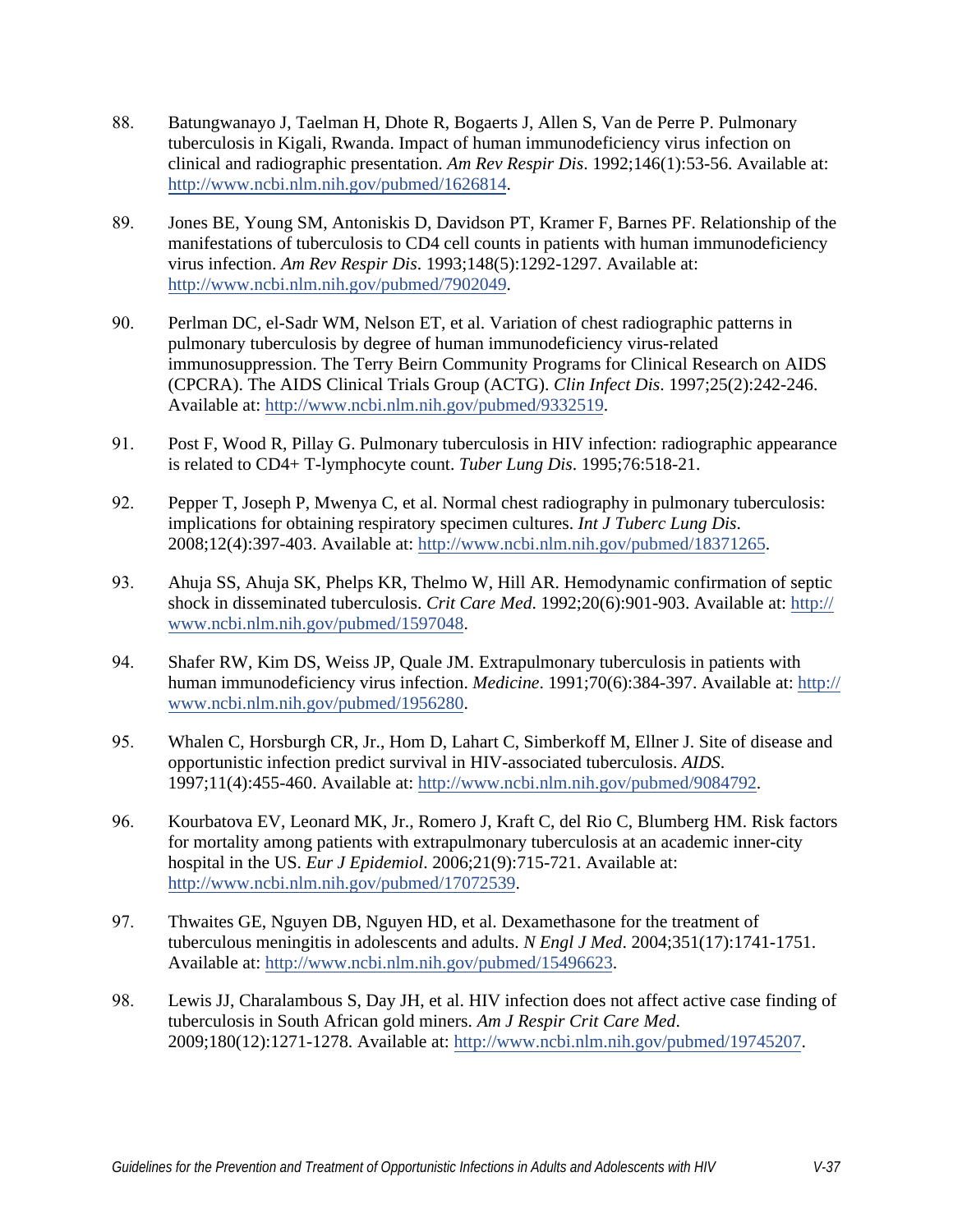- <span id="page-37-0"></span>99. Cavanaugh JS, Modi S, Musau S, et al. Comparative yield of different diagnostic tests for tuberculosis among people living with HIV in western Kenya. *PLoS One*. 2016;11(3):e0152364. Available at: [http://www.ncbi.nlm.nih.gov/pubmed/27023213.](http://www.ncbi.nlm.nih.gov/pubmed/27023213)
- <span id="page-37-1"></span>100. Henostroza G, Harris JB, Chitambi R, et al. High prevalence of tuberculosis in newly enrolled HIV patients in Zambia: need for enhanced screening approach. *Int J Tuberc Lung Dis*. 2016;20(8):1033-1039. Available at: [http://www.ncbi.nlm.nih.gov/pubmed/27393536.](http://www.ncbi.nlm.nih.gov/pubmed/27393536)
- <span id="page-37-2"></span>101. Elliott AM, Halwiindi B, Hayes RJ, et al. The impact of human immunodeficiency virus on presentation and diagnosis of tuberculosis in a cohort study in Zambia. *J Trop Med Hyg*. 1993;96(1):1-11. Available at: [http://www.ncbi.nlm.nih.gov/pubmed/8429569.](http://www.ncbi.nlm.nih.gov/pubmed/8429569)
- <span id="page-37-3"></span>102. Reid MJ, Shah NS. Approaches to tuberculosis screening and diagnosis in people with HIV in resource-limited settings. *Lancet Infect Dis*. 2009;9(3):173-184. Available at: [http://www.ncbi.nlm.nih.gov/pubmed/19246021.](http://www.ncbi.nlm.nih.gov/pubmed/19246021)
- <span id="page-37-4"></span>103. Monkongdee P, McCarthy KD, Cain KP, et al. Yield of acid-fast smear and mycobacterial culture for tuberculosis diagnosis in people with human immunodeficiency virus. *Am J Respir Crit Care Med*. 2009;180(9):903-908. Available at: [http://www.ncbi.nlm.nih.gov/pubmed/19628775.](http://www.ncbi.nlm.nih.gov/pubmed/19628775)
- <span id="page-37-5"></span>104. Shriner KA, Mathisen GE, Goetz MB. Comparison of mycobacterial lymphadenitis among persons infected with human immunodeficiency virus and seronegative controls. *Clin Infect Dis*. 1992;15(4):601-605. Available at: [http://www.ncbi.nlm.nih.gov/pubmed/1420673.](http://www.ncbi.nlm.nih.gov/pubmed/1420673)
- <span id="page-37-6"></span>105. Heysell SK, Moll AP, Gandhi NR, et al. Extensively drug-resistant Mycobacterium tuberculosis from aspirates, Rural South Africa. *Emerg Infect Dis*. 2010;16(3):557-560. Available at: [https://www.ncbi.nlm.nih.gov/pubmed/20202446.](https://www.ncbi.nlm.nih.gov/pubmed/20202446)
- <span id="page-37-7"></span>106. Boehme CC, Nabeta P, Hillemann D, et al. Rapid molecular detection of tuberculosis and rifampin resistance. *N Engl J Med*. 2010;363(11):1005-1015. Available at: [http://www.ncbi.nlm.nih.gov/pubmed/20825313.](http://www.ncbi.nlm.nih.gov/pubmed/20825313)
- <span id="page-37-8"></span>107. Dinnes J, Deeks J, Kunst H, et al. A systematic review of rapid diagnostic tests for the detection of tuberculosis infection. *Health Technol Assess*. 2007;11(3):1-196. Available at: [http://www.ncbi.nlm.nih.gov/pubmed/17266837.](http://www.ncbi.nlm.nih.gov/pubmed/17266837)
- <span id="page-37-9"></span>108. Forbes BA, Hall GS, Miller MB, et al. Practice guidelines for clinical microbiology laboratories: mycobacteria. *Clin Microbiol Rev*. 2018. Available at: [https://cmr.asm.org/content/cmr/31/2/e00038-17.full.pdf.](https://cmr.asm.org/content/cmr/31/2/e00038-17.full.pdf)
- <span id="page-37-10"></span>109. World Health Organization. Automated real-time nucleic acid amplification technology for rapid and simultaneous detection of tuberculosis and rifampicin resistance: Xpert MTB/RIF system. Policy statement. 2011. Available at: [http://whqlibdoc.who.int/publications/2011/9789241501545\\_eng.pdf.](http://whqlibdoc.who.int/publications/2011/9789241501545_eng.pdf)
- <span id="page-37-11"></span>110. Steingart KR, Schiller I, Horne DJ, Pai M, Boehme CC, Dendukuri N. Xpert(R) MTB/RIF assay for pulmonary tuberculosis and rifampicin resistance in adults. *Cochrane Database Syst Rev*. 2014;1:CD009593. Available at: [http://www.ncbi.nlm.nih.gov/pubmed/24448973.](http://www.ncbi.nlm.nih.gov/pubmed/24448973)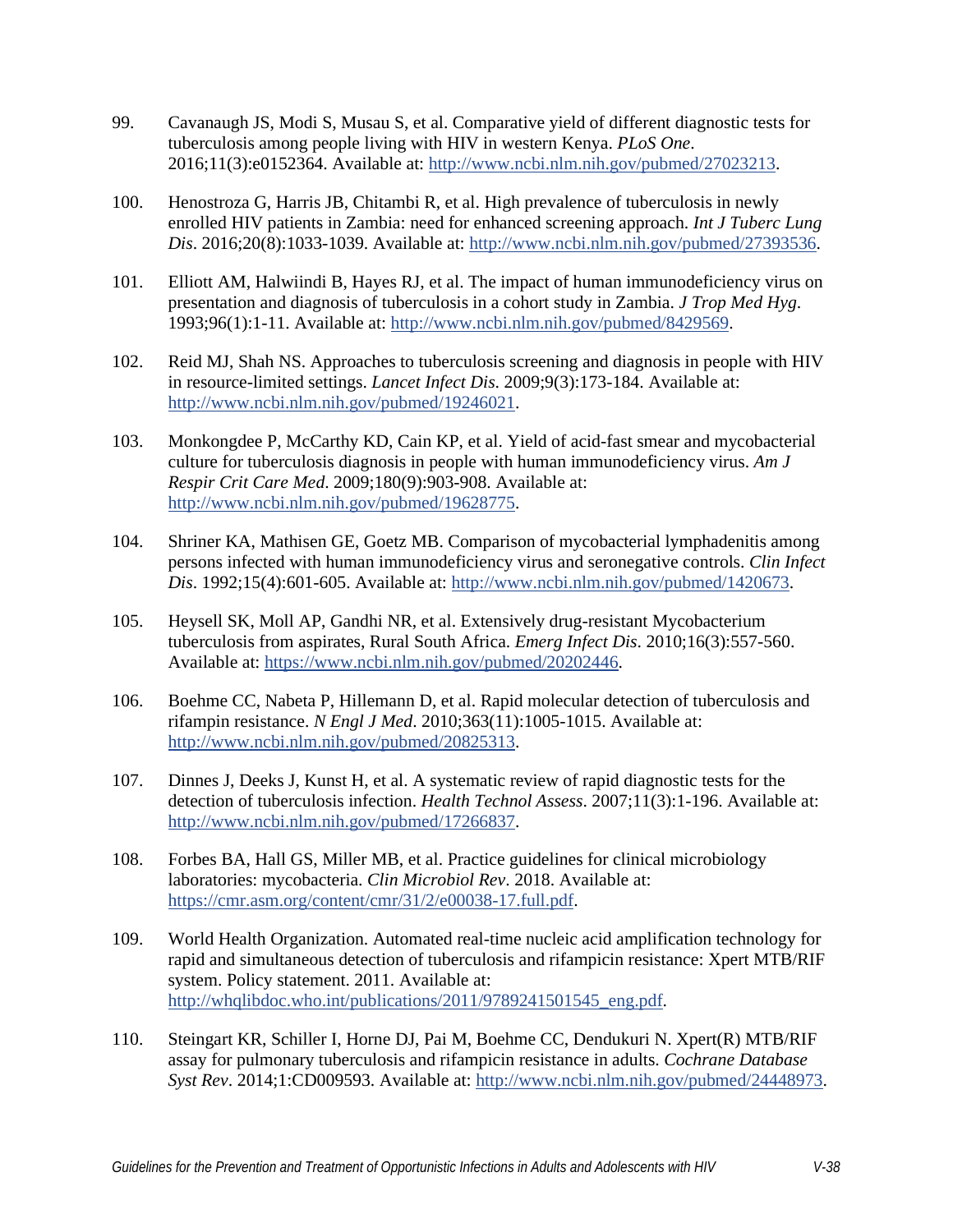- <span id="page-38-0"></span>111. Luetkemeyer AF, Kendall MA, Wu X, et al. Evaluation of two line probe assays for rapid detection of *Mycobacterium tuberculosis*, tuberculosis (TB) drug resistance, and non-TB mycobacteria in HIV-infected individuals with suspected TB. *J Clin Microbiol*. 2014;52(4):1052-1059. Available at: [http://www.ncbi.nlm.nih.gov/pubmed/24430455.](http://www.ncbi.nlm.nih.gov/pubmed/24430455)
- <span id="page-38-1"></span>112. Lawn SD, Kerkhoff AD, Vogt M, Wood R. HIV-associated tuberculosis: relationship between disease severity and the sensitivity of new sputum-based and urine-based diagnostic assays. *BMC Med*. 2013;11:231. Available at: [http://www.ncbi.nlm.nih.gov/pubmed/24168211.](http://www.ncbi.nlm.nih.gov/pubmed/24168211)
- <span id="page-38-2"></span>113. Maynard-Smith L, Larke N, Peters JA, Lawn SD. Diagnostic accuracy of the Xpert MTB/RIF assay for extrapulmonary and pulmonary tuberculosis when testing non-respiratory samples: a systematic review. *BMC Infect Dis*. 2014;14:709. Available at: [http://www.ncbi.nlm.nih.gov/pubmed/25599808.](http://www.ncbi.nlm.nih.gov/pubmed/25599808)
- <span id="page-38-3"></span>114. Rahman SMM, Maliha UT, Ahmed S, et al. Evaluation of Xpert MTB/RIF assay for detection of Mycobacterium tuberculosis in stool samples of adults with pulmonary tuberculosis. *PLoS One*. 2018;13(9):e0203063. Available at: [https://www.ncbi.nlm.nih.gov/pubmed/30212505.](https://www.ncbi.nlm.nih.gov/pubmed/30212505)
- <span id="page-38-4"></span>115. Xie YL, Chakravorty S, Armstrong DT, et al. Evaluation of a Rapid Molecular Drug-Susceptibility Test for Tuberculosis. *N Engl J Med*. 2017;377(11):1043-1054. Available at: [https://www.ncbi.nlm.nih.gov/pubmed/28902596.](https://www.ncbi.nlm.nih.gov/pubmed/28902596)
- <span id="page-38-5"></span>116. Drain PK, Losina E, Coleman SM, et al. Diagnostic accuracy of a point-of-care urine test for tuberculosis screening among newly-diagnosed HIV-infected adults: a prospective, clinicbased study. *BMC Infect Dis*. 2014;14:110. Available at: [http://www.ncbi.nlm.nih.gov/pubmed/24571362.](http://www.ncbi.nlm.nih.gov/pubmed/24571362)
- 117. Drain PK, Losina E, Coleman SM, et al. Value of urine lipoarabinomannan grade and second test for optimizing clinic-based screening for HIV-associated pulmonary tuberculosis. *J Acquir Immune Defic Syndr*. 2015;68(3):274-280. Available at: [http://www.ncbi.nlm.nih.gov/pubmed/25415288.](http://www.ncbi.nlm.nih.gov/pubmed/25415288)
- 118. Lawn SD, Dheda K, Kerkhoff AD, et al. Determine TB-LAM lateral flow urine antigen assay for HIV-associated tuberculosis: recommendations on the design and reporting of clinical studies. *BMC Infect Dis*. 2013;13:407. Available at: [http://www.ncbi.nlm.nih.gov/pubmed/24004840.](http://www.ncbi.nlm.nih.gov/pubmed/24004840)
- 119. Broger T, Moyoyeta M, Kerkhoff AD, Denkinger CM, Moreau E. Tuberculosis test results using fresh versus biobanked urine samples with FujiLAM. *The Lancet: Infectious Diseases*. 2020;20(1):22-23. Available at: [https://www.thelancet.com/journals/laninf/article/PIIS1473-](https://www.thelancet.com/journals/laninf/article/PIIS1473-3099(19)30684-X/fulltext) [3099\(19\)30684-X/fulltext.](https://www.thelancet.com/journals/laninf/article/PIIS1473-3099(19)30684-X/fulltext)
- <span id="page-38-6"></span>120. Lew W, Pai M, Oxlade O, Martin D, Menzies D. Initial drug resistance and tuberculosis treatment outcomes: systematic review and meta-analysis. *Ann Intern Med*. 2008;149(2):123- 134. Available at: [http://www.ncbi.nlm.nih.gov/pubmed/18626051.](http://www.ncbi.nlm.nih.gov/pubmed/18626051)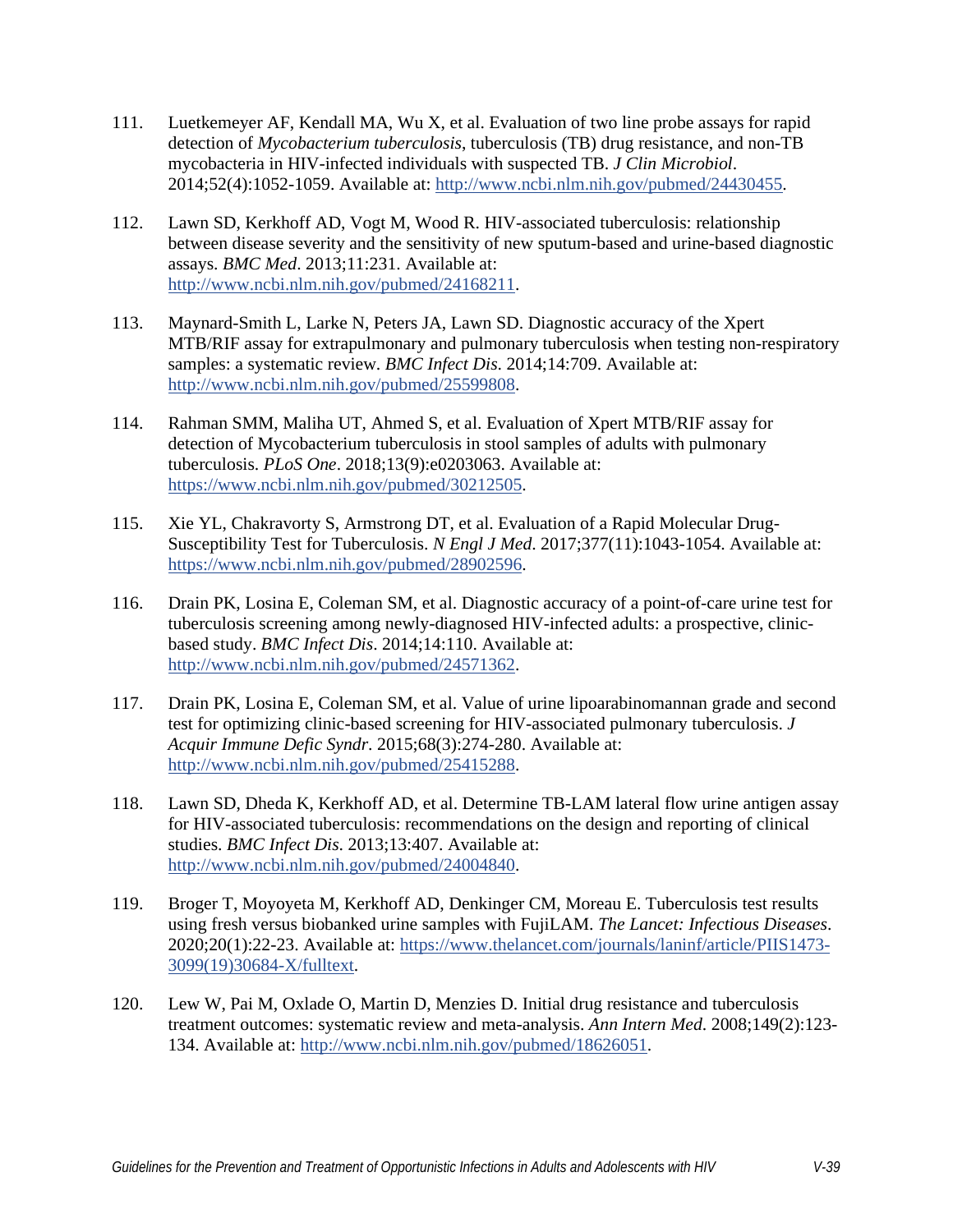- <span id="page-39-0"></span>121. Gandhi NR, Shah NS, Andrews JR, et al. HIV coinfection in multidrug- and extensively drug-resistant tuberculosis results in high early mortality. *Am J Respir Crit Care Med*. 2010;181(1):80-86. Available at: [https://www.ncbi.nlm.nih.gov/pubmed/19833824.](https://www.ncbi.nlm.nih.gov/pubmed/19833824)
- <span id="page-39-1"></span>122. Moore DA, Evans CA, Gilman RH, et al. Microscopic-observation drug-susceptibility assay for the diagnosis of TB. *N Engl J Med*. 2006;355(15):1539-1550. Available at: [http://www.ncbi.nlm.nih.gov/pubmed/17035648.](http://www.ncbi.nlm.nih.gov/pubmed/17035648)
- <span id="page-39-2"></span>123. Heysell SK, Houpt ER. The future of molecular diagnostics for drug-resistant tuberculosis. *Expert Rev Mol Diagn*. 2012;12(4):395-405. Available at: [http://www.ncbi.nlm.nih.gov/pubmed/22616704.](http://www.ncbi.nlm.nih.gov/pubmed/22616704)
- <span id="page-39-3"></span>124. Barnard M, Warren R, Gey Van Pittius N, et al. Genotype MTBDRsl line probe assay shortens time to diagnosis of extensively drug-resistant tuberculosis in a high-throughput diagnostic laboratory. *Am J Respir Crit Care Med*. 2012;186(12):1298-1305. Available at: [http://www.ncbi.nlm.nih.gov/pubmed/23087027.](http://www.ncbi.nlm.nih.gov/pubmed/23087027)
- <span id="page-39-4"></span>125. Rice JP, Seifert M, Moser KS, Rodwell TC. Performance of the Xpert MTB/RIF assay for the diagnosis of pulmonary tuberculosis and rifampin resistance in a low-incidence, highresource setting. *PLoS One*. 2017;12(10):e0186139. Available at: [https://www.ncbi.nlm.nih.gov/pubmed/29016684.](https://www.ncbi.nlm.nih.gov/pubmed/29016684)
- <span id="page-39-5"></span>126. Nahid P, Dorman SE, Alipanah N, et al. Official American Thoracic Society/Centers for Disease Control and Prevention/Infectious Diseases Society of America clinical practice guidelines: treatment of drug-susceptible tuberculosis. *Clin Infect Dis*. 2016;63(7):e147-e195. Available at: [http://www.ncbi.nlm.nih.gov/pubmed/27516382.](http://www.ncbi.nlm.nih.gov/pubmed/27516382)
- <span id="page-39-6"></span>127. Alipanah N, Jarlsberg L, Miller C, et al. Adherence interventions and outcomes of tuberculosis treatment: A systematic review and meta-analysis of trials and observational studies. *PLoS Med*. 2018;15(7):e1002595. Available at: [https://www.ncbi.nlm.nih.gov/pubmed/29969463.](https://www.ncbi.nlm.nih.gov/pubmed/29969463)
- 128. Story A, Aldridge RW, Smith C, Garber E, Hall J, Ferenando G. Smartphone-enabled videoobserved versus directly observed treatment for tuberculosis: a multicenter, analyst-blinded randomized, controlled superiority trial. *Lancet*. 2019;393(10177):1216-1224. Available at: [https://www.thelancet.com/journals/lancet/article/PIIS0140-6736\(18\)32993-3/fulltext.](https://www.thelancet.com/journals/lancet/article/PIIS0140-6736(18)32993-3/fulltext)
- 129. Browne SH, Umlauf A, Tucker AJ, et al. Wirelessly observed therapy compared to directly observed therapy to confirm and support tuberculosis treatment adherence: A randomized controlled trial. *PLoS Med*. 2019;16(10):e1002891. Available at: [https://www.ncbi.nlm.nih.gov/pubmed/31584944.](https://www.ncbi.nlm.nih.gov/pubmed/31584944)
- 130. Centers for Disease Control and Prevention. Implementing an Electronic Directly Observed Therapy (eDOT) Program: A Toolkit for Tuberculosis (TB) Programs. 2017. Available at: <https://www.cdc.gov/tb/publications/guidestoolkits/tbedottoolkit.htm>
- <span id="page-39-7"></span>131. Swaminathan S, Narendran G, Venkatesan P, et al. Efficacy of a 6-month versus 9-month intermittent treatment regimen in HIV-infected patients with tuberculosis: a randomized clinical trial. *Am J Respir Crit Care Med*. 2010;181(7):743-751. Available at: [http://www.ncbi.nlm.nih.gov/pubmed/19965813.](http://www.ncbi.nlm.nih.gov/pubmed/19965813)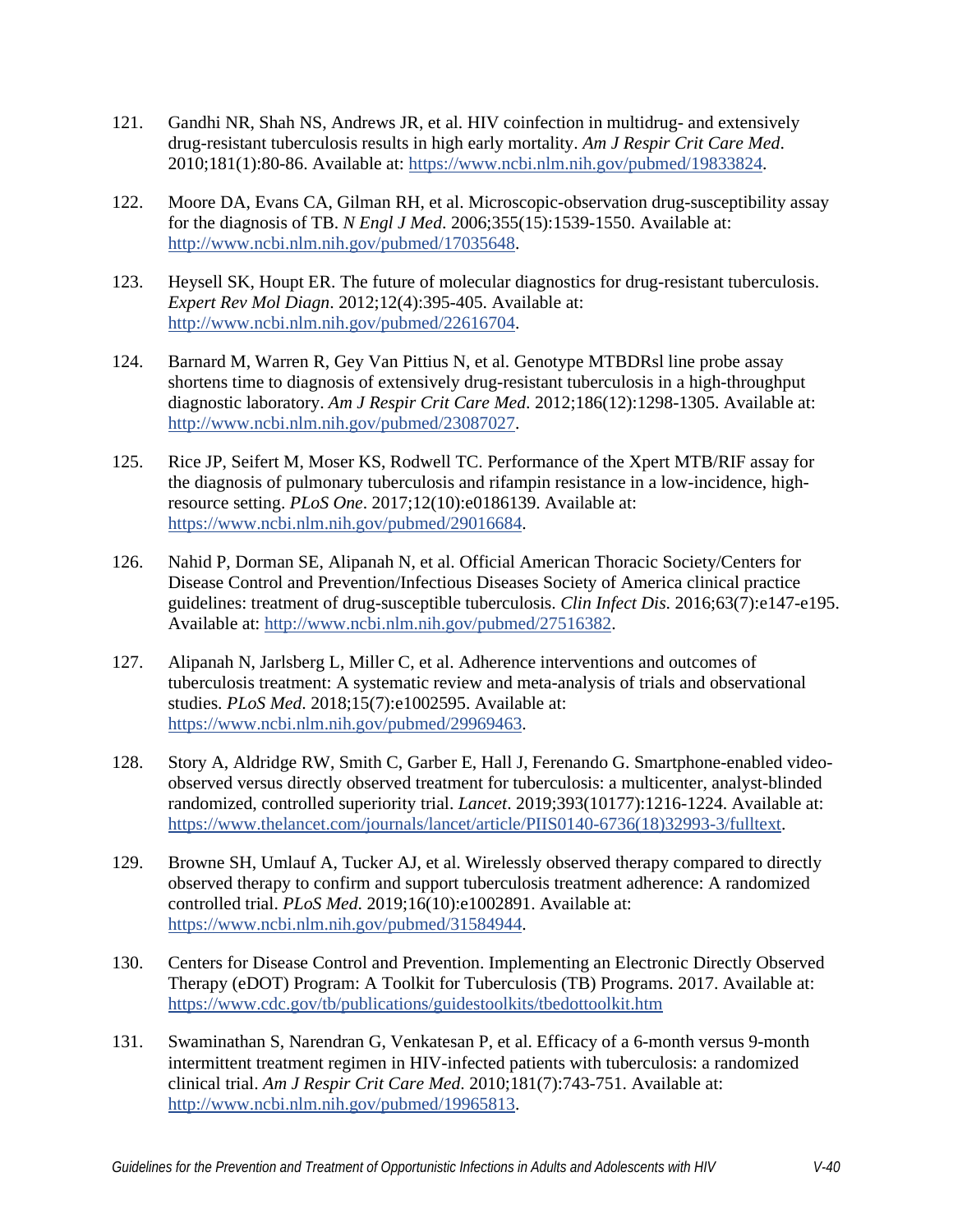- 132. Nettles RE, Mazo D, Alwood K, et al. Risk factors for relapse and acquired rifamycin resistance after directly observed tuberculosis treatment: a comparison by HIV serostatus and rifamycin use. *Clin Infect Dis*. 2004;38(5):731-736. Available at: [http://www.ncbi.nlm.nih.gov/pubmed/14986259.](http://www.ncbi.nlm.nih.gov/pubmed/14986259)
- 133. Li J, Munsiff SS, Driver CR, Sackoff J. Relapse and acquired rifampin resistance in HIVinfected patients with tuberculosis treated with rifampin- or rifabutin-based regimens in New York City, 1997-2000. *Clin Infect Dis*. 2005;41(1):83-91. Available at: [http://www.ncbi.nlm.nih.gov/pubmed/15937767.](http://www.ncbi.nlm.nih.gov/pubmed/15937767)
- 134. Khan FA, Minion J, Pai M, et al. Treatment of active tuberculosis in HIV-coinfected patients: a systematic review and meta-analysis. *Clin Infect Dis*. 2010;50(9):1288-1299. Available at: [http://www.ncbi.nlm.nih.gov/pubmed/20353364.](http://www.ncbi.nlm.nih.gov/pubmed/20353364)
- 135. Vashishtha R, Mohan K, Singh B, et al. Efficacy and safety of thrice weekly DOTS in tuberculosis patients with and without HIV co-infection: an observational study. *BMC Infect Dis*. 2013;13:468. Available at: [http://www.ncbi.nlm.nih.gov/pubmed/24099345.](http://www.ncbi.nlm.nih.gov/pubmed/24099345)
- 136. Narendran G, Menon PA, Venkatesan P, et al. Acquired rifampicin resistance in thriceweekly antituberculosis therapy: impact of HIV and antiretroviral therapy. *Clin Infect Dis*. 2014;59(12):1798-1804. Available at: [http://www.ncbi.nlm.nih.gov/pubmed/25156114.](http://www.ncbi.nlm.nih.gov/pubmed/25156114)
- <span id="page-40-0"></span>137. Vernon A, Burman W, Benator D, Khan A, Bozeman L. Acquired rifamycin monoresistance in patients with HIV-related tuberculosis treated with once-weekly rifapentine and isoniazid. Tuberculosis Trials Consortium. *Lancet*. 1999;353(9167):1843-1847. Available at: [http://www.ncbi.nlm.nih.gov/pubmed/10359410.](http://www.ncbi.nlm.nih.gov/pubmed/10359410)
- <span id="page-40-1"></span>138. Burman W, Benator D, Vernon A, et al. Acquired rifamycin resistance with twice-weekly treatment of HIV-related tuberculosis. *Am J Respir Crit Care Med*. 2006;173(3):350-356. Available at: [http://www.ncbi.nlm.nih.gov/pubmed/16109981.](http://www.ncbi.nlm.nih.gov/pubmed/16109981)
- 139. Gopalan N, Santhanakrishnan RK, Palaniappan AN, et al. Daily vs intermittent antituberculosis therapy for pulmonary tuberculosis in patients with HIV: a randomized clinical trial. *JAMA Intern Med*. 2018;178(4):485-493. Available at: [https://www.ncbi.nlm.nih.gov/pubmed/29507938.](https://www.ncbi.nlm.nih.gov/pubmed/29507938)
- <span id="page-40-2"></span>140. Imperial MZ, Nahid P, Phillips PPJ, et al. A patient-level pooled analysis of treatmentshortening regimens for drug-susceptible pulmonary tuberculosis. *Nat Med*. 2018;24(11):1708-1715. Available at: [https://www.ncbi.nlm.nih.gov/pubmed/30397355.](https://www.ncbi.nlm.nih.gov/pubmed/30397355)
- <span id="page-40-3"></span>141. Centers for Disease Control and Prevention. Treatment of Tuberculosis. *MMWR Recomm Rep*. 2003;52(RR11):1-77. Available at: [https://www.cdc.gov/mmwr/preview/mmwrhtml/rr5211a1.htm.](https://www.cdc.gov/mmwr/preview/mmwrhtml/rr5211a1.htm)
- <span id="page-40-4"></span>142. el-Sadr WM, Perlman DC, Matts JP, et al. Evaluation of an intensive intermittent-induction regimen and duration of short-course treatment for human immunodeficiency virus-related pulmonary tuberculosis. Terry Beirn Community Programs for Clinical Research on AIDS (CPCRA) and the AIDS Clinical Trials Group (ACTG). *Clin Infect Dis*. 1998;26(5):1148- 1158. Available at: [http://www.ncbi.nlm.nih.gov/pubmed/9597244.](http://www.ncbi.nlm.nih.gov/pubmed/9597244)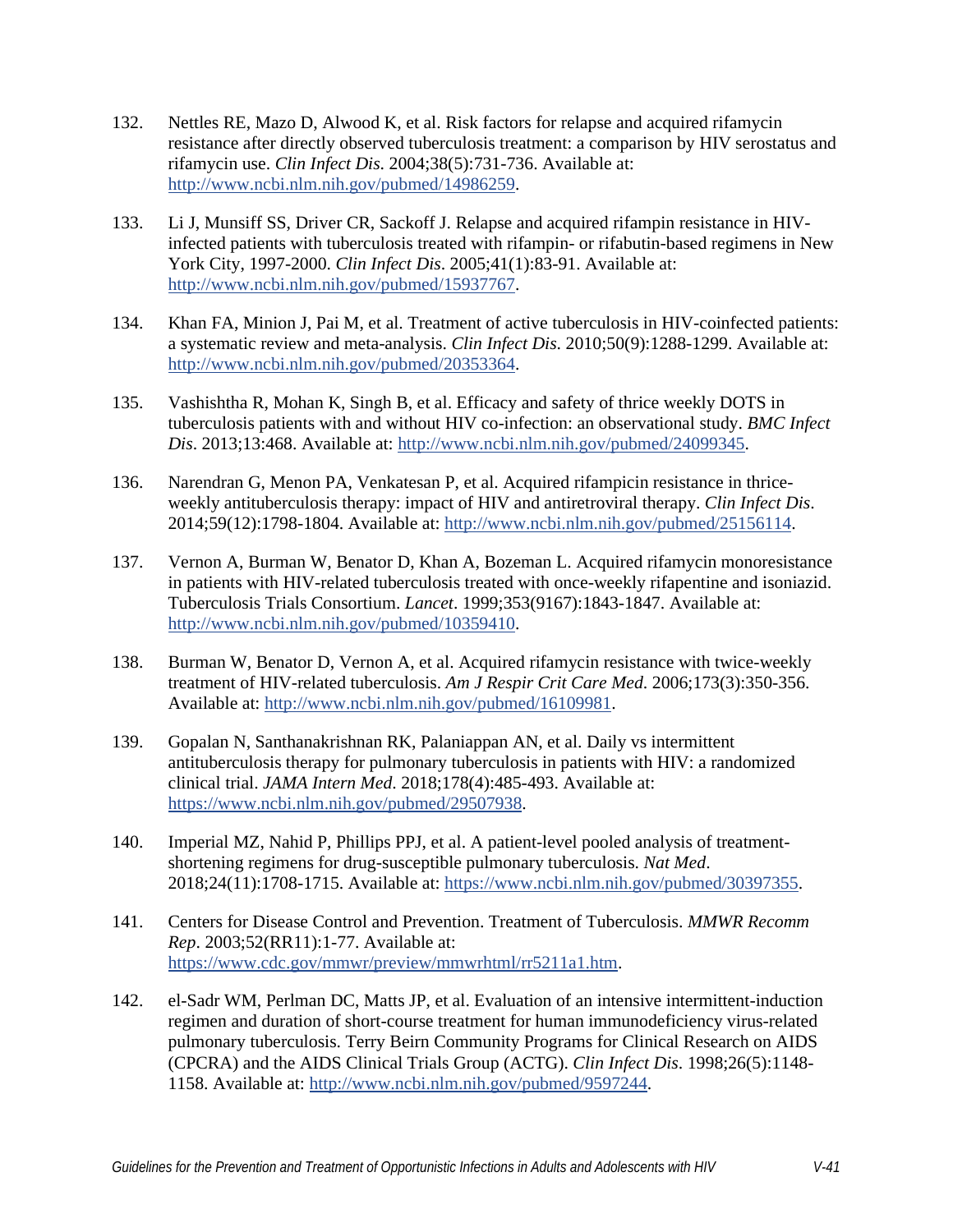- <span id="page-41-0"></span>143. Perriens JH, St Louis ME, Mukadi YB, et al. Pulmonary tuberculosis in HIV-infected patients in Zaire: a controlled trial of treatment for either 6 or 12 months. *N Engl J Med*. 1995;332(12):779-784. Available at: [http://www.ncbi.nlm.nih.gov/pubmed/7862181.](http://www.ncbi.nlm.nih.gov/pubmed/7862181)
- <span id="page-41-1"></span>144. Merle CS, Fielding K, Sow OB, Gninafon M. A four-month gatifloxacin-containing regimen for treating tuberculosis. *N Engl J Med 2014*. 2014;371:1588-1598. Available at: [https://www.nejm.org/doi/full/10.1056/nejmoa1315817.](https://www.nejm.org/doi/full/10.1056/nejmoa1315817)
- 145. Gillespie SH, Crook AM, McHugh TD, et al. Four-month moxifloxacin-based regimens for drug-sensitive tuberculosis. *N Engl J Med*. 2014;371(17):1577-1587. Available at: [https://www.ncbi.nlm.nih.gov/pubmed/25196020.](https://www.ncbi.nlm.nih.gov/pubmed/25196020)
- <span id="page-41-4"></span>146. Jindani A, Nunn AJ, Enarson DA. Two 8-month regimens of chemotherapy for treatment of newly diagnosed pulmonary tuberculosis: international multicentre randomised trial. *Lancet*. 2004;364(9441):1244-1251. Available at: [http://www.ncbi.nlm.nih.gov/pubmed/15464185.](http://www.ncbi.nlm.nih.gov/pubmed/15464185)
- <span id="page-41-2"></span>147. Dorman SE, Nahid P, Kurbatova EV, et al. Four-Month Rifapentine Regimens with or without Moxifloxacin for Tuberculosis. *N Engl J Med*. 2021;384(18):1705-1718. Available at: [https://pubmed.ncbi.nlm.nih.gov/33951360/.](https://pubmed.ncbi.nlm.nih.gov/33951360/)
- <span id="page-41-3"></span>148. Dian S, Yunivita V, Ganiem AR, et al. Double-blind, randomized, placebo-controlled phase II dose-finding study to evaluate high-dose rifampin for tuberculous meningitis. *Antimicrob Agents Chemother*. 2018;62(12). Available at: [https://www.ncbi.nlm.nih.gov/pubmed/30224533.](https://www.ncbi.nlm.nih.gov/pubmed/30224533)
- 149. Heemskerk AD, Bang ND, Mai NT, et al. Intensified antituberculosis therapy in adults with tuberculous meningitis. *N Engl J Med*. 2016;374(2):124-134. Available at: [http://www.ncbi.nlm.nih.gov/pubmed/26760084.](http://www.ncbi.nlm.nih.gov/pubmed/26760084)
- 150. Te Brake L, Dian S, Ganiem AR, et al. Pharmacokinetic/pharmacodynamic analysis of an intensified regimen containing rifampicin and moxifloxacin for tuberculous meningitis. *Int J Antimicrob Agents*. 2015;45(5):496-503. Available at: [http://www.ncbi.nlm.nih.gov/pubmed/25703312.](http://www.ncbi.nlm.nih.gov/pubmed/25703312)
- 151. Yunivita V, Dian S, Ganiem AR, et al. Pharmacokinetics and safety/tolerability of higher oral and intravenous doses of rifampicin in adult tuberculous meningitis patients. *Int J Antimicrob Agents*. 2016;48(4):415-421. Available at: [http://www.ncbi.nlm.nih.gov/pubmed/27526979.](http://www.ncbi.nlm.nih.gov/pubmed/27526979)
- 152. Boeree MJ, Heinrich N, Aarnoutse R, et al. High-dose rifampicin, moxifloxacin, and SQ109 for treating tuberculosis: a multi-arm, multi-stage randomised controlled trial. *Lancet Infect Dis*. 2017;17(1):39-49. Available at: [http://www.ncbi.nlm.nih.gov/pubmed/28100438.](http://www.ncbi.nlm.nih.gov/pubmed/28100438)
- 153. Ruslami R, Ganiem AR, Aarnoutse RE, van Crevel R, study t. Rifampicin and moxifloxacin for tuberculous meningitis--authors' reply. *Lancet Infect Dis*. 2013;13(7):570. Available at: [http://www.ncbi.nlm.nih.gov/pubmed/23809224.](http://www.ncbi.nlm.nih.gov/pubmed/23809224)
- 154. Velasquez GE, Brooks MB, Coit JM, et al. Efficacy and safety of high-dose rifampin in pulmonary tuberculosis. a randomized controlled trial. *Am J Respir Crit Care Med*. 2018;198(5):657-666. Available at: [https://www.ncbi.nlm.nih.gov/pubmed/29954183.](https://www.ncbi.nlm.nih.gov/pubmed/29954183)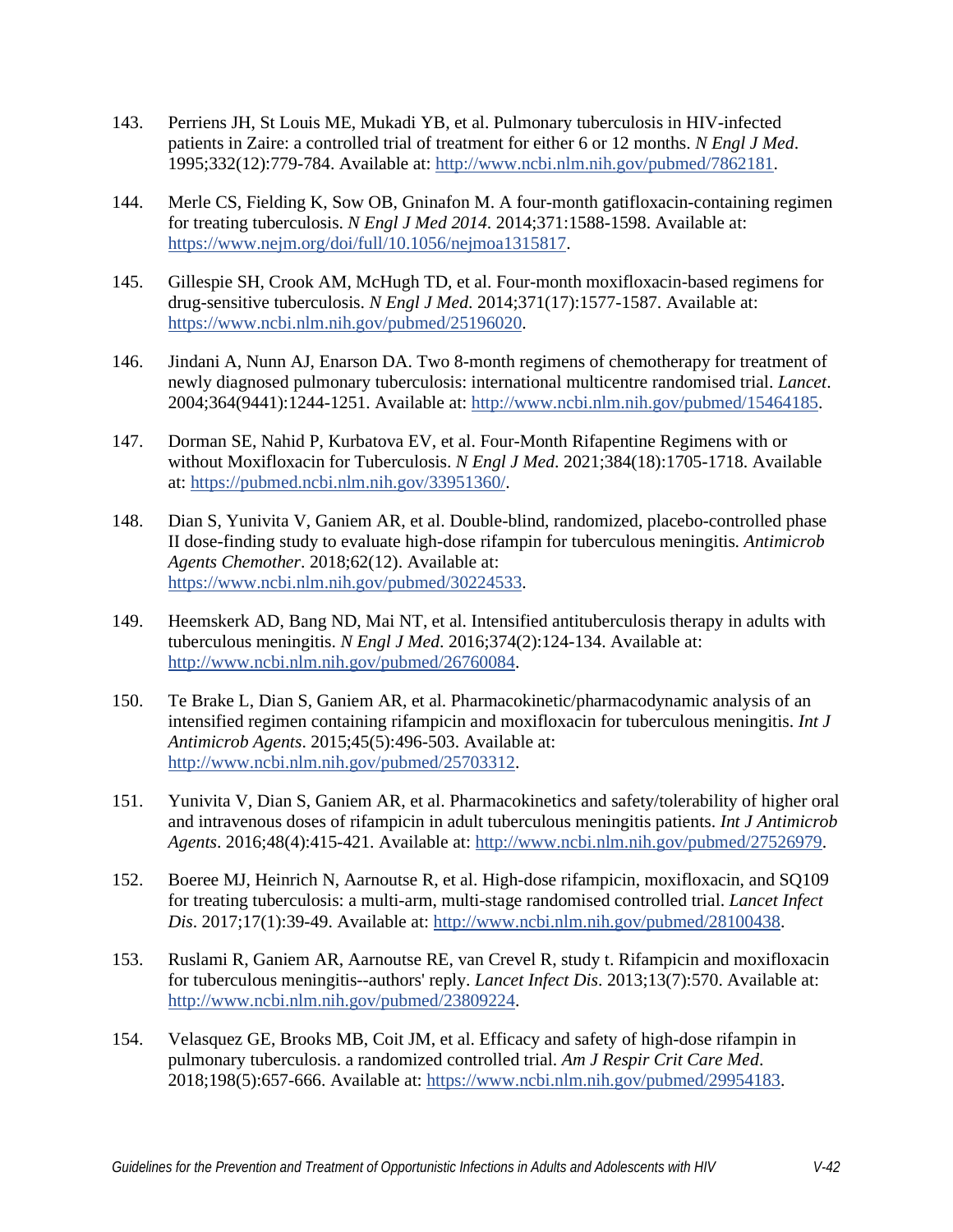- <span id="page-42-0"></span>155. Prasad K, Singh MB, Ryan H. Corticosteroids for managing tuberculous meningitis. *Cochrane Database Syst Rev*. 2016;4:CD002244. Available at: [http://www.ncbi.nlm.nih.gov/pubmed/27121755.](http://www.ncbi.nlm.nih.gov/pubmed/27121755)
- <span id="page-42-1"></span>156. Mayosi BM, Ntsekhe M, Bosch J, et al. Prednisolone and *Mycobacterium indicus pranii* in tuberculous pericarditis. *N Engl J Med*. 2014;371(12):1121-1130. Available at: [http://www.ncbi.nlm.nih.gov/pubmed/25178809.](http://www.ncbi.nlm.nih.gov/pubmed/25178809)
- <span id="page-42-2"></span>157. Wiysonge CS, Ntsekhe M, Thabane L, et al. Interventions for treating tuberculous pericarditis. *Cochrane Database Syst Rev*. 2017;9:CD000526. Available at: [http://www.ncbi.nlm.nih.gov/pubmed/28902412.](http://www.ncbi.nlm.nih.gov/pubmed/28902412)
- <span id="page-42-3"></span>158. Abdool Karim SS, Naidoo K, Grobler A, et al. Timing of initiation of antiretroviral drugs during tuberculosis therapy. *N Engl J Med*. 2010;362(8):697-706. Available at: [http://www.ncbi.nlm.nih.gov/pubmed/20181971.](http://www.ncbi.nlm.nih.gov/pubmed/20181971)
- <span id="page-42-4"></span>159. Havlir DV, Kendall MA, Ive P, et al. Timing of antiretroviral therapy for HIV-1 infection and tuberculosis. *N Engl J Med*. 2011;365(16):1482-1491. Available at: [http://www.ncbi.nlm.nih.gov/pubmed/22010914.](http://www.ncbi.nlm.nih.gov/pubmed/22010914)
- <span id="page-42-5"></span>160. Nahid P, Gonzalez LC, Rudoy I, et al. Treatment outcomes of patients with HIV and tuberculosis. *Am J Respir Crit Care Med*. 2007;175(11):1199-1206. Available at: [http://www.ncbi.nlm.nih.gov/pubmed/17290042.](http://www.ncbi.nlm.nih.gov/pubmed/17290042)
- <span id="page-42-6"></span>161. Mfinanga SG, Kirenga BJ, Chanda DM, et al. Early versus delayed initiation of highly active antiretroviral therapy for HIV-positive adults with newly diagnosed pulmonary tuberculosis (TB-HAART): a prospective, international, randomised, placebo-controlled trial. *Lancet Infect Dis*. 2014;14(7):563-571. Available at: [http://www.ncbi.nlm.nih.gov/pubmed/24810491.](http://www.ncbi.nlm.nih.gov/pubmed/24810491)
- <span id="page-42-7"></span>162. Blanc FX, Sok T, Laureillard D, et al. Earlier versus later start of antiretroviral therapy in HIV-infected adults with tuberculosis. *N Engl J Med*. 2011;365(16):1471-1481. Available at: [http://www.ncbi.nlm.nih.gov/pubmed/22010913.](http://www.ncbi.nlm.nih.gov/pubmed/22010913)
- <span id="page-42-8"></span>163. Torok ME, Yen NT, Chau TT, et al. Timing of initiation of antiretroviral therapy in human immunodeficiency virus (HIV)--associated tuberculous meningitis. *Clin Infect Dis*. 2011;52(11):1374-1383. Available at: [http://www.ncbi.nlm.nih.gov/pubmed/21596680.](http://www.ncbi.nlm.nih.gov/pubmed/21596680)
- <span id="page-42-9"></span>164. Davies G, Cerri S, Richeldi L. Rifabutin for treating pulmonary tuberculosis. *Cochrane Database Syst Rev*. 2007(4):CD005159. Available at: [http://www.ncbi.nlm.nih.gov/pubmed/17943842.](http://www.ncbi.nlm.nih.gov/pubmed/17943842)
- <span id="page-42-10"></span>165. Singh R, Marshall N, Smith CJ, et al. No impact of rifamycin selection on tuberculosis treatment outcome in HIV coinfected patients. *AIDS*. 2013;27(3):481-484. Available at: [http://www.ncbi.nlm.nih.gov/pubmed/23014518.](http://www.ncbi.nlm.nih.gov/pubmed/23014518)
- <span id="page-42-11"></span>166. Cerrone M, Alfarisi O, Neary M, et al. Rifampicin effect on intracellular and plasma pharmacokinetics of tenofovir alafenamide. *J Antimicrob Chemother*. 2019;74(6):1670-1678. Available at: [https://www.ncbi.nlm.nih.gov/pubmed/30815689.](https://www.ncbi.nlm.nih.gov/pubmed/30815689)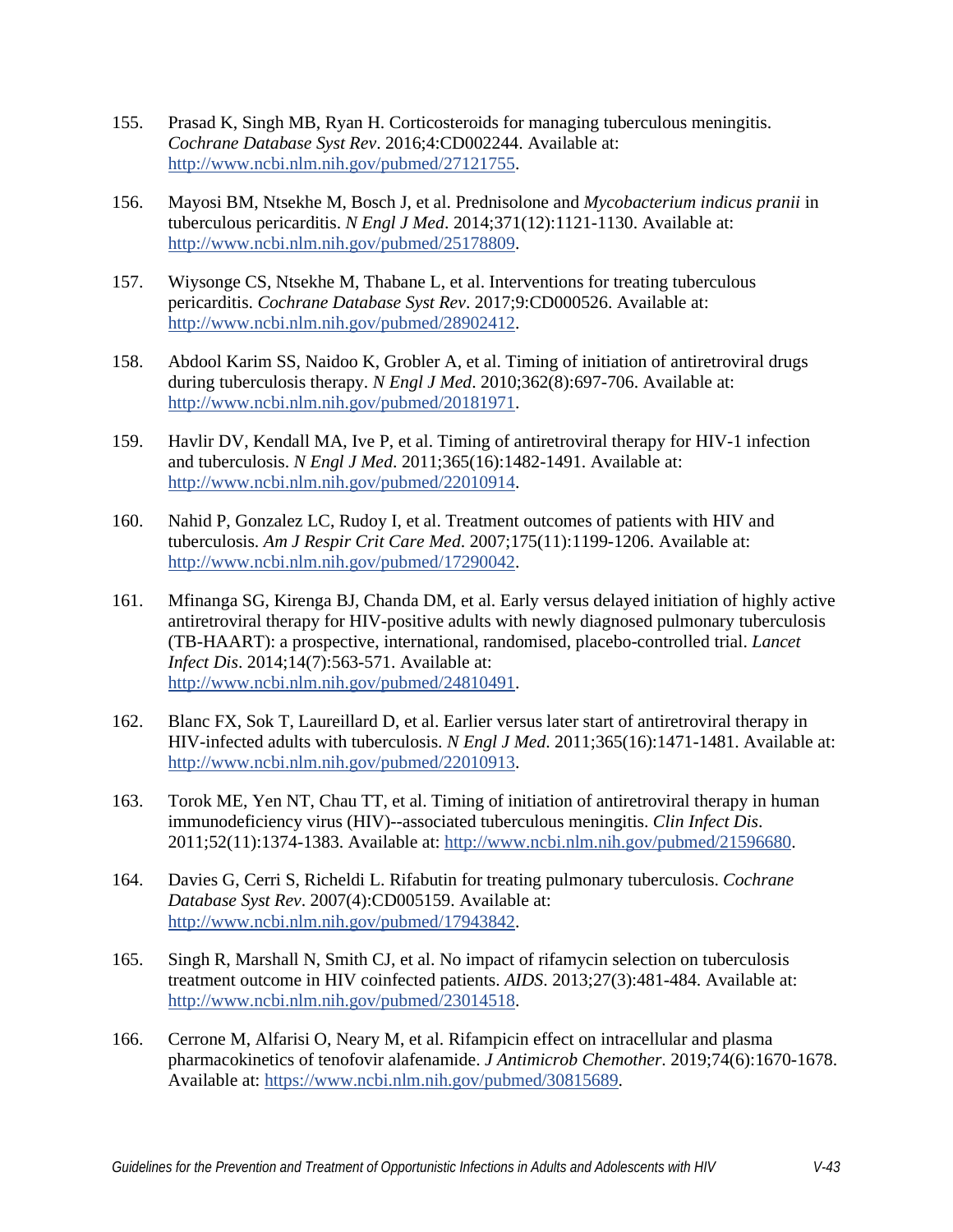- <span id="page-43-0"></span>167. Boulle A, Van Cutsem G, Cohen K, et al. Outcomes of nevirapine- and efavirenz-based antiretroviral therapy when coadministered with rifampicin-based antitubercular therapy. *JAMA*. 2008;300(5):530-539. Available at: [http://www.ncbi.nlm.nih.gov/pubmed/18677025.](http://www.ncbi.nlm.nih.gov/pubmed/18677025)
- <span id="page-43-1"></span>168. Cohen K, Grant A, Dandara C, et al. Effect of rifampicin-based antitubercular therapy and the cytochrome P450 2B6 516G>T polymorphism on efavirenz concentrations in adults in South Africa. *Antivir Ther*. 2009;14(5):687-695. Available at: [http://www.ncbi.nlm.nih.gov/pubmed/19704172.](http://www.ncbi.nlm.nih.gov/pubmed/19704172)
- 169. Ramachandran G, Hemanth Kumar AK, Rajasekaran S, et al. CYP2B6 G516T polymorphism but not rifampin coadministration influences steady-state pharmacokinetics of efavirenz in human immunodeficiency virus-infected patients in South India. *Antimicrob Agents Chemother*. 2009;53(3):863-868. Available at: [http://www.ncbi.nlm.nih.gov/pubmed/19124658.](http://www.ncbi.nlm.nih.gov/pubmed/19124658)
- 170. Luetkemeyer AF, Rosenkranz SL, Lu D, et al. Relationship between weight, efavirenz exposure, and virologic suppression in HIV-infected patients on rifampin-based tuberculosis treatment in the AIDS Clinical Trials Group A5221 STRIDE Study. *Clin Infect Dis*. 2013;57(4):586-593. Available at: [http://www.ncbi.nlm.nih.gov/pubmed/23592830.](http://www.ncbi.nlm.nih.gov/pubmed/23592830)
- <span id="page-43-2"></span>171. McIlleron HM, Schomaker M, Ren Y, et al. Effects of rifampin-based antituberculosis therapy on plasma efavirenz concentrations in children vary by CYP2B6 genotype. *AIDS*. 2013;27(12):1933-1940. Available at: [http://www.ncbi.nlm.nih.gov/pubmed/24180002.](http://www.ncbi.nlm.nih.gov/pubmed/24180002)
- <span id="page-43-3"></span>172. Manosuthi W, Kiertiburanakul S, Sungkanuparph S, et al. Efavirenz 600 mg/day versus efavirenz 800 mg/day in HIV-infected patients with tuberculosis receiving rifampicin: 48 weeks results. *AIDS*. 2006;20(1):131-132. Available at: [http://www.ncbi.nlm.nih.gov/pubmed/16327334.](http://www.ncbi.nlm.nih.gov/pubmed/16327334)
- <span id="page-43-4"></span>173. Yee KL, Khalilieh SG, Sanchez RI, et al. The Effect of Single and Multiple Doses of Rifampin on the Pharmacokinetics of Doravirine in Healthy Subjects. *Clin Drug Investig*. 2017;37(7):659-667. Available at: [https://www.ncbi.nlm.nih.gov/pubmed/28353169.](https://www.ncbi.nlm.nih.gov/pubmed/28353169)
- <span id="page-43-5"></span>174. Khalilieh SG, Yee KL, Sanchez RI, et al. Multiple Doses of Rifabutin Reduce Exposure of Doravirine in Healthy Subjects. *J Clin Pharmacol*. 2018;58(8):1044-1052. Available at: [https://www.ncbi.nlm.nih.gov/pubmed/29723418.](https://www.ncbi.nlm.nih.gov/pubmed/29723418)
- <span id="page-43-6"></span>175. Janssen Therapeutics. Edurant [package insert]. 2021. Available at: [https://www.janssenlabels.com/package-insert/product-monograph/prescribing](https://www.janssenlabels.com/package-insert/product-monograph/prescribing-information/EDURANT-pi.pdf)[information/EDURANT-pi.pdf.](https://www.janssenlabels.com/package-insert/product-monograph/prescribing-information/EDURANT-pi.pdf)
- <span id="page-43-7"></span>176. Kakuda TN, Woodfall B, De Marez T, et al. Pharmacokinetic evaluation of the interaction between etravirine and rifabutin or clarithromycin in HIV-negative, healthy volunteers: results from two Phase 1 studies. *J Antimicrob Chemother*. 2014;69(3):728-734. Available at: [https://pubmed.ncbi.nlm.nih.gov/24155058/.](https://pubmed.ncbi.nlm.nih.gov/24155058/)
- <span id="page-43-8"></span>177. Grinsztejn B, De Castro N, Arnold V, et al. Raltegravir for the treatment of patients coinfected with HIV and tuberculosis (ANRS 12 180 Reflate TB): a multicentre, phase 2, noncomparative, open-label, randomised trial. *Lancet Infect Dis*. 2014;14(6):459-467. Available at: [http://www.ncbi.nlm.nih.gov/pubmed/24726095.](http://www.ncbi.nlm.nih.gov/pubmed/24726095)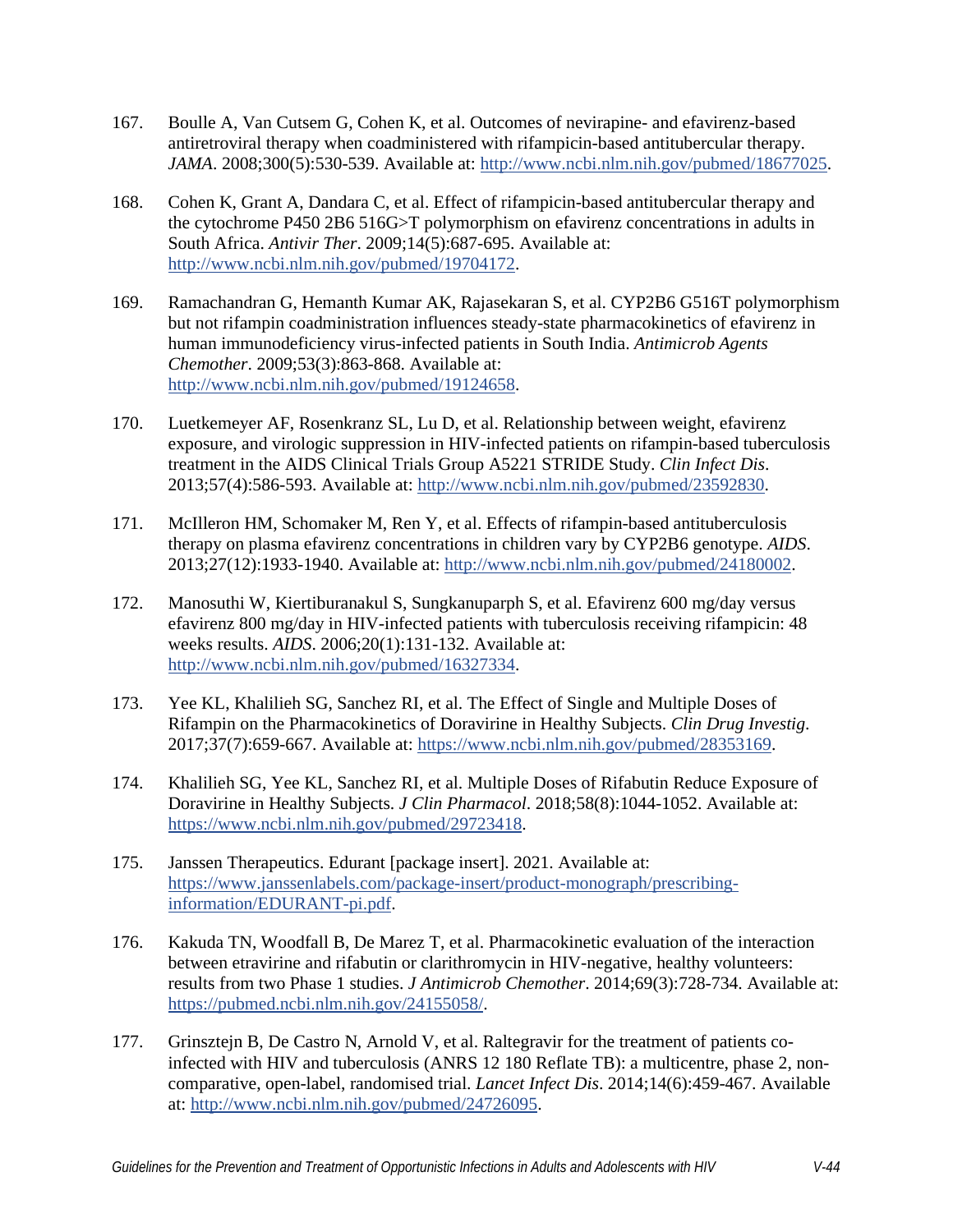- <span id="page-44-0"></span>178. Wenning LA, Hanley WD, Brainard DM, et al. Effect of rifampin, a potent inducer of drugmetabolizing enzymes, on the pharmacokinetics of raltegravir. *Antimicrob Agents Chemother*. 2009;53(7):2852-2856. Available at: [http://www.ncbi.nlm.nih.gov/pubmed/19433563.](http://www.ncbi.nlm.nih.gov/pubmed/19433563)
- <span id="page-44-1"></span>179. Brainard DM, Wenning LA, Stone JA, Wagner JA, Iwamoto M. Clinical pharmacology profile of raltegravir, an HIV-1 integrase strand transfer inhibitor. *J Clin Pharmacol*. 2011;51(10):1376-1402. Available at: [http://www.ncbi.nlm.nih.gov/pubmed/21209233.](http://www.ncbi.nlm.nih.gov/pubmed/21209233)
- <span id="page-44-2"></span>180. Dooley KE, Sayre P, Borland J, et al. Safety, tolerability, and pharmacokinetics of the HIV integrase inhibitor dolutegravir given twice daily with rifampin or once daily with rifabutin: results of a phase 1 study among healthy subjects. *J Acquir Immune Defic Syndr*. 2013;62(1):21-27. Available at: [http://www.ncbi.nlm.nih.gov/pubmed/23075918.](http://www.ncbi.nlm.nih.gov/pubmed/23075918)
- <span id="page-44-3"></span>181. Dooley KE, Kaplan R, Mwelase N, et al. Dolutegravir-based Antiretroviral Therapy for Patients Coinfected With Tuberculosis and Human Immunodeficiency Virus: A Multicenter, Noncomparative, Open-label, Randomized Trial. *Clin Infect Dis*. 2020;70(4):549-556. Available at: [https://www.ncbi.nlm.nih.gov/pubmed/30918967.](https://www.ncbi.nlm.nih.gov/pubmed/30918967)
- <span id="page-44-4"></span>182. Custodio JM, West SK, Collins S, et al. Pharmacokinetics of bictegravir administered twice daily in combination with rifampin. Presented at: Conference on Retroviruses and Opportunistic Infections; 2018. Boston, MA. Available at: [http://www.croiconference.org/sessions/pharmacokinetics-bictegravir-administered-twice](http://www.croiconference.org/sessions/pharmacokinetics-bictegravir-administered-twice-daily-combination-rifampin)[daily-combination-rifampin.](http://www.croiconference.org/sessions/pharmacokinetics-bictegravir-administered-twice-daily-combination-rifampin)
- <span id="page-44-5"></span>183. Ramanathan S, Mathias AA, German P, Kearney BP. Clinical pharmacokinetic and pharmacodynamic profile of the HIV integrase inhibitor elvitegravir. *Clin Pharmacokinet*. 2011;50(4):229-244. Available at: [https://www.ncbi.nlm.nih.gov/pubmed/21348537.](https://www.ncbi.nlm.nih.gov/pubmed/21348537)
- <span id="page-44-6"></span>184. Rajoli RKR, Curley P, Chiong J, et al. Predicting drug-drug interactions between rifampicin and long-acting cabotegravir and rilpivirine using physiologically based pharmacokinetic modeling. *J Infect Dis*. 2019;219(11):1735-1742. Available at: [https://www.ncbi.nlm.nih.gov/pubmed/30566691.](https://www.ncbi.nlm.nih.gov/pubmed/30566691)
- <span id="page-44-7"></span>185. Ford SL, Sutton K, Lou Y, et al. Effect of rifampin on the single-dose pharmacokinetics of oral cabotegravir in healthy subjects. *Antimicrob Agents Chemother*. 2017;61(10). Available at: [https://www.ncbi.nlm.nih.gov/pubmed/28739783.](https://www.ncbi.nlm.nih.gov/pubmed/28739783)
- <span id="page-44-8"></span>186. Burger DM, Agarwala S, Child M, Been-Tiktak A, Wang Y, Bertz R. Effect of rifampin on steady-state pharmacokinetics of atazanavir with ritonavir in healthy volunteers. *Antimicrob Agents Chemother*. 2006;50(10):3336-3342. Available at: [https://pubmed.ncbi.nlm.nih.gov/17005814/.](https://pubmed.ncbi.nlm.nih.gov/17005814/)
- 187. Justesen US, Andersen AB, Klitgaard NA, Brøsen K, Gerstoft J, Pedersen C. Pharmacokinetic interaction between rifampin and the combination of indinavir and low-dose ritonavir in HIV-infected patients. *Clin Infect Dis*. 2004;38(3):426-429. Available at: [https://pubmed.ncbi.nlm.nih.gov/14727216/.](https://pubmed.ncbi.nlm.nih.gov/14727216/)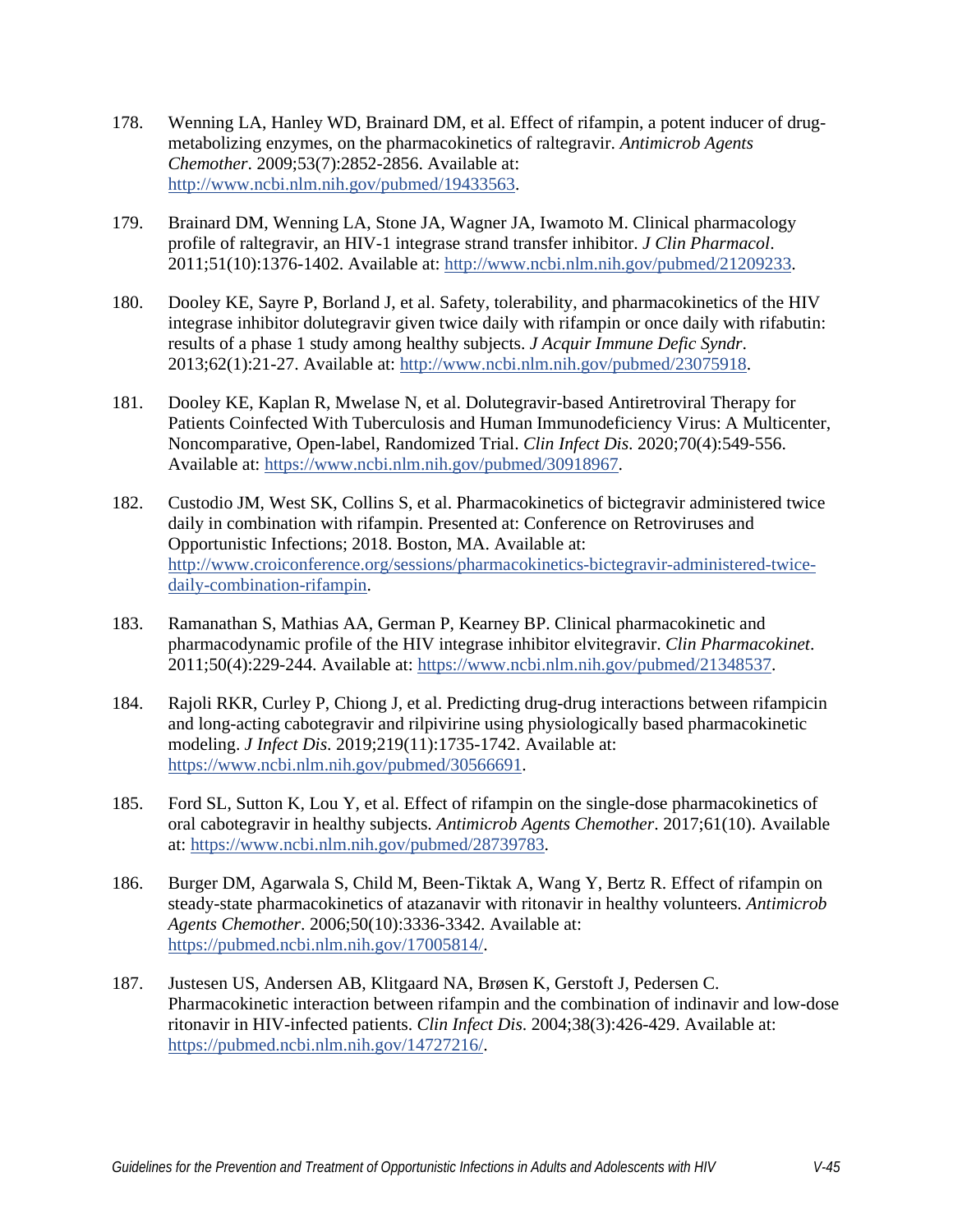- <span id="page-45-0"></span>188. la Porte CJ, Colbers EP, Bertz R, et al. Pharmacokinetics of adjusted-dose lopinavir-ritonavir combined with rifampin in healthy volunteers. *Antimicrob Agents Chemother*. 2004;48(5):1553-1560. Available at: [http://www.ncbi.nlm.nih.gov/pubmed/15105105.](http://www.ncbi.nlm.nih.gov/pubmed/15105105)
- 189. Regazzi M, Carvalho AC, Villani P, Matteelli A. Treatment optimization in patients coinfected with HIV and Mycobacterium tuberculosis infections: focus on drug-drug interactions with rifamycins. *Clin Pharmacokinet*. 2014;53(6):489-507. Available at: [https://pubmed.ncbi.nlm.nih.gov/24777631/.](https://pubmed.ncbi.nlm.nih.gov/24777631/)
- <span id="page-45-1"></span>190. Decloedt EH, McIlleron H, Smith P, Merry C, Orrell C, Maartens G. Pharmacokinetics of lopinavir in HIV-infected adults receiving rifampin with adjusted doses of lopinavir-ritonavir tablets. *Antimicrob Agents Chemother*. 2011;55(7):3195-3200. Available at: [http://www.ncbi.nlm.nih.gov/pubmed/21537021.](http://www.ncbi.nlm.nih.gov/pubmed/21537021)
- <span id="page-45-2"></span>191. Nijland HM, L'Homme R F, Rongen GA, et al. High incidence of adverse events in healthy volunteers receiving rifampicin and adjusted doses of lopinavir/ritonavir tablets. *AIDS*. 2008;22(8):931-935. Available at: [http://www.ncbi.nlm.nih.gov/pubmed/18453852.](http://www.ncbi.nlm.nih.gov/pubmed/18453852)
- 192. Haas DW, Koletar SL, Laughlin L, et al. Hepatotoxicity and gastrointestinal intolerance when healthy volunteers taking rifampin add twice-daily atazanavir and ritonavir. *J Acquir Immune Defic Syndr*. 2009;50(3):290-293. Available at: [http://www.ncbi.nlm.nih.gov/pubmed/19194314.](http://www.ncbi.nlm.nih.gov/pubmed/19194314)
- 193. Schmitt C, Riek M, Winters K, Schutz M, Grange S. Unexpected hepatotoxicity of rifampin and saquinavir/ritonavir in healthy male volunteers. *Arch Drug Inf*. 2009;2(1):8-16. Available at: [http://www.ncbi.nlm.nih.gov/pubmed/19381336.](http://www.ncbi.nlm.nih.gov/pubmed/19381336)
- <span id="page-45-3"></span>194. Kendall MA, Lalloo U, Fletcher CV, et al. Safety and pharmacokinetics of double-dose lopinavir/ritonavir + rifampin versus lopinavir/ritonavir + daily rifabutin for treatment of human immunodeficiency virus-tuberculosis coinfection. *Clin Infect Dis*. 2021;73(4):706- 715. Available at: [https://www.ncbi.nlm.nih.gov/pubmed/34398956.](https://www.ncbi.nlm.nih.gov/pubmed/34398956)
- <span id="page-45-4"></span>195. Decloedt EH, Maartens G, Smith P, Merry C, Bango F, McIlleron H. The safety, effectiveness and concentrations of adjusted lopinavir/ritonavir in HIV-infected adults on rifampicin-based antitubercular therapy. *PLoS One*. 2012;7(3):e32173. Available at: [http://www.ncbi.nlm.nih.gov/pubmed/22412856.](http://www.ncbi.nlm.nih.gov/pubmed/22412856)
- <span id="page-45-5"></span>196. Sunpath H, Winternheimer P, Cohen S, et al. Double-dose lopinavir-ritonavir in combination with rifampicin-based anti-tuberculosis treatment in South Africa. *Int J Tuberc Lung Dis*. 2014;18(6):689-693. Available at: [http://www.ncbi.nlm.nih.gov/pubmed/24903940.](http://www.ncbi.nlm.nih.gov/pubmed/24903940)
- <span id="page-45-6"></span>197. Ebrahim I, Maartens G, Wiesner L, Orrell C, Smythe W, McIlleron H. Pharmacokinetic profile and safety of adjusted doses of darunavir/ritonavir with rifampicin in people living with HIV. *J Antimicrob Chemother*. 2020;75(4):1019-1025. Available at: [https://www.ncbi.nlm.nih.gov/pubmed/31942627.](https://www.ncbi.nlm.nih.gov/pubmed/31942627)
- <span id="page-45-7"></span>198. Food and Drug Adminstration. Kaletra [package insert]. 2020. Available at: [https://www.rxabbvie.com/pdf/kaletratabpi.pdf.](https://www.rxabbvie.com/pdf/kaletratabpi.pdf)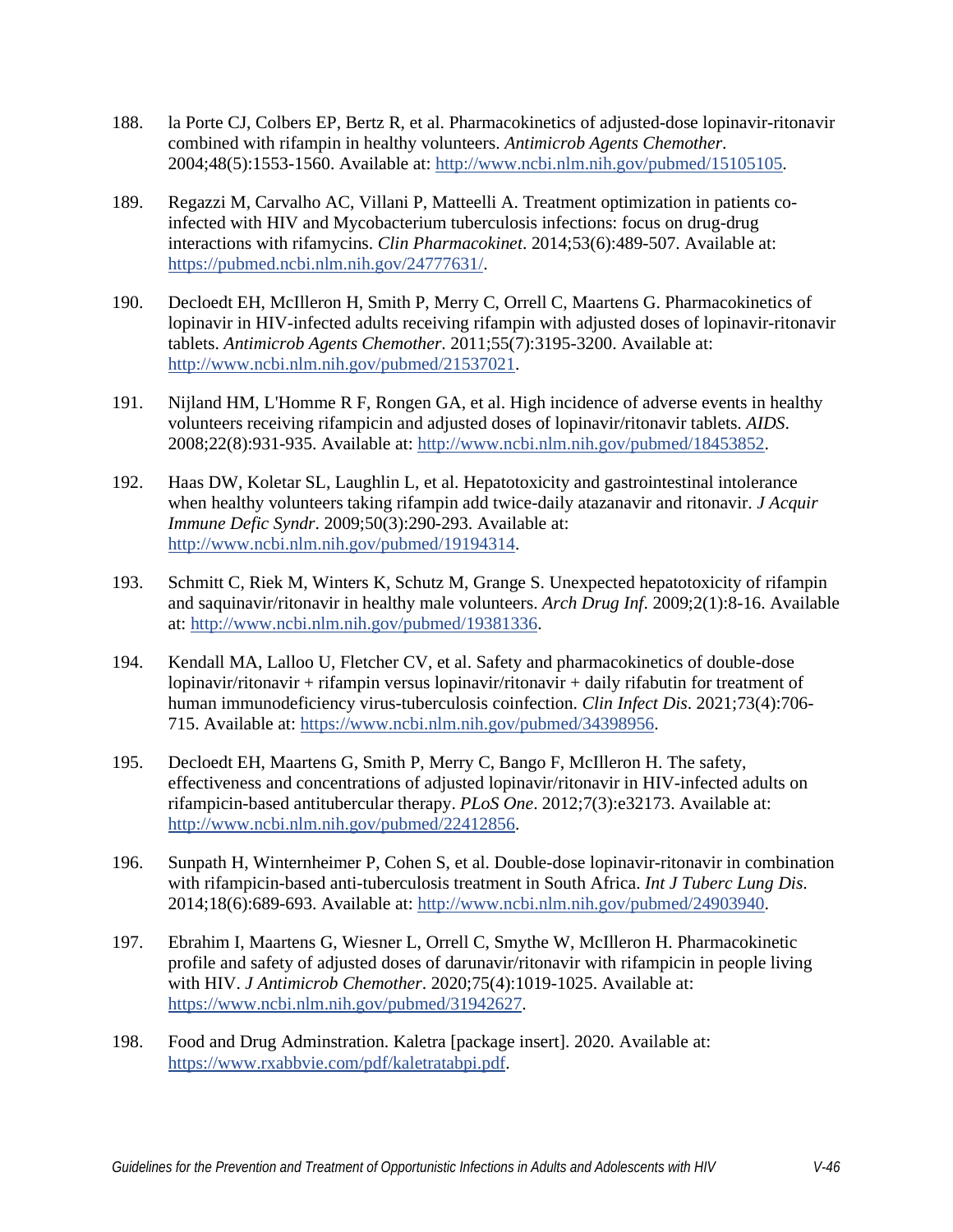- <span id="page-46-0"></span>199. Bristol-Myers Squibb. Atazanavir [package insert]. 2018. Available at: [https://packageinserts.bms.com/pi/pi\\_reyataz.pdf.](https://packageinserts.bms.com/pi/pi_reyataz.pdf)
- <span id="page-46-1"></span>200. Sekar V, Lavreys L, Van de Casteele T, et al. Pharmacokinetics of darunavir/ritonavir and rifabutin coadministered in HIV-negative healthy volunteers. *Antimicrob Agents Chemother*. 2010;54(10):4440-4445. Available at: [http://www.ncbi.nlm.nih.gov/pubmed/20660678.](http://www.ncbi.nlm.nih.gov/pubmed/20660678)
- <span id="page-46-2"></span>201. Ford SL, Chen YC, Lou Y, et al. Pharmacokinetic interaction between fosamprenavirritonavir and rifabutin in healthy subjects. *Antimicrob Agents Chemother*. 2008;52(2):534- 538. Available at: [http://www.ncbi.nlm.nih.gov/pubmed/18056271.](http://www.ncbi.nlm.nih.gov/pubmed/18056271)
- <span id="page-46-3"></span>202. Lin HC, Lu PL, Chang CH. Uveitis associated with concurrent administration of rifabutin and lopinavir/ritonavir (Kaletra). *Eye (Lond)*. 2007;21(12):1540-1541. Available at: [http://www.ncbi.nlm.nih.gov/pubmed/17962822.](http://www.ncbi.nlm.nih.gov/pubmed/17962822)
- <span id="page-46-4"></span>203. Lan NT, Thu NT, Barrail-Tran A, et al. Randomised pharmacokinetic trial of rifabutin with lopinavir/ritonavir-antiretroviral therapy in patients with HIV-associated tuberculosis in Vietnam. *PLoS One*. 2014;9(1):e84866. Available at: [http://www.ncbi.nlm.nih.gov/pubmed/24465443.](http://www.ncbi.nlm.nih.gov/pubmed/24465443)
- <span id="page-46-5"></span>204. Naiker S, Connolly C, Wiesner L, et al. Randomized pharmacokinetic evaluation of different rifabutin doses in African HIV- infected tuberculosis patients on lopinavir/ritonavir-based antiretroviral therapy. *BMC Pharmacol Toxicol*. 2014;15:61. Available at: [http://www.ncbi.nlm.nih.gov/pubmed/25406657.](http://www.ncbi.nlm.nih.gov/pubmed/25406657)
- <span id="page-46-6"></span>205. Jenny-Avital ER, Joseph K. Rifamycin-resistant *Mycobacterium tuberculosis* in the highly active antiretroviral therapy era: a report of 3 relapses with acquired rifampin resistance following alternate-day rifabutin and boosted protease inhibitor therapy. *Clin Infect Dis*. 2009;48(10):1471-1474. Available at: [http://www.ncbi.nlm.nih.gov/pubmed/19368504.](http://www.ncbi.nlm.nih.gov/pubmed/19368504)
- <span id="page-46-7"></span>206. Boulanger C, Hollender E, Farrell K, et al. Pharmacokinetic evaluation of rifabutin in combination with lopinavir-ritonavir in patients with HIV infection and active tuberculosis. *Clin Infect Dis*. 2009;49(9):1305-1311. Available at: [http://www.ncbi.nlm.nih.gov/pubmed/19807276.](http://www.ncbi.nlm.nih.gov/pubmed/19807276)
- <span id="page-46-8"></span>207. Johnson JL, Okwera A, Nsubuga P, et al. Efficacy of an unsupervised 8-month rifampicincontaining regimen for the treatment of pulmonary tuberculosis in HIV-infected adults. Uganda-Case Western Reserve University Research Collaboration. *Int J Tuberc Lung Dis*. 2000;4(11):1032-1040. Available at: [http://www.ncbi.nlm.nih.gov/pubmed/11092715.](http://www.ncbi.nlm.nih.gov/pubmed/11092715)
- <span id="page-46-9"></span>208. Benator D, Bhattacharya M, Bozeman L, et al. Rifapentine and isoniazid once a week versus rifampicin and isoniazid twice a week for treatment of drug-susceptible pulmonary tuberculosis in HIV-negative patients: a randomised clinical trial. *Lancet*. 2002;360(9332):528-534. Available at: [http://www.ncbi.nlm.nih.gov/pubmed/12241657.](http://www.ncbi.nlm.nih.gov/pubmed/12241657)
- <span id="page-46-10"></span>209. Alsultan A, Peloquin CA. Therapeutic drug monitoring in the treatment of tuberculosis: an update. *Drugs*. 2014;74(8):839-854. Available at: [http://www.ncbi.nlm.nih.gov/pubmed/24846578.](http://www.ncbi.nlm.nih.gov/pubmed/24846578)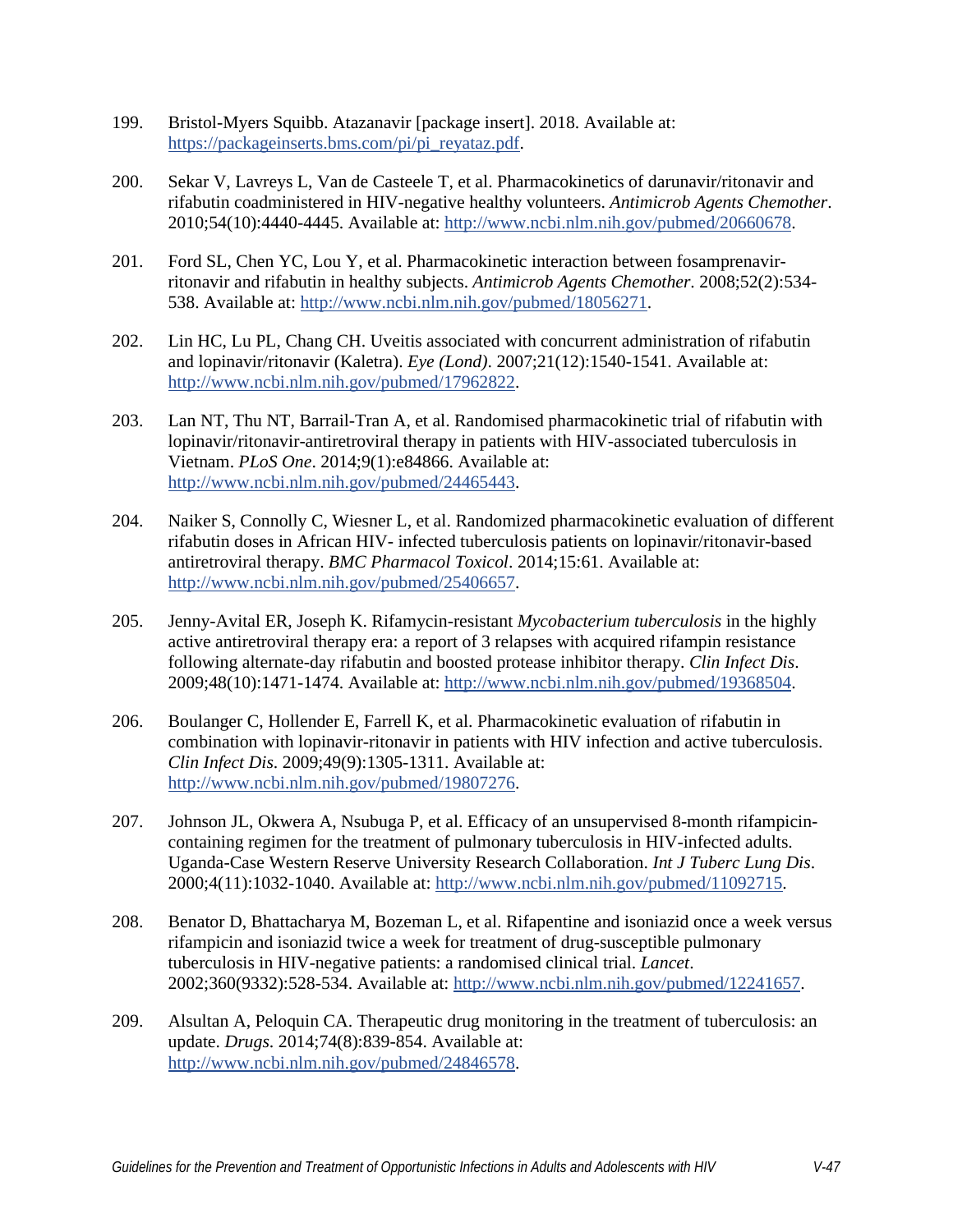- <span id="page-47-0"></span>210. McIlleron H, Meintjes G, Burman WJ, Maartens G. Complications of antiretroviral therapy in patients with tuberculosis: drug interactions, toxicity, and immune reconstitution inflammatory syndrome. *J Infect Dis*. 2007;196 Suppl 1:S63-75. Available at: [http://www.ncbi.nlm.nih.gov/pubmed/17624828.](http://www.ncbi.nlm.nih.gov/pubmed/17624828)
- <span id="page-47-1"></span>211. Steele MA, Burk RF, DesPrez RM. Toxic hepatitis with isoniazid and rifampin. A metaanalysis. *Chest*. 1991;99(2):465-471. Available at: [http://www.ncbi.nlm.nih.gov/pubmed/1824929.](http://www.ncbi.nlm.nih.gov/pubmed/1824929)
- <span id="page-47-2"></span>212. Sharma SK, Singla R, Sarda P, et al. Safety of 3 different reintroduction regimens of antituberculosis drugs after development of antituberculosis treatment-induced hepatotoxicity. *Clin Infect Dis*. 2010;50(6):833-839. Available at: [http://www.ncbi.nlm.nih.gov/pubmed/20156055.](http://www.ncbi.nlm.nih.gov/pubmed/20156055)
- <span id="page-47-3"></span>213. Tahaoglu K, Atac G, Sevim T, et al. The management of anti-tuberculosis drug-induced hepatotoxicity. *Int J Tuberc Lung Dis*. 2001;5(1):65-69. Available at: [http://www.ncbi.nlm.nih.gov/pubmed/11263519.](http://www.ncbi.nlm.nih.gov/pubmed/11263519)
- <span id="page-47-4"></span>214. Abbara A, Chitty S, Roe JK, et al. Drug-induced liver injury from antituberculous treatment: a retrospective study from a large TB centre in the UK. *BMC Infect Dis*. 2017;17(1):231. Available at: [https://www.ncbi.nlm.nih.gov/pubmed/28340562.](https://www.ncbi.nlm.nih.gov/pubmed/28340562)
- <span id="page-47-5"></span>215. Lehloenya RJ, Todd G, Badri M, Dheda K. Outcomes of reintroducing anti-tuberculosis drugs following cutaneous adverse drug reactions. *Int J Tuberc Lung Dis*. 2011;15(12):1649- 1657. Available at: [http://www.ncbi.nlm.nih.gov/pubmed/22118173.](http://www.ncbi.nlm.nih.gov/pubmed/22118173)
- <span id="page-47-6"></span>216. Gegia M, Winters N, Benedetti A, van Soolingen D, Menzies D. Treatment of isoniazidresistant tuberculosis with first-line drugs: a systematic review and meta-analysis. *Lancet Infect Dis*. 2017;17(2):223-234. Available at: [https://www.ncbi.nlm.nih.gov/pubmed/27865891.](https://www.ncbi.nlm.nih.gov/pubmed/27865891)
- <span id="page-47-7"></span>217. van der Heijden YF, Karim F, Mufamadi G, et al. Isoniazid-monoresistant tuberculosis is associated with poor treatment outcomes in Durban, South Africa. *Int J Tuberc Lung Dis*. 2017;21(6):670-676. Available at: [https://www.ncbi.nlm.nih.gov/pubmed/28482962.](https://www.ncbi.nlm.nih.gov/pubmed/28482962)
- <span id="page-47-8"></span>218. Fregonese F, Ahuja SD, Akkerman OW, et al. Comparison of different treatments for isoniazid-resistant tuberculosis: an individual patient data meta-analysis. *Lancet Respir Med*. 2018;6(4):265-275. Available at: [http://www.ncbi.nlm.nih.gov/pubmed/29595509.](http://www.ncbi.nlm.nih.gov/pubmed/29595509)
- 219. World Health Organization. WHO treatment guidelines for isoniazid-resistant tuberculosis: supplement to the WHO treatment guidelines for drug-resistant tuberculosis. 2018. Available at: [http://apps.who.int/iris/bitstream/handle/10665/260494/9789241550079-eng.pdf.](http://apps.who.int/iris/bitstream/handle/10665/260494/9789241550079-eng.pdf)
- <span id="page-47-9"></span>220. World Health Organization. WHO consolidated guidelines on drug-resistant tuberculosis treatment. 2019. Available at: [https://www.who.int/publications/i/item/9789241550529.](https://www.who.int/publications/i/item/9789241550529)
- <span id="page-47-10"></span>221. Ahmad N, Ahuja SD, Akkerman OW, et al. Treatment correlates of successful outcomes in pulmonary multidrug-resistant tuberculosis: an individual patient data meta-analysis. *Lancet*. 2018;392(10150):821-834. Available at: [http://www.ncbi.nlm.nih.gov/pubmed/30215381.](http://www.ncbi.nlm.nih.gov/pubmed/30215381)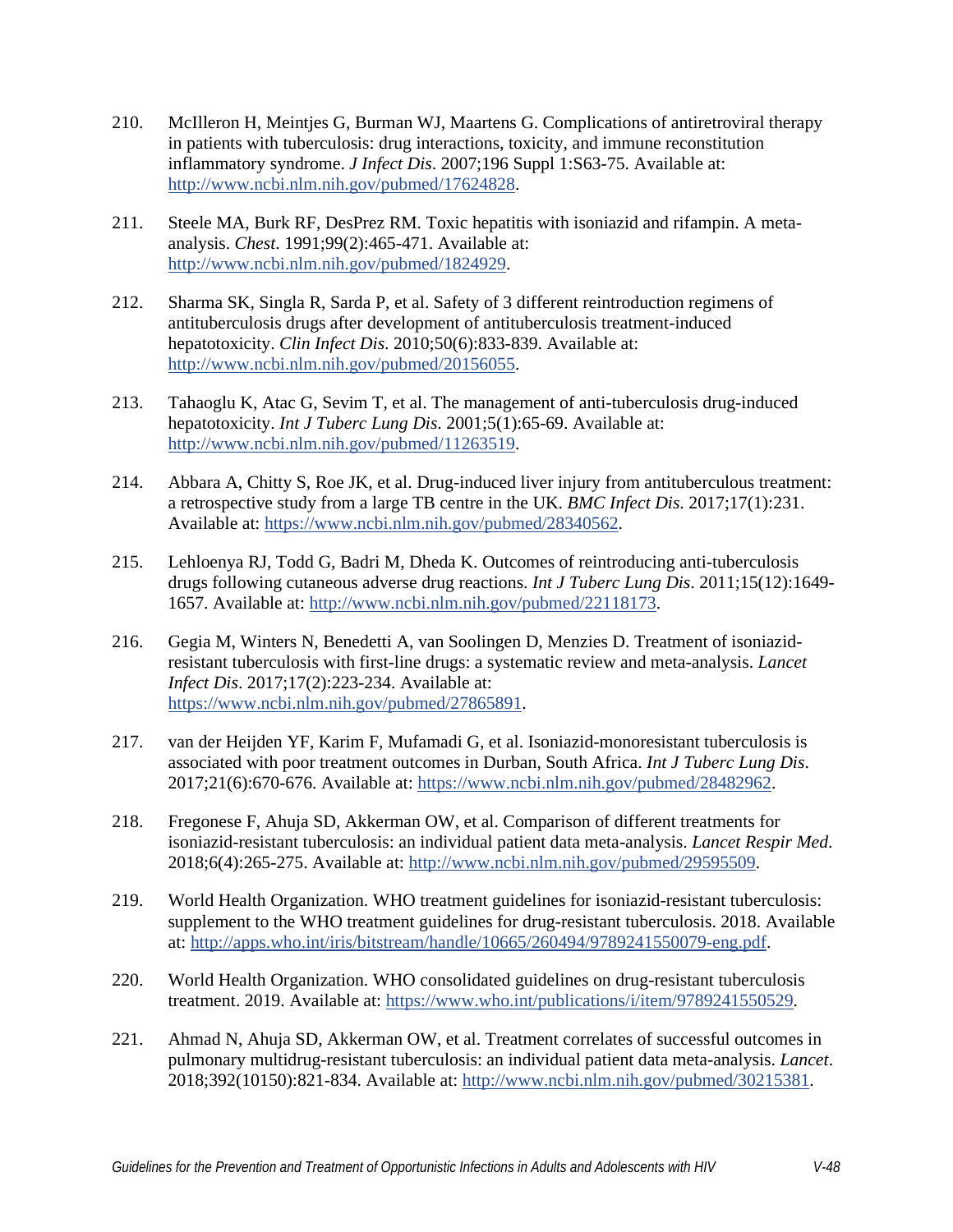- <span id="page-48-0"></span>222. Svensson EM, Aweeka F, Park JG, Marzan F, Dooley KE, Karlsson MO. Model-based estimates of the effects of efavirenz on bedaquiline pharmacokinetics and suggested dose adjustments for patients coinfected with HIV and tuberculosis. *Antimicrob Agents Chemother*. 2013;57(6):2780-2787. Available at: [http://www.ncbi.nlm.nih.gov/pubmed/23571542.](http://www.ncbi.nlm.nih.gov/pubmed/23571542)
- <span id="page-48-1"></span>223. Svensson EM, Dooley KE, Karlsson MO. Impact of lopinavir-ritonavir or nevirapine on bedaquiline exposures and potential implications for patients with tuberculosis-HIV coinfection. *Antimicrob Agents Chemother*. 2014;58(11):6406-6412. Available at: [http://www.ncbi.nlm.nih.gov/pubmed/25114140.](http://www.ncbi.nlm.nih.gov/pubmed/25114140)
- <span id="page-48-2"></span>224. Pandie M, Wiesner L, McIlleron H, et al. Drug-drug interactions between bedaquiline and the antiretrovirals lopinavir/ritonavir and nevirapine in HIV-infected patients with drug-resistant TB. *J Antimicrob Chemother*. 2016;71(4):1037-1040. Available at: [http://www.ncbi.nlm.nih.gov/pubmed/26747099.](http://www.ncbi.nlm.nih.gov/pubmed/26747099)
- <span id="page-48-3"></span>225. World Health Organization. WHO consolidated guidelines on tuberculosis: module 4: treatment - drug-resistant tuberculosis treatment. 2020. Available at: [https://www.ncbi.nlm.nih.gov/pubmed/32603040.](https://www.ncbi.nlm.nih.gov/pubmed/32603040)
- 226. Nunn AJ, Phillips PPJ, Meredith SK, et al. A Trial of a Shorter Regimen for Rifampin-Resistant Tuberculosis. *N Engl J Med*. 2019. Available at: [https://www.ncbi.nlm.nih.gov/pubmed/30865791.](https://www.ncbi.nlm.nih.gov/pubmed/30865791)
- <span id="page-48-4"></span>227. Conradie F, Diacon AH, Ngubane N, et al. Treatment of Highly Drug-Resistant Pulmonary Tuberculosis. *N Engl J Med*. 2020;382(10):893-902. Available at: [https://www.ncbi.nlm.nih.gov/pubmed/32130813.](https://www.ncbi.nlm.nih.gov/pubmed/32130813)
- 228. Conradie F, Everitt D, Olugbosi M, et al. High rate of successful outcomes treating highly resistant TB in the ZeNix study of pretomanid, bedaquiline and alternative doses and durations of linezolid Type Presented at 11th IAS Conference on HIV Science; July 21, 2021, Year; Berline, Germany. Available at: [https://theprogramme.ias2021.org/PAGMaterial/PPT/3261\\_4845/ZeNix\\_July\\_2021\\_IAS\\_Fin](https://theprogramme.ias2021.org/PAGMaterial/PPT/3261_4845/ZeNix_July_2021_IAS_Final.pdf) [al.pdf.](https://theprogramme.ias2021.org/PAGMaterial/PPT/3261_4845/ZeNix_July_2021_IAS_Final.pdf)
- <span id="page-48-5"></span>229. French MA, Price P, Stone SF. Immune restoration disease after antiretroviral therapy. *AIDS*. 2004;18(12):1615-1627. Available at: [http://www.ncbi.nlm.nih.gov/pubmed/15280772.](http://www.ncbi.nlm.nih.gov/pubmed/15280772)
- <span id="page-48-7"></span>230. Lawn SD, Bekker LG, Miller RF. Immune reconstitution disease associated with mycobacterial infections in HIV-infected individuals receiving antiretrovirals. *Lancet Infect Dis*. 2005;5(6):361-373. Available at: [http://www.ncbi.nlm.nih.gov/pubmed/15919622.](http://www.ncbi.nlm.nih.gov/pubmed/15919622)
- <span id="page-48-8"></span>231. Meintjes G, Rabie H, Wilkinson RJ, Cotton MF. Tuberculosis-associated immune reconstitution inflammatory syndrome and unmasking of tuberculosis by antiretroviral therapy. *Clin Chest Med*. 2009;30(4):797-810, x. Available at: [http://www.ncbi.nlm.nih.gov/pubmed/19925968.](http://www.ncbi.nlm.nih.gov/pubmed/19925968)
- <span id="page-48-6"></span>232. Meintjes G, Lawn SD, Scano F, et al. Tuberculosis-associated immune reconstitution inflammatory syndrome: case definitions for use in resource-limited settings. *Lancet Infect Dis*. 2008;8(8):516-523. Available at: [http://www.ncbi.nlm.nih.gov/pubmed/18652998.](http://www.ncbi.nlm.nih.gov/pubmed/18652998)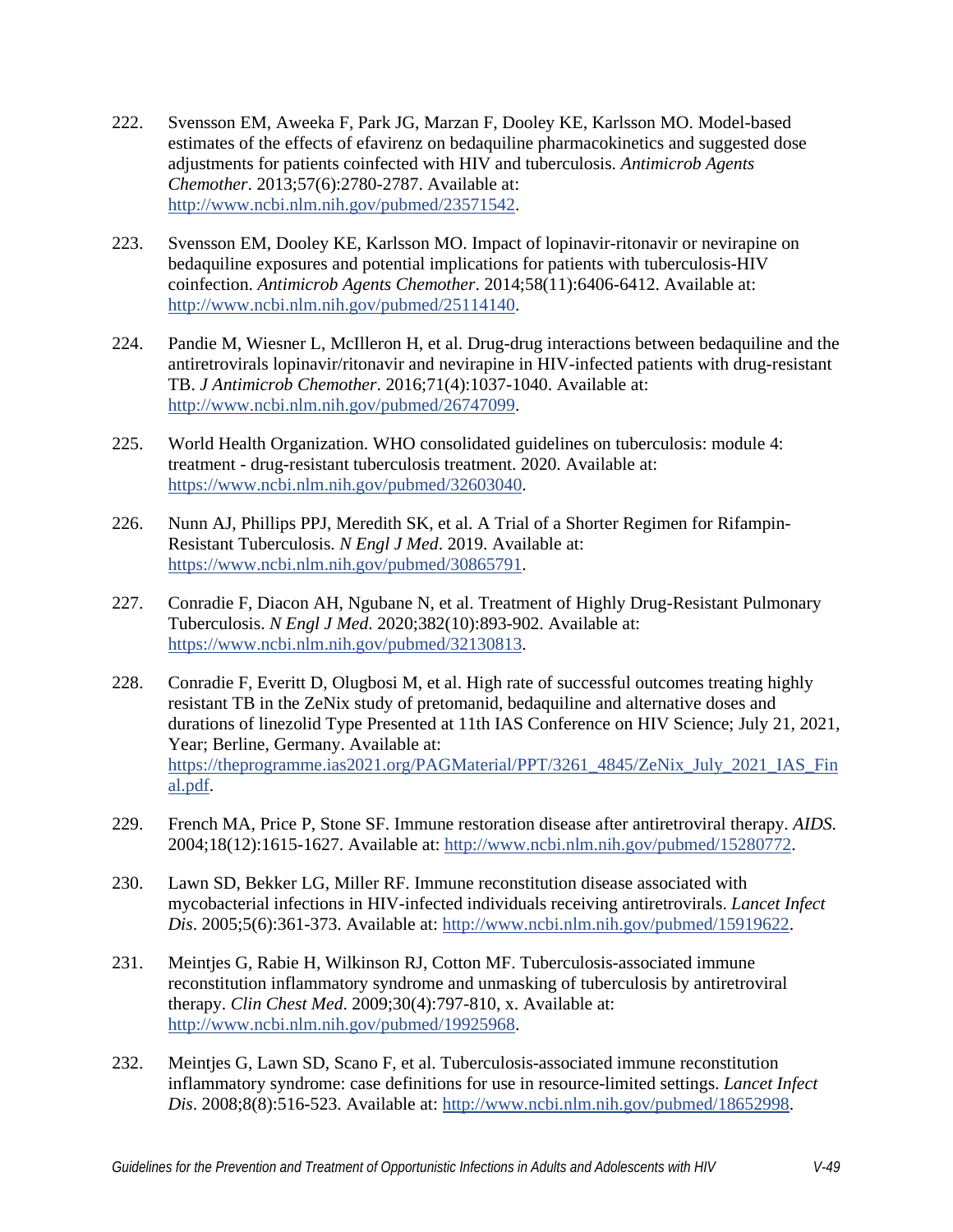- <span id="page-49-0"></span>233. Muller M, Wandel S, Colebunders R, et al. Immune reconstitution inflammatory syndrome in patients starting antiretroviral therapy for HIV infection: a systematic review and metaanalysis. *Lancet Infect Dis*. 2010;10(4):251-261. Available at: [http://www.ncbi.nlm.nih.gov/pubmed/20334848.](http://www.ncbi.nlm.nih.gov/pubmed/20334848)
- <span id="page-49-1"></span>234. Burman W, Weis S, Vernon A, et al. Frequency, severity and duration of immune reconstitution events in HIV-related tuberculosis. *Int J Tuberc Lung Dis*. 2007;11(12):1282- 1289. Available at: [http://www.ncbi.nlm.nih.gov/pubmed/18229435.](http://www.ncbi.nlm.nih.gov/pubmed/18229435)
- <span id="page-49-2"></span>235. Pepper DJ, Marais S, Maartens G, et al. Neurologic manifestations of paradoxical tuberculosis-associated immune reconstitution inflammatory syndrome: a case series. *Clin Infect Dis*. 2009;48(11):e96-107. Available at: [http://www.ncbi.nlm.nih.gov/pubmed/19405867.](http://www.ncbi.nlm.nih.gov/pubmed/19405867)
- <span id="page-49-3"></span>236. Lawn SD, Wood R. Hepatic involvement with tuberculosis-associated immune reconstitution disease. *AIDS*. 2007;21(17):2362-2363. Available at: [http://www.ncbi.nlm.nih.gov/pubmed/18090294.](http://www.ncbi.nlm.nih.gov/pubmed/18090294)
- <span id="page-49-4"></span>237. Sonderup MW, Wainwright H, Hall P, Hairwadzi H, Spearman CW. A clinicopathological cohort study of liver pathology in 301 patients with human immunodeficiency virus/acquired immune deficiency syndrome. *Hepatology*. 2015;61(5):1721-1729. Available at: [http://www.ncbi.nlm.nih.gov/pubmed/25644940.](http://www.ncbi.nlm.nih.gov/pubmed/25644940)
- <span id="page-49-5"></span>238. Namale PE, Abdullahi LH, Fine S, Kamkuemah M, Wilkinson RJ, Meintjes G. Paradoxical TB-IRIS in HIV-infected adults: a systematic review and meta-analysis. *Future Microbiol*. 2015;10(6):1077-1099. Available at: [http://www.ncbi.nlm.nih.gov/pubmed/26059627.](http://www.ncbi.nlm.nih.gov/pubmed/26059627)
- <span id="page-49-6"></span>239. Narita M, Ashkin D, Hollender ES, Pitchenik AE. Paradoxical worsening of tuberculosis following antiretroviral therapy in patients with AIDS. *Am J Respir Crit Care Med*. 1998;158(1):157-161. Available at: [http://www.ncbi.nlm.nih.gov/pubmed/9655723.](http://www.ncbi.nlm.nih.gov/pubmed/9655723)
- <span id="page-49-10"></span>240. Breen RA, Smith CJ, Bettinson H, et al. Paradoxical reactions during tuberculosis treatment in patients with and without HIV co-infection. *Thorax*. 2004;59(8):704-707. Available at: [http://www.ncbi.nlm.nih.gov/pubmed/15282393.](http://www.ncbi.nlm.nih.gov/pubmed/15282393)
- <span id="page-49-9"></span>241. Breton G, Duval X, Estellat C, et al. Determinants of immune reconstitution inflammatory syndrome in HIV type 1-infected patients with tuberculosis after initiation of antiretroviral therapy. *Clin Infect Dis*. 2004;39(11):1709-1712. Available at: [http://www.ncbi.nlm.nih.gov/pubmed/15578375.](http://www.ncbi.nlm.nih.gov/pubmed/15578375)
- <span id="page-49-8"></span>242. Lawn SD, Myer L, Bekker LG, Wood R. Tuberculosis-associated immune reconstitution disease: incidence, risk factors and impact in an antiretroviral treatment service in South Africa. *AIDS*. 2007;21(3):335-341. Available at: [http://www.ncbi.nlm.nih.gov/pubmed/17255740.](http://www.ncbi.nlm.nih.gov/pubmed/17255740)
- <span id="page-49-7"></span>243. Manosuthi W, Kiertiburanakul S, Phoorisri T, Sungkanuparph S. Immune reconstitution inflammatory syndrome of tuberculosis among HIV-infected patients receiving antituberculous and antiretroviral therapy. *J Infect*. 2006;53(6):357-363. Available at: [http://www.ncbi.nlm.nih.gov/pubmed/16487593.](http://www.ncbi.nlm.nih.gov/pubmed/16487593)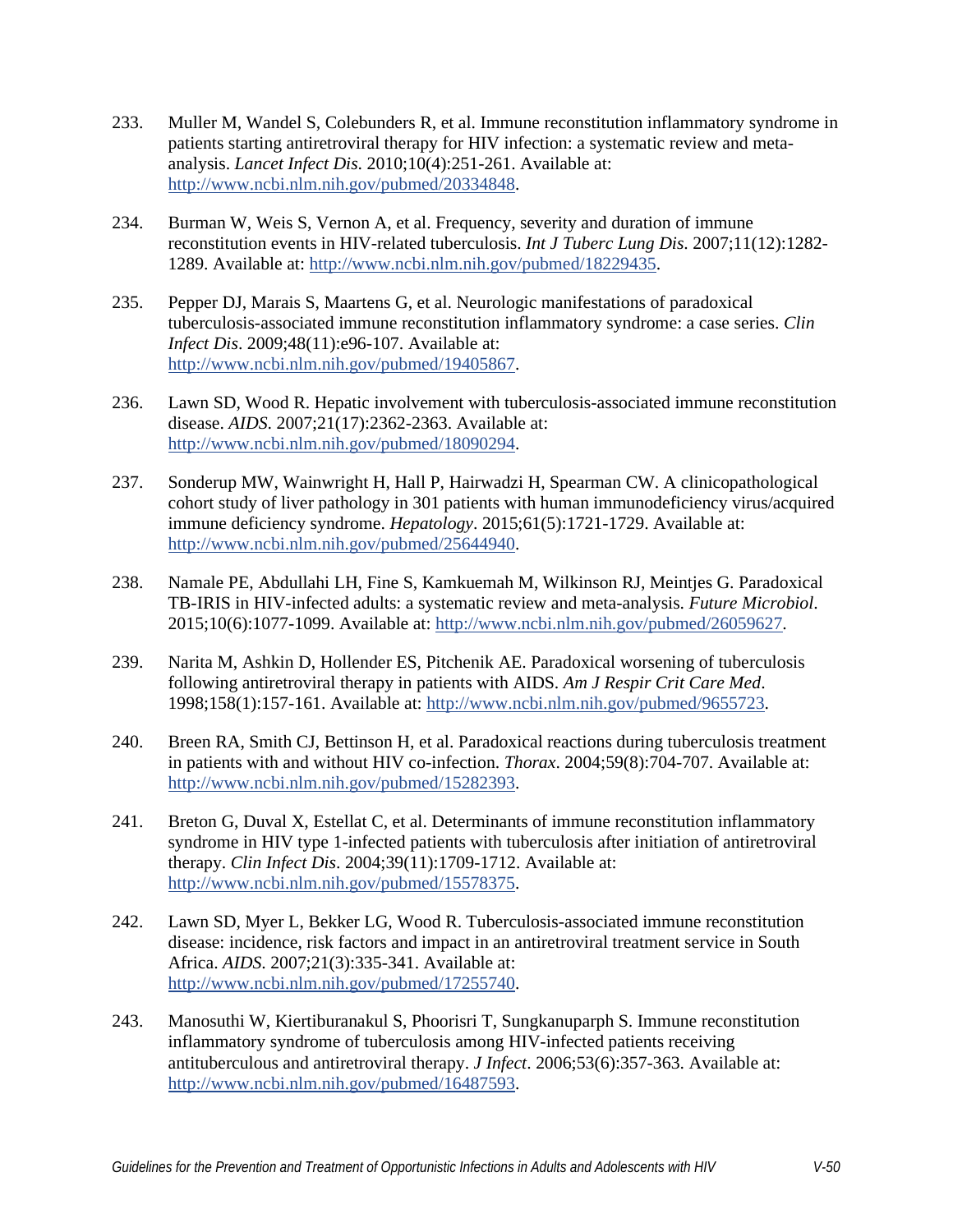- <span id="page-50-2"></span>244. Serra FC, Hadad D, Orofino RL, et al. Immune reconstitution syndrome in patients treated for HIV and tuberculosis in Rio de Janeiro. *Braz J Infect Dis*. 2007;11(5):462-465. Available at: [http://www.ncbi.nlm.nih.gov/pubmed/17962870.](http://www.ncbi.nlm.nih.gov/pubmed/17962870)
- <span id="page-50-0"></span>245. Olalla J, Pulido F, Rubio R, et al. Paradoxical responses in a cohort of HIV-1-infected patients with mycobacterial disease. *Int J Tuberc Lung Dis*. 2002;6(1):71-75. Available at: [http://www.ncbi.nlm.nih.gov/pubmed/11931404.](http://www.ncbi.nlm.nih.gov/pubmed/11931404)
- <span id="page-50-1"></span>246. Huyst V, Lynen L, Bottieau E, Zolfo M, Kestens L, Colebunders R. Immune reconstitution inflammatory syndrome in an HIV/TB co-infected patient four years after starting antiretroviral therapy. *Acta Clin Belg*. 2007;62(2):126-129. Available at: [http://www.ncbi.nlm.nih.gov/pubmed/17547295.](http://www.ncbi.nlm.nih.gov/pubmed/17547295)
- <span id="page-50-3"></span>247. Michailidis C, Pozniak AL, Mandalia S, Basnayake S, Nelson MR, Gazzard BG. Clinical characteristics of IRIS syndrome in patients with HIV and tuberculosis. *Antivir Ther*. 2005;10(3):417-422. Available at: [http://www.ncbi.nlm.nih.gov/pubmed/15918332.](http://www.ncbi.nlm.nih.gov/pubmed/15918332)
- <span id="page-50-4"></span>248. Luetkemeyer AF, Kendall MA, Nyirenda M, et al. Tuberculosis immune reconstitution inflammatory syndrome in A5221 STRIDE: timing, severity, and implications for HIV-TB programs. *J Acquir Immune Defic Syndr*. 2014;65(4):423-428. Available at: [http://www.ncbi.nlm.nih.gov/pubmed/24226057.](http://www.ncbi.nlm.nih.gov/pubmed/24226057)
- <span id="page-50-5"></span>249. Narendran G, Andrade BB, Porter BO, et al. Paradoxical tuberculosis immune reconstitution inflammatory syndrome (TB-IRIS) in HIV patients with culture confirmed pulmonary tuberculosis in India and the potential role of IL-6 in prediction. *PLoS One*. 2013;8(5):e63541. Available at: [http://www.ncbi.nlm.nih.gov/pubmed/23691062.](http://www.ncbi.nlm.nih.gov/pubmed/23691062)
- <span id="page-50-6"></span>250. Meintjes G, Rangaka MX, Maartens G, et al. Novel relationship between tuberculosis immune reconstitution inflammatory syndrome and antitubercular drug resistance. *Clin Infect Dis*. 2009;48(5):667-676. Available at: [http://www.ncbi.nlm.nih.gov/pubmed/19191655.](http://www.ncbi.nlm.nih.gov/pubmed/19191655)
- <span id="page-50-7"></span>251. Meintjes G, Wilkinson RJ, Morroni C, et al. Randomized placebo-controlled trial of prednisone for paradoxical tuberculosis-associated immune reconstitution inflammatory syndrome. *AIDS*. 2010;24(15):2381-2390. Available at: [http://www.ncbi.nlm.nih.gov/pubmed/20808204.](http://www.ncbi.nlm.nih.gov/pubmed/20808204)
- <span id="page-50-8"></span>252. McAllister WA, Thompson PJ, Al-Habet SM, Rogers HJ. Rifampicin reduces effectiveness and bioavailability of prednisolone. *Br Med J (Clin Res Ed)*. 1983;286(6369):923-925. Available at: [https://www.ncbi.nlm.nih.gov/pubmed/6403136.](https://www.ncbi.nlm.nih.gov/pubmed/6403136)
- <span id="page-50-9"></span>253. Brunel AS, Reynes J, Tuaillon E, et al. Thalidomide for steroid-dependent immune reconstitution inflammatory syndromes during AIDS. *AIDS*. 2012;26(16):2110-2112. Available at: [http://www.ncbi.nlm.nih.gov/pubmed/22874513.](http://www.ncbi.nlm.nih.gov/pubmed/22874513)
- 254. Hsu DC, Faldetta KF, Pei L, et al. A paradoxical treatment for a paradoxical condition: infliximab use in three cases of mycobacterial IRIS. *Clin Infect Dis*. 2015. Available at: [http://www.ncbi.nlm.nih.gov/pubmed/26394669.](http://www.ncbi.nlm.nih.gov/pubmed/26394669)
- 255. Fourcade C, Mauboussin JM, Lechiche C, Lavigne JP, Sotto A. Thalidomide in the treatment of immune reconstitution inflammatory syndrome in HIV patients with neurological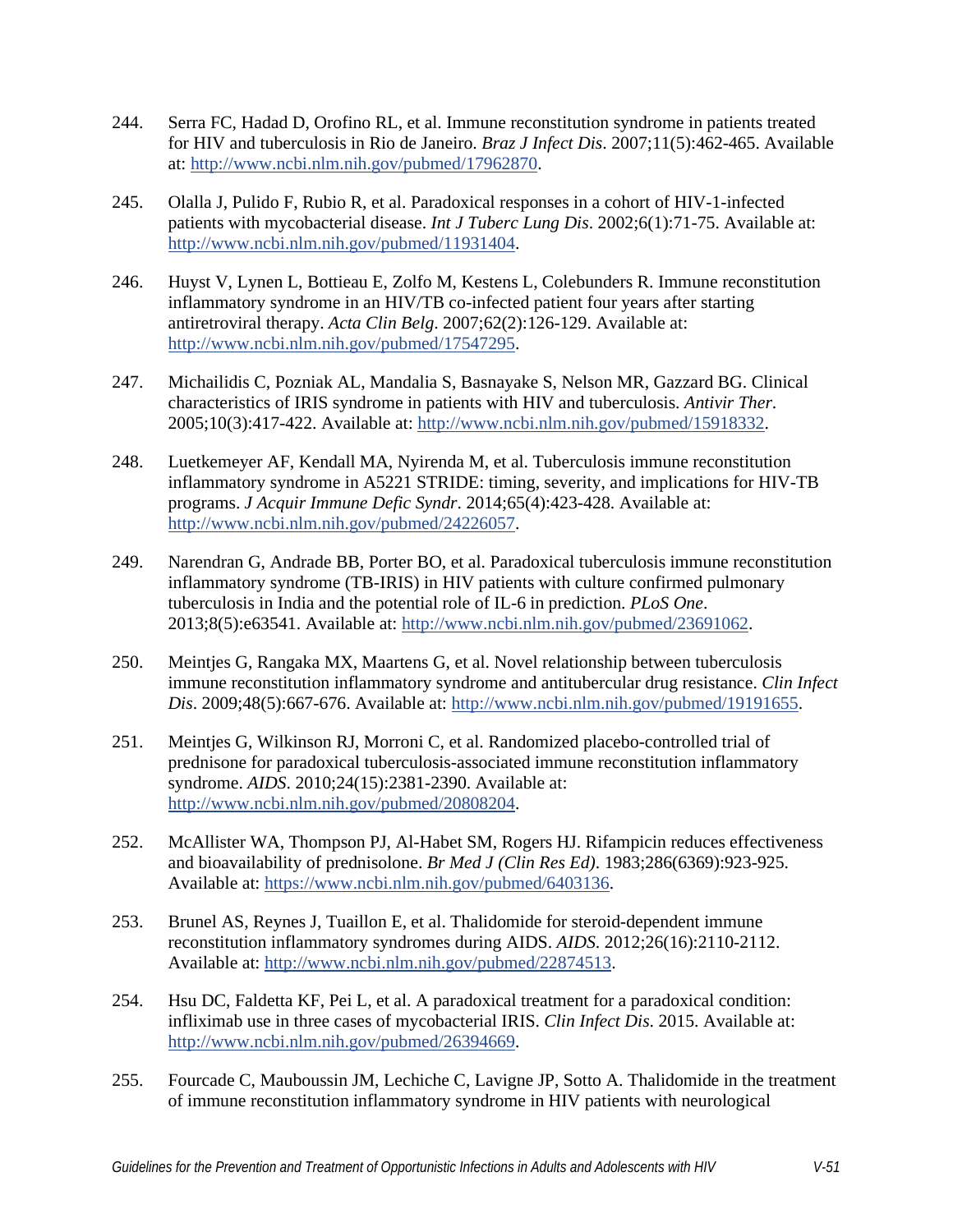tuberculosis. *AIDS Patient Care STDS*. 2014;28(11):567-569. Available at: [http://www.ncbi.nlm.nih.gov/pubmed/25285462.](http://www.ncbi.nlm.nih.gov/pubmed/25285462)

- <span id="page-51-0"></span>256. Meintjes G, Stek C, Blumenthal L, et al. Prednisone for the Prevention of Paradoxical Tuberculosis-Associated IRIS. *N Engl J Med*. 2018;379(20):1915-1925. Available at: [https://www.ncbi.nlm.nih.gov/pubmed/30428290.](https://www.ncbi.nlm.nih.gov/pubmed/30428290)
- <span id="page-51-1"></span>257. John L, Baalwa J, Kalimugogo P, et al. Response to 'Does immune reconstitution promote active tuberculosis in patients receiving highly active antiretroviral therapy?'. *AIDS*. 2005;19(17):2049-2050. Available at: [http://www.ncbi.nlm.nih.gov/pubmed/16260919.](http://www.ncbi.nlm.nih.gov/pubmed/16260919)
- 258. Goldsack NR, Allen S, Lipman MC. Adult respiratory distress syndrome as a severe immune reconstitution disease following the commencement of highly active antiretroviral therapy. *Sex Transm Infect*. 2003;79(4):337-338. Available at: [http://www.ncbi.nlm.nih.gov/pubmed/12902592.](http://www.ncbi.nlm.nih.gov/pubmed/12902592)
- 259. Lawn SD, Wainwright H, Orrell C. Fatal unmasking tuberculosis immune reconstitution disease with bronchiolitis obliterans organizing pneumonia: the role of macrophages. *AIDS*. 2009;23(1):143-145. Available at: [http://www.ncbi.nlm.nih.gov/pubmed/19050399.](http://www.ncbi.nlm.nih.gov/pubmed/19050399)
- <span id="page-51-2"></span>260. Chen WL, Lin YF, Tsai WC, Tsao YT. Unveiling tuberculous pyomyositis: an emerging role of immune reconstitution inflammatory syndrome. *Am J Emerg Med*. 2009;27(2):251 e251- 252. Available at: [http://www.ncbi.nlm.nih.gov/pubmed/19371548.](http://www.ncbi.nlm.nih.gov/pubmed/19371548)
- <span id="page-51-3"></span>261. Korenromp EL, Scano F, Williams BG, Dye C, Nunn P. Effects of human immunodeficiency virus infection on recurrence of tuberculosis after rifampin-based treatment: an analytical review. *Clin Infect Dis*. 2003;37(1):101-112. Available at: [http://www.ncbi.nlm.nih.gov/pubmed/12830415.](http://www.ncbi.nlm.nih.gov/pubmed/12830415)
- <span id="page-51-4"></span>262. Sonnenberg P, Murray J, Glynn JR, Shearer S, Kambashi B, Godfrey-Faussett P. HIV-1 and recurrence, relapse, and reinfection of tuberculosis after cure: a cohort study in South African mineworkers. *Lancet*. 2001;358(9294):1687-1693. Available at: [http://www.ncbi.nlm.nih.gov/pubmed/11728545.](http://www.ncbi.nlm.nih.gov/pubmed/11728545)
- <span id="page-51-5"></span>263. Narayanan S, Swaminathan S, Supply P, et al. Impact of HIV infection on the recurrence of tuberculosis in South India. *J Infect Dis*. 2010;201(5):691-703. Available at: [http://www.ncbi.nlm.nih.gov/pubmed/20121433.](http://www.ncbi.nlm.nih.gov/pubmed/20121433)
- <span id="page-51-6"></span>264. Jasmer RM, Bozeman L, Schwartzman K, et al. Recurrent tuberculosis in the United States and Canada: relapse or reinfection? *Am J Respir Crit Care Med*. 2004;170(12):1360-1366. Available at: [http://www.ncbi.nlm.nih.gov/pubmed/15477492.](http://www.ncbi.nlm.nih.gov/pubmed/15477492)
- <span id="page-51-7"></span>265. Fitzgerald DW, Desvarieux M, Severe P, Joseph P, Johnson WD, Jr., Pape JW. Effect of post-treatment isoniazid on prevention of recurrent tuberculosis in HIV-1-infected individuals: a randomised trial. *Lancet*. 2000;356(9240):1470-1474. Available at: [http://www.ncbi.nlm.nih.gov/pubmed/11081529.](http://www.ncbi.nlm.nih.gov/pubmed/11081529)
- <span id="page-51-8"></span>266. Haller L, Sossouhounto R, Coulibaly IM, Dosso M, al e. Isoniazid plus sulphadoxinepyrimethamine can reduce morbidity of HIV-positive patients treated for tuberculosis in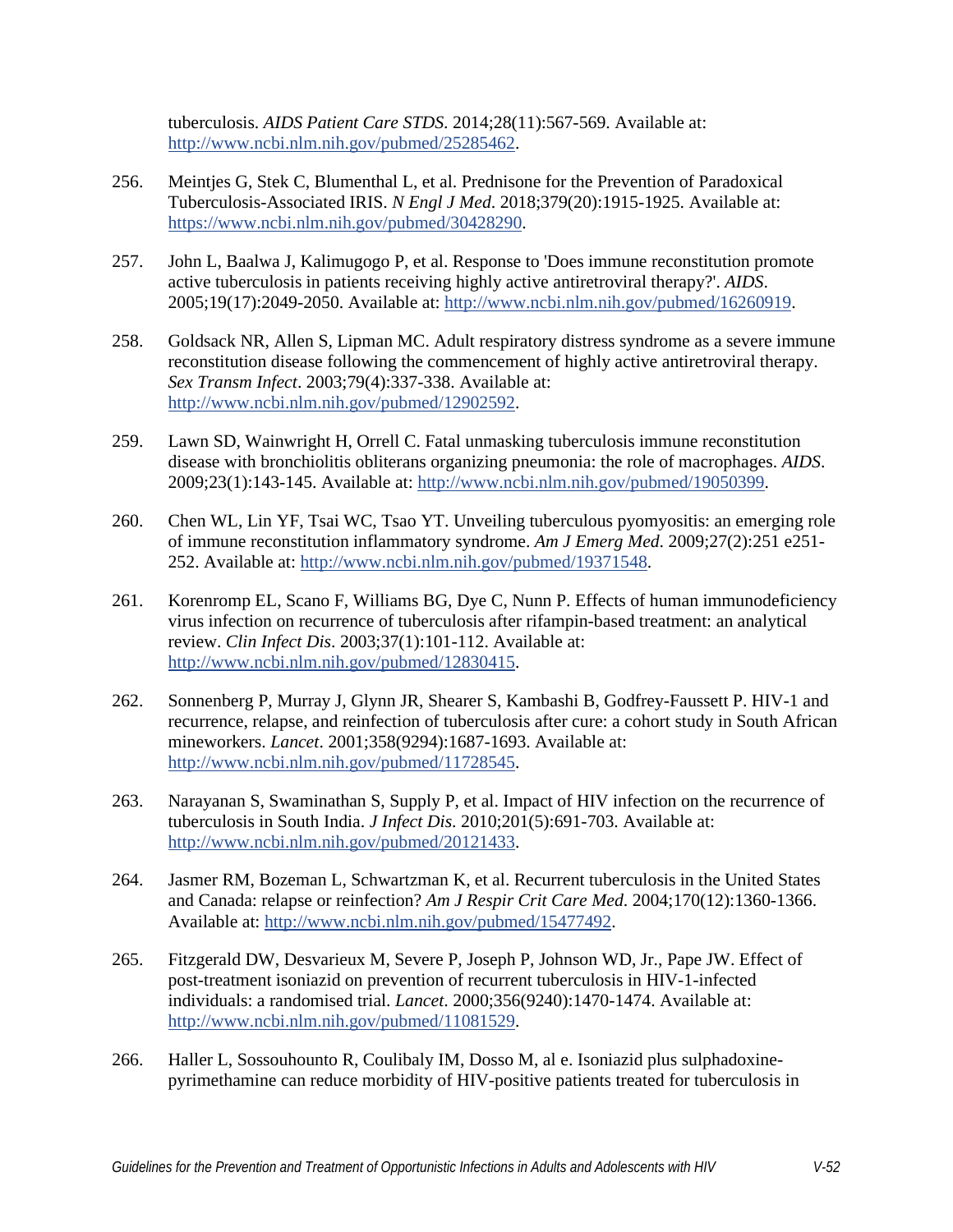Africa: a controlled clinical trial. *Chemotherapy*. 1999;45(6):452-465. Available at: [https://www.ncbi.nlm.nih.gov/pubmed/10567776.](https://www.ncbi.nlm.nih.gov/pubmed/10567776)

- <span id="page-52-0"></span>267. Mofenson LM, Rodriguez EM, Hershow R, et al. *Mycobacterium tuberculosis* infection in pregnant and nonpregnant women infected with HIV in the Women and Infants Transmission Study. *Arch Intern Med*. 1995;155(10):1066-1072. Available at: [http://www.ncbi.nlm.nih.gov/pubmed/7748050.](http://www.ncbi.nlm.nih.gov/pubmed/7748050)
- 268. Eriksen NL, Helfgott AW. Cutaneous anergy in pregnant and nonpregnant women with human immunodeficiency virus. *Infect Dis Obstet Gynecol*. 1998;6(1):13-17. Available at: [http://www.ncbi.nlm.nih.gov/pubmed/9678142.](http://www.ncbi.nlm.nih.gov/pubmed/9678142)
- 269. Jana N, Vasishta K, Jindal SK, Khunnu B, Ghosh K. Perinatal outcome in pregnancies complicated by pulmonary tuberculosis. *Int J Gynaecol Obstet*. 1994;44(2):119-124. Available at: [http://www.ncbi.nlm.nih.gov/pubmed/7911094.](http://www.ncbi.nlm.nih.gov/pubmed/7911094)
- 270. Jana N, Vasishta K, Saha SC, Ghosh K. Obstetrical outcomes among women with extrapulmonary tuberculosis. *N Engl J Med*. 1999;341(9):645-649. Available at: [http://www.ncbi.nlm.nih.gov/pubmed/10460815.](http://www.ncbi.nlm.nih.gov/pubmed/10460815)
- <span id="page-52-1"></span>271. Jonnalagadda S, Lohman Payne B, Brown E, et al. Latent tuberculosis detection by interferon gamma release assay during pregnancy predicts active tuberculosis and mortality in human immunodeficiency virus type 1-infected women and their children. *J Infect Dis*. 2010;202(12):1826-1835. Available at: [http://www.ncbi.nlm.nih.gov/pubmed/21067370.](http://www.ncbi.nlm.nih.gov/pubmed/21067370)
- <span id="page-52-2"></span>272. Jonnalagadda SR, Brown E, Lohman-Payne B, et al. Consistency of *Mycobacterium tuberculosis*-specific interferon-gamma responses in HIV-1-infected women during pregnancy and postpartum. *Infect Dis Obstet Gynecol*. 2012;2012:950650. Available at: [http://www.ncbi.nlm.nih.gov/pubmed/22496602.](http://www.ncbi.nlm.nih.gov/pubmed/22496602)
- <span id="page-52-3"></span>273. Lighter-Fisher J, Surette AM. Performance of an interferon-gamma release assay to diagnose latent tuberculosis infection during pregnancy. *Obstet Gynecol*. 2012;119(6):1088-1095. Available at: [http://www.ncbi.nlm.nih.gov/pubmed/22569120.](http://www.ncbi.nlm.nih.gov/pubmed/22569120)
- <span id="page-52-4"></span>274. Gupta A, Montepiedra G, Aaron L, Theron G. Isoniazid Preventive Therapy in HIV-Infected Pregnant and Postpartum Women. *N Engl J Med*. 2019;381:1333-1346. Available at: [https://www.nejm.org/doi/full/10.1056/NEJMoa1813060.](https://www.nejm.org/doi/full/10.1056/NEJMoa1813060)
- <span id="page-52-5"></span>275. Lawn SD, Wood R, De Cock KM, Kranzer K, Lewis JJ, Churchyard GJ. Antiretrovirals and isoniazid preventive therapy in the prevention of HIV-associated tuberculosis in settings with limited health-care resources. *Lancet Infect Dis*. 2010;10(7):489-498. Available at: [http://www.ncbi.nlm.nih.gov/pubmed/20610331.](http://www.ncbi.nlm.nih.gov/pubmed/20610331)
- <span id="page-52-6"></span>276. Gupta A, Nayak U, Ram M, et al. Postpartum tuberculosis incidence and mortality among HIV-infected women and their infants in Pune, India, 2002-2005. *Clin Infect Dis*. 2007;45(2):241-249. Available at: [http://www.ncbi.nlm.nih.gov/pubmed/17578786.](http://www.ncbi.nlm.nih.gov/pubmed/17578786)
- <span id="page-52-7"></span>277. Middelkoop K, Bekker LG, Myer L, et al. Antiretroviral program associated with reduction in untreated prevalent tuberculosis in a South African township. *Am J Respir Crit Care Med*. 2010;182(8):1080-1085. Available at: [http://www.ncbi.nlm.nih.gov/pubmed/20558626.](http://www.ncbi.nlm.nih.gov/pubmed/20558626)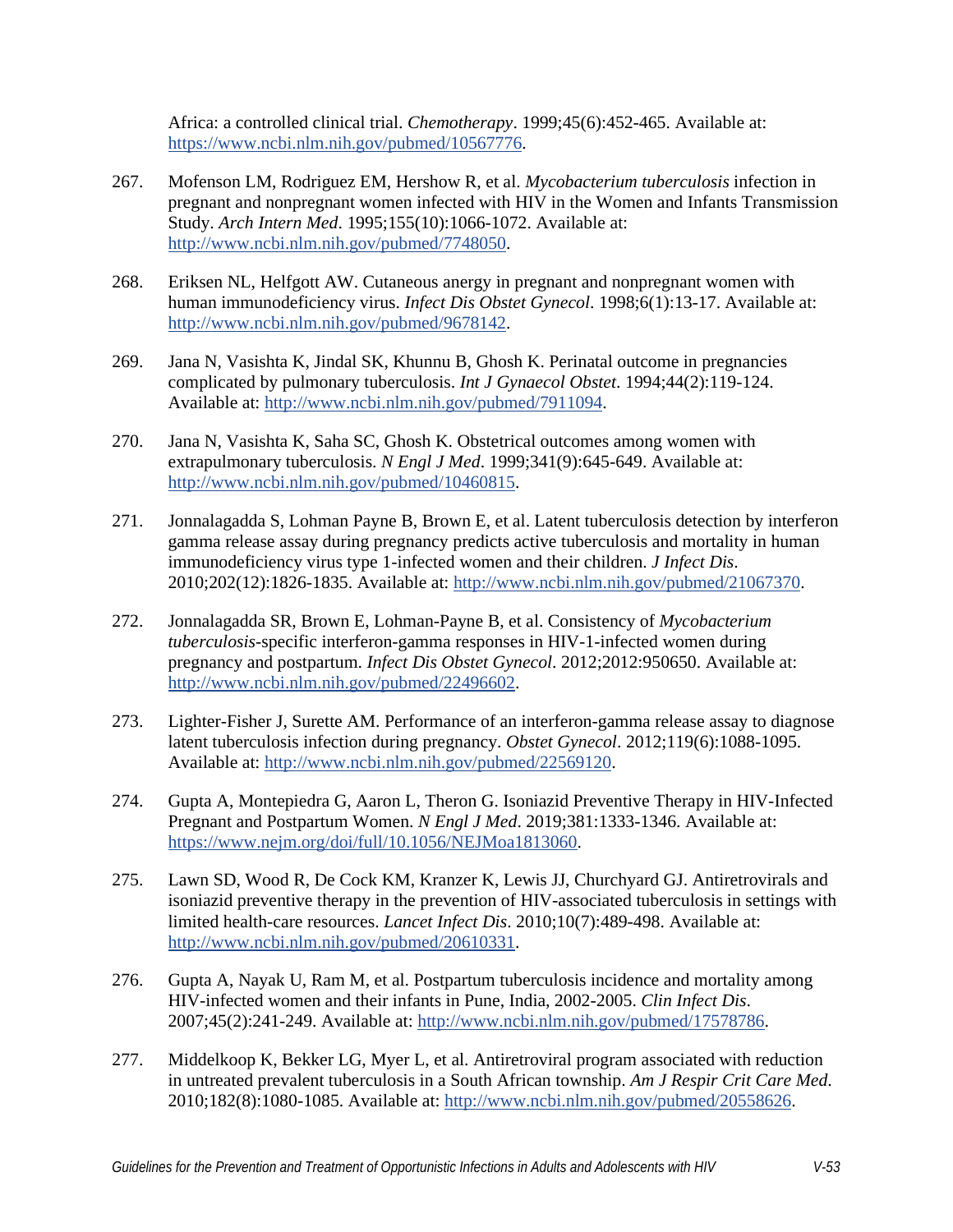- <span id="page-53-0"></span>278. Centers for Disease Control and Prevention. Latent tuberculosis infection: a guide for primary health care providers. 2020. Available at: <https://www.cdc.gov/tb/publications/ltbi/default.htm>
- <span id="page-53-1"></span>279. Miele K, Bamrah Morris S, Tepper NK. Tuberculosis in pregnancy. *Obstet Gynecol*. 2020;135(6):1444-1453. Available at: [https://www.ncbi.nlm.nih.gov/pubmed/32459437.](https://www.ncbi.nlm.nih.gov/pubmed/32459437)
- <span id="page-53-2"></span>280. Moro RN, Scott NA, Vernon A, et al. Exposure to latent tuberculosis treatment during pregnancy. the PREVENT TB and the iAdhere Trials. *Ann Am Thorac Soc*. 2018;15(5):570- 580. Available at: [https://www.ncbi.nlm.nih.gov/pubmed/29393655.](https://www.ncbi.nlm.nih.gov/pubmed/29393655)
- 281. Food and Drug Administration. PRIFTIN (rifapentine). 2010. Available at: [https://www.accessdata.fda.gov/drugsatfda\\_docs/label/2010/021024s009lbl.pdf.](https://www.accessdata.fda.gov/drugsatfda_docs/label/2010/021024s009lbl.pdf)
- 282. Mathad JS, Savic R, Britto P, et al. Pharmacokinetics and Safety of Three Months of Weekly Rifapentine and Isoniazid for Tuberculosis Prevention in Pregnant Women. *Clin Infect Dis*. 2021. Available at: [https://www.ncbi.nlm.nih.gov/pubmed/34323955.](https://www.ncbi.nlm.nih.gov/pubmed/34323955)
- <span id="page-53-3"></span>283. Mnyani CN, McIntyre JA. Tuberculosis in pregnancy. *BJOG*. 2011;118(2):226-231. Available at: [http://www.ncbi.nlm.nih.gov/pubmed/21083862.](http://www.ncbi.nlm.nih.gov/pubmed/21083862)
- 284. Brost BC, Newman RB. The maternal and fetal effects of tuberculosis therapy. *Obstet Gynecol Clin North Am*. 1997;24(3):659-673. Available at: [http://www.ncbi.nlm.nih.gov/pubmed/9266585.](http://www.ncbi.nlm.nih.gov/pubmed/9266585)
- 285. Bothamley G. Drug treatment for tuberculosis during pregnancy: safety considerations. *Drug Saf*. 2001;24(7):553-565. Available at: [http://www.ncbi.nlm.nih.gov/pubmed/11444726.](http://www.ncbi.nlm.nih.gov/pubmed/11444726)
- 286. Czeizel AE, Rockenbauer M, Olsen J, Sorensen HT. A population-based case-control study of the safety of oral anti-tuberculosis drug treatment during pregnancy. *Int J Tuberc Lung Dis*. 2001;5(6):564-568. Available at: [http://www.ncbi.nlm.nih.gov/pubmed/11409585.](http://www.ncbi.nlm.nih.gov/pubmed/11409585)
- 287. Efferen LS. Tuberculosis and pregnancy. *Curr Opin Pulm Med*. 2007;13(3):205-211. Available at: [http://www.ncbi.nlm.nih.gov/pubmed/17414128.](http://www.ncbi.nlm.nih.gov/pubmed/17414128)
- <span id="page-53-4"></span>288. Vilarinho LC. Congenital tuberculosis: a case report. *Braz J Infect Dis*. 2006;10(5):368-370. Available at: [http://www.ncbi.nlm.nih.gov/pubmed/17293929.](http://www.ncbi.nlm.nih.gov/pubmed/17293929)
- 289. Lee LH, LeVea CM, Graman PS. Congenital tuberculosis in a neonatal intensive care unit: case report, epidemiological investigation, and management of exposures. *Clin Infect Dis*. 1998;27(3):474-477. Available at: [https://www.ncbi.nlm.nih.gov/pubmed/9770143.](https://www.ncbi.nlm.nih.gov/pubmed/9770143)
- 290. Cantwell MF, Shehab ZM, Costello AM, et al. Brief report: congenital tuberculosis. *N Engl J Med*. 1994;330(15):1051-1054. Available at: [https://www.ncbi.nlm.nih.gov/pubmed/8127333.](https://www.ncbi.nlm.nih.gov/pubmed/8127333)
- 291. Rinsky JL, Farmer D, Dixon J, et al. Notes from the field: contact investigation for an infant with congenital tuberculosis infection - North Carolina, 2016. *MMWR Morb Mortal Wkly Rep*. 2018;67(23):670-671. Available at: [https://www.ncbi.nlm.nih.gov/pubmed/29902167.](https://www.ncbi.nlm.nih.gov/pubmed/29902167)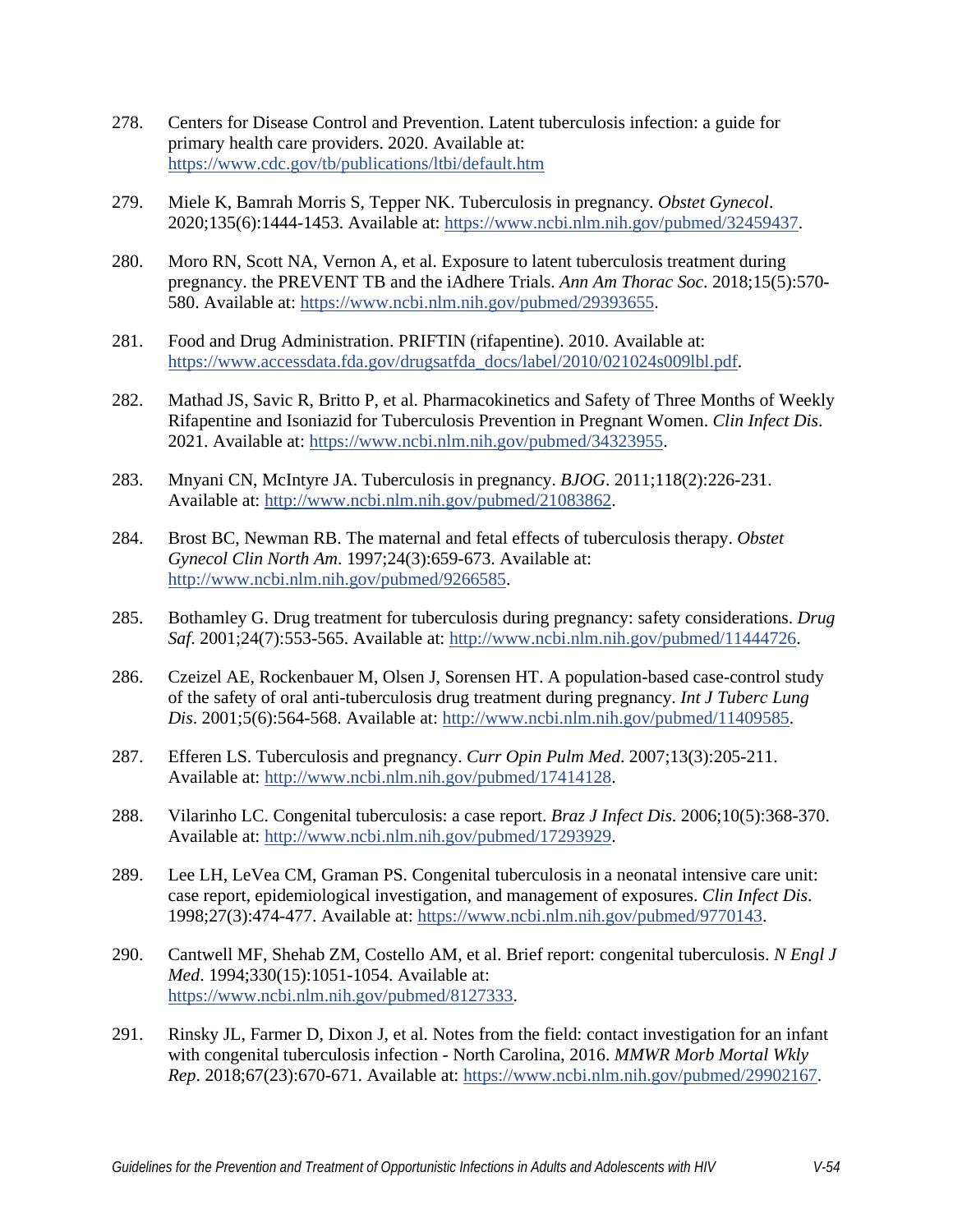- 292. Chang CW, Wu PW, Yeh CH, Wong KS, Wang CJ, Chang CC. Congenital tuberculosis: case report and review of the literature. *Paediatr Int Child Health*. 2018;38(3):216-219. Available at: [https://www.ncbi.nlm.nih.gov/pubmed/28421876.](https://www.ncbi.nlm.nih.gov/pubmed/28421876)
- <span id="page-54-0"></span>293. Franks AL, Binkin NJ, Snider DE, Jr., Rokaw WM, Becker S. Isoniazid hepatitis among pregnant and postpartum Hispanic patients. *Public Health Rep*. 1989;104(2):151-155. Available at: [http://www.ncbi.nlm.nih.gov/pubmed/2495549.](http://www.ncbi.nlm.nih.gov/pubmed/2495549)
- <span id="page-54-1"></span>294. Enarson D, Rieder H, Arnodottir T, Trebucq A. Management of tuberculosis: a guide for low income countries. Vol. 4th ed. Paris, France: International Union Against Tuberculosis and Lung Disease; 1996.
- <span id="page-54-2"></span>295. World Health Organization. Treatment of tuberculosis guidelines. 2010. Available at: [https://apps.who.int/iris/bitstream/handle/10665/44165/9789241547833\\_eng.pdf.](https://apps.who.int/iris/bitstream/handle/10665/44165/9789241547833_eng.pdf)
- <span id="page-54-3"></span>296. Dluzniewski A, Gastol-Lewinska L. The search for teratogenic activity of some tuberlostatic drugs. *Diss Pharm Pharmacol*. 1971;23:383-392.
- <span id="page-54-4"></span>297. Shin S, Guerra D, Rich M, et al. Treatment of multidrug-resistant tuberculosis during pregnancy: a report of 7 cases. *Clin Infect Dis*. 2003;36(8):996-1003. Available at: [http://www.ncbi.nlm.nih.gov/pubmed/12684912.](http://www.ncbi.nlm.nih.gov/pubmed/12684912)
- 298. Lessnau KD, Qarah S. Multidrug-resistant tuberculosis in pregnancy: case report and review of the literature. *Chest*. 2003;123(3):953-956. Available at: [http://www.ncbi.nlm.nih.gov/pubmed/12628902.](http://www.ncbi.nlm.nih.gov/pubmed/12628902)
- 299. Drobac PC, del Castillo H, Sweetland A, et al. Treatment of multidrug-resistant tuberculosis during pregnancy: long-term follow-up of 6 children with intrauterine exposure to secondline agents. *Clin Infect Dis*. 2005;40(11):1689-1692. Available at: [http://www.ncbi.nlm.nih.gov/pubmed/15889370.](http://www.ncbi.nlm.nih.gov/pubmed/15889370)
- 300. Palacios E, Dallman R, Munoz M, et al. Drug-resistant tuberculosis and pregnancy: treatment outcomes of 38 cases in Lima, Peru. *Clin Infect Dis*. 2009;48(10):1413-1419. Available at: [http://www.ncbi.nlm.nih.gov/pubmed/19361302.](http://www.ncbi.nlm.nih.gov/pubmed/19361302)
- <span id="page-54-5"></span>301. Loveday M, Hughes J, Sunkari B, et al. Maternal and infant outcomes among pregnant women treated for multidrug/rifampicin-resistant tuberculosis in South Africa. *Clinical Infectious Diseases*. 2020;72(7):1158-1168. Available at: [https://academic.oup.com/cid/article/72/7/1158/5788430.](https://academic.oup.com/cid/article/72/7/1158/5788430)
- <span id="page-54-6"></span>302. Fujimori H, et al. The effect of tuberculostatics on the fetus: an experimental production of congenital anomaly in rats by ethionamide. *Proc Congen Anom Res Assoc Jpn*. 1965;5:34-35.
- 303. Takekoshi S. Effects of hydroxymethylpyrimidine on isoniazid- and ethionamide-induced teratosis. *Gunma J Med Sci*. 1965;14:233-244.
- 304. Khan I, Azam A. Study of teratogenic activity of trifluoperazine, amitriptyline, ethionamide and thalidomide in pregnant rabbits and mice. *Proc Eur Soc Study Drug Toxic*. 1969;10:235- 242.